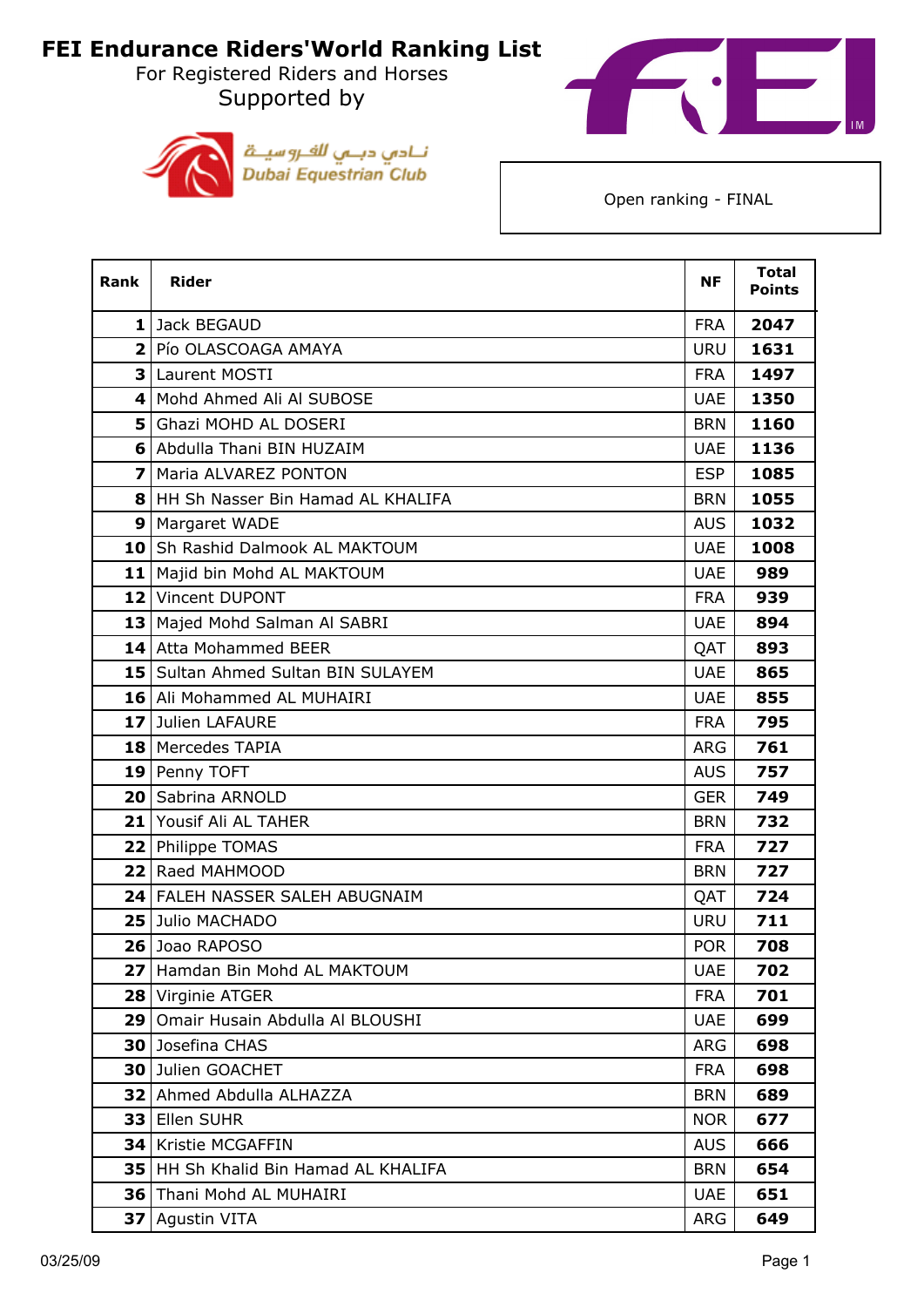For Registered Riders and Horses Supported by





| Rank | <b>Rider</b>                         | <b>NF</b>  | <b>Total</b><br><b>Points</b> |
|------|--------------------------------------|------------|-------------------------------|
|      | 38 Juma Dalmook AL MAKTOUM           | <b>UAE</b> | 639                           |
|      | 39 Valerie KANAVY                    | <b>USA</b> | 629                           |
|      | 40   Marilyn LEMOINE                 | <b>FRA</b> | 628                           |
| 41   | Newton LINS FILHO                    | <b>BRA</b> | 626                           |
|      | 42 Ali Ghanim AL MARRI               | <b>UAE</b> | 609                           |
|      | 43 Marcio José CARDOSO HONORIO       | <b>BRA</b> | 595                           |
|      | 44 Kayleigh SMITH                    | <b>GBR</b> | 588                           |
|      | 45 Guy DUMAS                         | <b>FRA</b> | 585                           |
|      | 46 MOHAMMED SULTAN AL-SUWAIDI        | QAT        | 574                           |
| 47 l | Mohd Rashed Saeed Khamis Al SUBOSE   | <b>UAE</b> | 561                           |
|      | 48 Carolina GREENWALT                | <b>ARG</b> | 552                           |
|      | 49   Donna WEISMANN                  | <b>AUS</b> | 550                           |
|      | 50   Marianne HÄHNEL                 | <b>GER</b> | 546                           |
|      | 50 Olaug Espeli CARSTENSEN           | <b>NOR</b> | 546                           |
|      | 52 Sh. Abdullah bin Faisal AL QASIMI | <b>UAE</b> | 540                           |
|      | 52 Michele ROUSH                     | <b>USA</b> | 540                           |
|      | 54   Mohammed Tahous AL-NUAIMI       | QAT        | 524                           |
|      | 55 Pablo DE LOS HEROS                | ARG        | 520                           |
|      | 56 Fernando SILVA                    | <b>URU</b> | 515                           |
|      | 57   MARTINA LUI                     | ITA        | 513                           |
|      | 58 Alice BEET                        | <b>GBR</b> | 503                           |
|      | 59 Janice Ann WORTHINGTON            | <b>USA</b> | 499                           |
|      | <b>60 Ali Yousef AL-MALKI</b>        | QAT        | 493                           |
|      | 61 Celine JUST                       | <b>FRA</b> | 490                           |
|      | 62 Ahmed Salem Ali Sultan Al SUBOSE  | <b>UAE</b> | 489                           |
|      | 63 Florencia SERRA                   | <b>ARG</b> | 487                           |
|      | 64 Hussain Ali AL MARZOUQI           | <b>UAE</b> | 486                           |
|      | 65 Emil STEFEK                       | <b>CZE</b> | 485                           |
|      | 65 Hugo sebastian MENDEZ             | <b>ARG</b> | 485                           |
|      | 67 Mubarak Khalifa BIN SHAFYA        | <b>UAE</b> | 484                           |
|      | 68   Karin BOULANGER                 | <b>BEL</b> | 470                           |
|      | 69   Ana Carla MACIEL                | <b>BRA</b> | 468                           |
|      | 69 Mohd Bin Rashid AL MAKTOUM        | <b>UAE</b> | 468                           |
|      | 69 Naomi MULLER                      | <b>RSA</b> | 468                           |
| 72 I | <b>Caroline DENAYER</b>              | <b>FRA</b> | 464                           |
|      | 73 Kirsten DEUSS                     | <b>NZL</b> | 458                           |
|      | 74 Jennifer Mary GILBERTSON          | <b>AUS</b> | 456                           |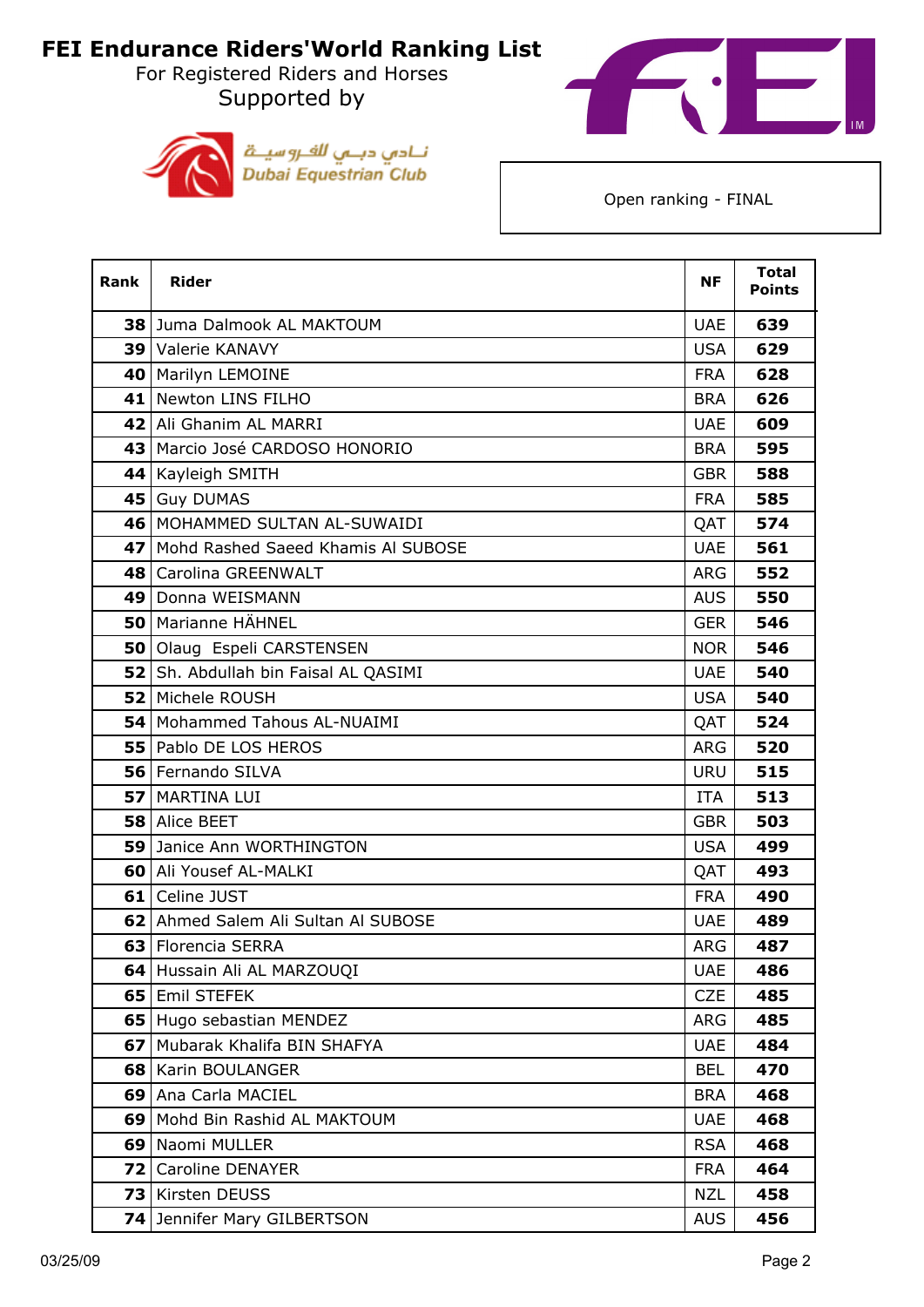For Registered Riders and Horses Supported by





| <b>Rank</b>     | <b>Rider</b>                              | <b>NF</b>  | <b>Total</b><br><b>Points</b> |
|-----------------|-------------------------------------------|------------|-------------------------------|
|                 | <b>75</b> Salem Rashed BIN GHADAYER       | <b>UAE</b> | 453                           |
|                 | <b>76</b> Jannet VAN WIJK                 | <b>NED</b> | 450                           |
|                 | 77 Abdullah Saeed BIN HUZAIM              | <b>UAE</b> | 447                           |
| 77 I            | Leon snr LIVERSAGE                        | <b>RSA</b> | 447                           |
| 791             | Carmen RÖMER                              | <b>NED</b> | 445                           |
|                 | 80 Yousef Ahmed AL BLOUSHI                | <b>UAE</b> | 444                           |
|                 | 80 Yousif Abdullah Al HAMMADI             | <b>UAE</b> | 444                           |
|                 | 82   Marc COUFFIN                         | <b>FRA</b> | 443                           |
|                 | 83 Belinda HITZLER                        | <b>GER</b> | 441                           |
|                 | 83 JUAN DOMINGO ALONSO                    | <b>URU</b> | 441                           |
|                 | 85 Hamad Mohd AL AHBABI                   | <b>UAE</b> | 438                           |
|                 | 85   Mohammed Abdul Aziz AL HASSAN        | <b>BRN</b> | 438                           |
|                 | 85 Mohd Aslam Hidayat KHAN                | <b>UAE</b> | 438                           |
|                 | 88 Laurie BELLE                           | <b>FRA</b> | 435                           |
| 891             | <b>COLLIN TJANDJA</b>                     | NAM        | 432                           |
|                 | 90 Cristian PETERSEN                      | <b>ARG</b> | 429                           |
|                 | 90 Dhahi Abdulla Khamis Al DHAHI          | <b>UAE</b> | 429                           |
| 92 <sub>1</sub> | UMA MENCIA URANGA                         | <b>ESP</b> | 427                           |
|                 | 93 Buti Ali Saif Ali Al Nuaimi AL NUAIMI  | <b>UAE</b> | 426                           |
| 94 l            | Christine YEOMAN                          | <b>GBR</b> | 425                           |
|                 | 95 Jaume PUNTI DACHS                      | <b>ESP</b> | 421                           |
|                 | 96 ROLAND VERGE                           | <b>FRA</b> | 419                           |
|                 | 96   Suzanne HAYES                        | <b>USA</b> | 419                           |
|                 | 98 Denis PESCE                            | <b>FRA</b> | 417                           |
|                 | 98 Leanne GELDENHUYS                      | <b>RSA</b> | 417                           |
| 100             | Simona GARATTI                            | <b>ITA</b> | 415                           |
| 101             | Ceinwen MORGAN                            | <b>AUS</b> | 411                           |
|                 | 101 Yahya Sughayer Kanoon Al AJTABI       | <b>UAE</b> | 411                           |
|                 | 103 Renee Laure KOCH                      | <b>FRA</b> | 407                           |
|                 | 104 Abdul HAFIZ AL TURKOMANI              | <b>KSA</b> | 405                           |
|                 | 104 Khalid Sanad AL-NUAIMI                | QAT        | 405                           |
|                 | 106 Sunny DEMEDY                          | <b>FRA</b> | 404                           |
|                 | 107 André VIDIZ                           | <b>BRA</b> | 401                           |
|                 | 107 Gerda Petronella BURGER               | <b>UAE</b> | 401                           |
|                 | 109 Facundo LARRERE                       | <b>ARG</b> | 399                           |
|                 | 110 Sheikha madiya bint hasher AL MAKTOUM | <b>UAE</b> | 396                           |
|                 | 110 Ursula KLINGBEIL                      | <b>GER</b> | 396                           |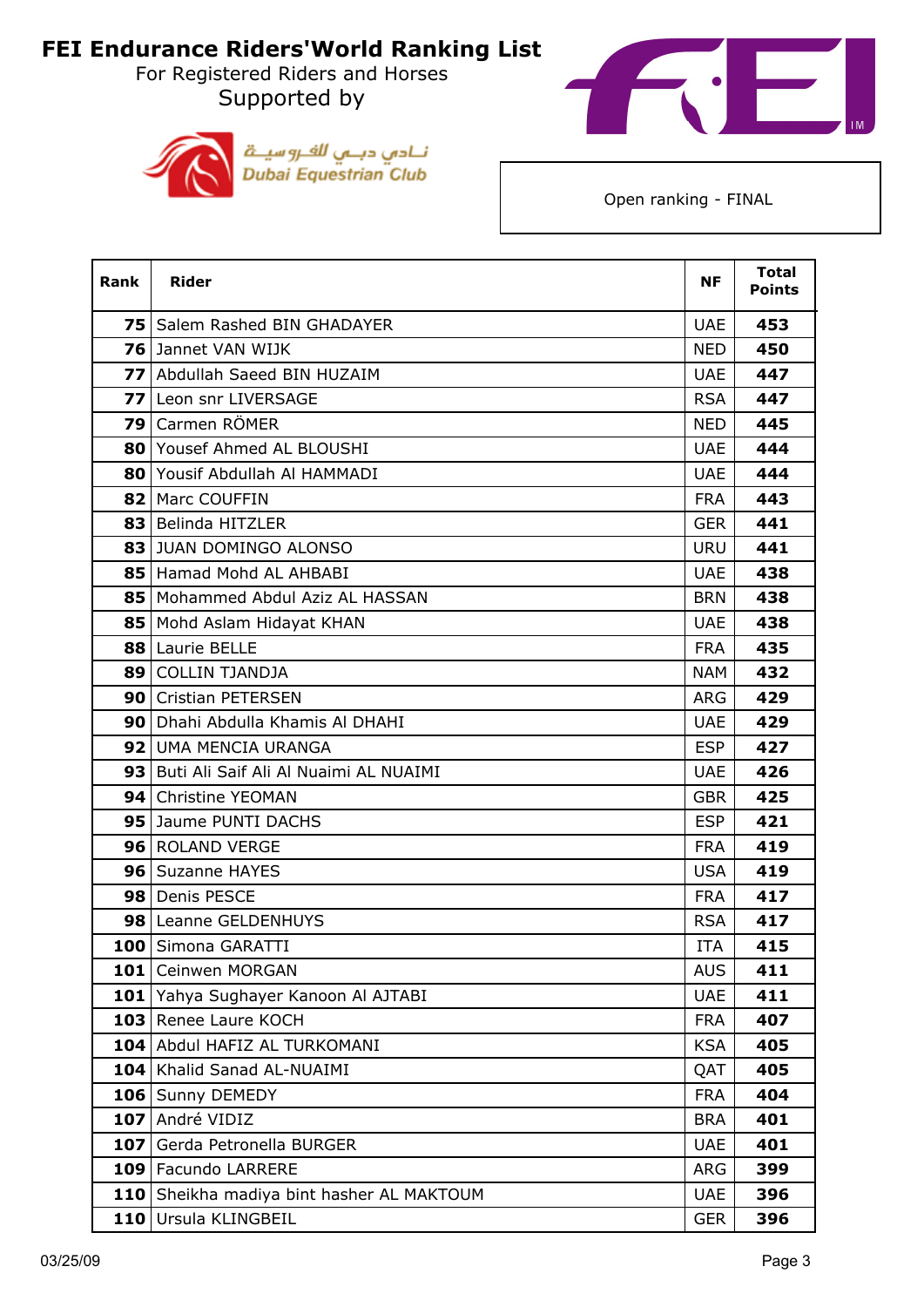For Registered Riders and Horses Supported by





| Rank | <b>Rider</b>                        | <b>NF</b>  | <b>Total</b><br><b>Points</b> |
|------|-------------------------------------|------------|-------------------------------|
|      | 112 Alison HIGGINS                  | <b>NZL</b> | 394                           |
|      | 113 Leo STEINBRUCH                  | <b>BRA</b> | 387                           |
|      | 114 BENEDICTE SANTISTEVA            | <b>FRA</b> | 384                           |
|      | 114 Lucia STAROVECKA                | <b>SVK</b> | 384                           |
|      | 116 Anzaq MEHMOOD                   | <b>UAE</b> | 382                           |
|      | 116 Aurelie DEVELAY                 | <b>FRA</b> | 382                           |
|      | 118 Jean Michel GRIMAL              | <b>FRA</b> | 381                           |
|      | 118 Suenette NEL                    | <b>RSA</b> | 381                           |
|      | 120   Manal Majeed FAKHRAWI         | <b>BRN</b> | 376                           |
|      | 121 dominique VAN ZYL               | <b>RSA</b> | 372                           |
|      | 122 Rachel JAUMOTTE                 | <b>BEL</b> | 371                           |
|      | 123 Yvette VINTON                   | CAN        | 369                           |
|      | 124 Sofía VARGAS                    | <b>ARG</b> | 368                           |
|      | 125 Angel LAZES                     | <b>FRA</b> | 366                           |
|      | 126 Marie Louise CLARK              | <b>CHI</b> | 360                           |
|      | 127   Ana Margarida CANDIDO COSTA   | <b>POR</b> | 356                           |
|      | 128 Magalí MÉNDEZ                   | <b>ARG</b> | 351                           |
|      | 129 Maxine LEARY                    | <b>NZL</b> | 350                           |
|      | 130 Che Ahmad Yusri MUHAMAD         | <b>MAS</b> | 345                           |
|      | 130 Yvon OLLIVIER                   | <b>FRA</b> | 345                           |
|      | 132 Sophie ARNAUD                   | <b>FRA</b> | 341                           |
|      | 133 ABDULRAHMAN MOHAMMED AL SAAD    | <b>BRN</b> | 340                           |
|      | 133 Maurice SAINT                   | <b>FRA</b> | 340                           |
|      | 133 Romain LAPORTE                  | <b>FRA</b> | 340                           |
|      | 136 Jeremy REYNOLDS                 | <b>USA</b> | 339                           |
|      | 136 Kristel VAN DEN ABEELE          | <b>BEL</b> | 339                           |
|      | 138 Alex LUQUE MORAL                | <b>ESP</b> | 338                           |
|      | 139 Lea VOGLER                      | <b>FRA</b> | 337                           |
|      | 140 Nikolay MELBARD                 | <b>RUS</b> | 336                           |
|      | 141   ABDULLA MOHAMAD AL-AMRI       | QAT        | 335                           |
|      | 142 Mark TYLEE                      | <b>NZL</b> | 333                           |
|      | 143 Petr JADLOVSKY                  | <b>CZE</b> | 330                           |
|      | 143   Susana LIMA                   | <b>ARG</b> | 330                           |
|      | 145 Dato KAMARUDDIN BIN ABDUL GHANI | <b>MAS</b> | 327                           |
|      | 146 SOFÍA FERNÁNDEZ                 | <b>URU</b> | 326                           |
|      | 147 Abdulla Essa Mohd Ali AL BUZIRI | <b>UAE</b> | 321                           |
|      | 148   Ana Maria NOVOA FUENTEALBA    | <b>CHI</b> | 318                           |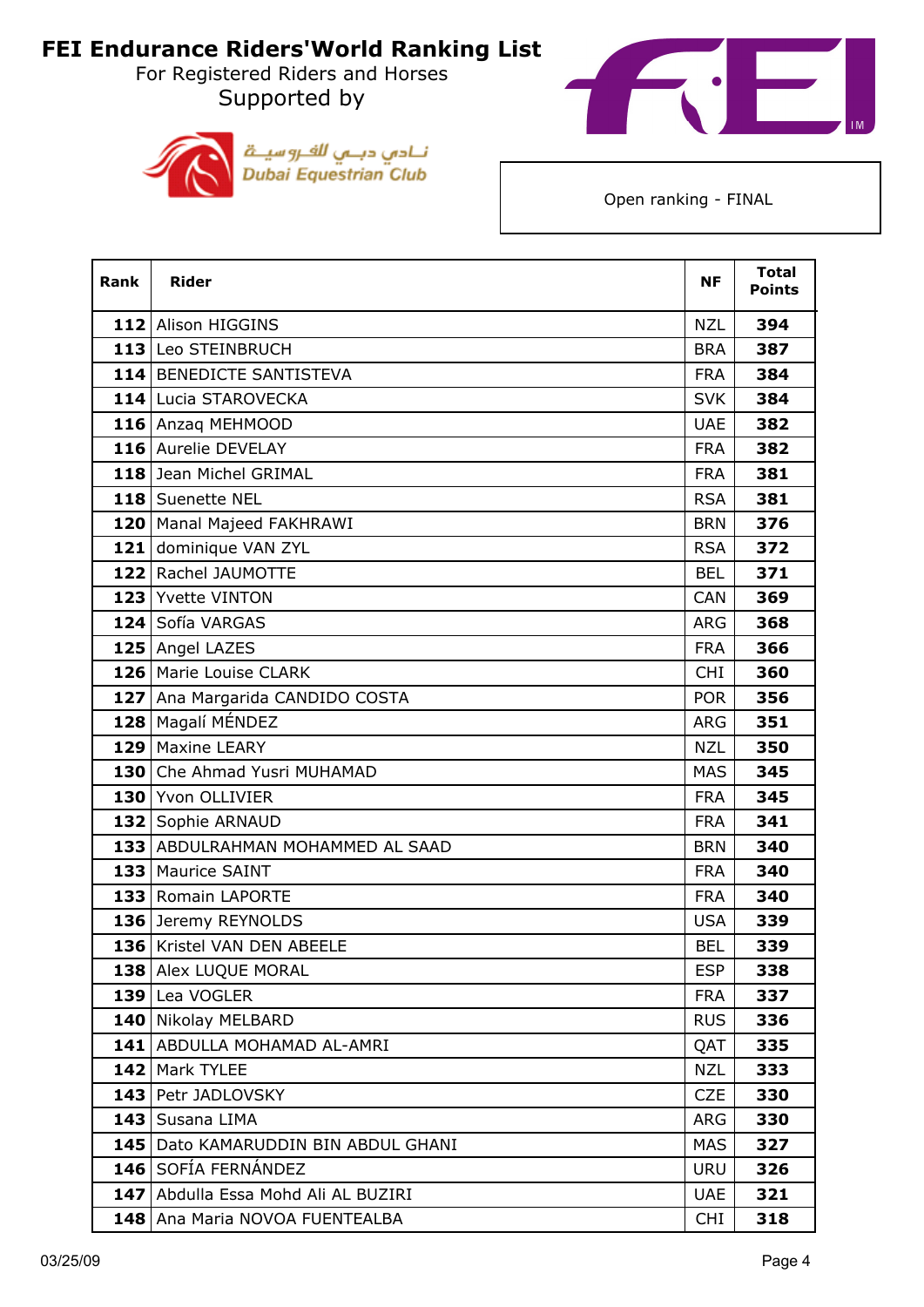For Registered Riders and Horses Supported by





| Rank | <b>Rider</b>                          | <b>NF</b>  | <b>Total</b><br><b>Points</b> |
|------|---------------------------------------|------------|-------------------------------|
|      | 148 Barbara LISSARRAGUE               | <b>FRA</b> | 318                           |
|      | 148 Jakub KYSELY                      | <b>CZE</b> | 318                           |
|      | 151 Cecile TOTAIN                     | <b>FRA</b> | 317                           |
|      | 151 Sandrine LANCE                    | <b>FRA</b> | 317                           |
|      | 153 Beata DZIKOWSKA                   | POL        | 316                           |
|      | 153 Ludovic SAROUL                    | <b>FRA</b> | 316                           |
|      | 155 Hernan BARBOSA                    | <b>COL</b> | 315                           |
|      | 155 Sh.Duaij bin Salman AL KHALIFA    | <b>BRN</b> | 315                           |
|      | 157 Gail JEWELL                       | CAN        | 314                           |
|      | 157 Kristina JOHANSEN                 | <b>DEN</b> | 314                           |
|      | 159 Johanne HVID                      | <b>DEN</b> | 312                           |
|      | 159 Mohd Jasim RAHIMI                 | <b>UAE</b> | 312                           |
|      | 159 Tanja VAN WILLIGEN                | <b>DEN</b> | 312                           |
|      | 162 Faizal ISMAIL                     | <b>MAS</b> | 309                           |
|      | 163 Maria Vitoria LIBERAL LINS        | <b>BRA</b> | 308                           |
|      | 164 Geraldine JACQUET                 | <b>UAE</b> | 306                           |
|      | 164   Matar Ghanim Musfer Al MANSOORI | <b>UAE</b> | 306                           |
|      | 166 Sandra AGUERA                     | <b>ARG</b> | 305                           |
|      | 167 Filipe CACHEIRINHA                | <b>POR</b> | 300                           |
|      | 168 Rui PEREIRA                       | <b>POR</b> | 299                           |
|      | 169 Anne DETREZ                       | <b>FRA</b> | 297                           |
|      | 169 Ina-maria BRYER                   | <b>RSA</b> | 297                           |
|      | 171 Alberto ARCAYA                    | <b>CHI</b> | 294                           |
|      | 172 Cristobal HIRSCH                  | <b>ARG</b> | 293                           |
|      | 173 Miguel VILA UBACH                 | <b>ESP</b> | 291                           |
|      | 173 Vito GRIPPO                       | <b>ITA</b> | 291                           |
|      | 175 Christian LISSARRAGUE             | <b>FRA</b> | 290                           |
|      | 175 Patrizia GIACCHERO                | <b>ITA</b> | 290                           |
|      | 177 Muriel JUDIC                      | <b>FRA</b> | 289                           |
|      | 178 FLAVIA FERNANDEZ                  | <b>URU</b> | 288                           |
|      | 178 Horace PERRAUD BONIN              | <b>FRA</b> | 288                           |
|      | 178 Iqbal Karim Ikramul HAQUE         | <b>UAE</b> | 288                           |
|      | 178 Léonard LIESENS                   | <b>BEL</b> | 288                           |
|      | 178 Melody THEOLISSAT                 | <b>FRA</b> | 288                           |
|      | 183 GERVASIO GARI                     | <b>URU</b> | 287                           |
|      | 183 Giliese DE VILLIERS               | <b>RSA</b> | 287                           |
|      | 185 Asher BATTY                       | <b>AUS</b> | 286                           |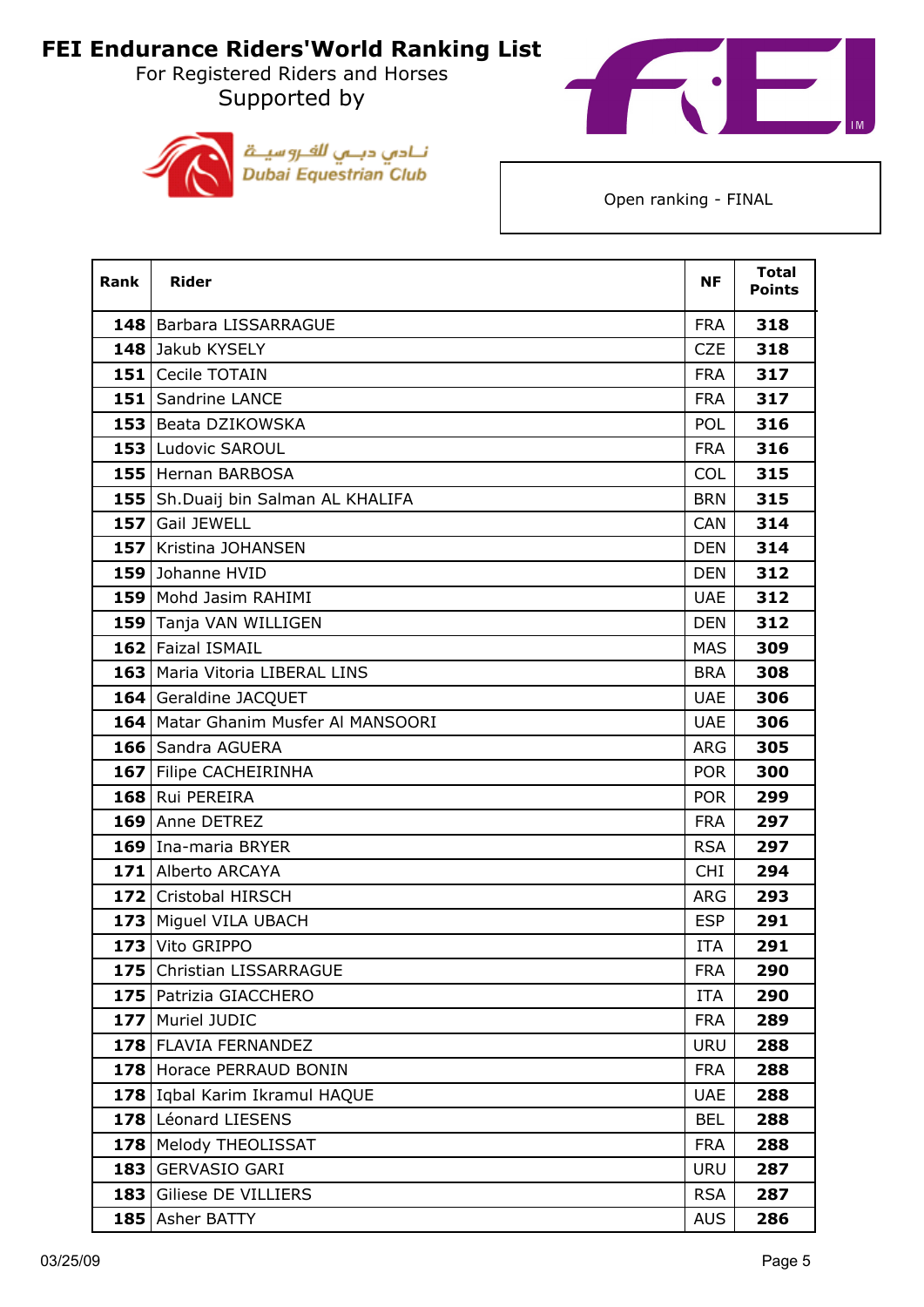For Registered Riders and Horses Supported by





| <b>Rank</b> | <b>Rider</b>                           | <b>NF</b>  | <b>Total</b><br><b>Points</b> |
|-------------|----------------------------------------|------------|-------------------------------|
|             | 186 Hannelie COETZEE                   | <b>NAM</b> | 285                           |
|             | 187 Bärbel BÜCHTING                    | <b>GER</b> | 284                           |
|             | 188 Kevin JAMES                        | <b>NZL</b> | 282                           |
|             | 189 Jean Philippe FRANCES              | <b>FRA</b> | 280                           |
|             | 190 Harmke Margreta WESTERVELT         | <b>UAE</b> | 279                           |
|             | 191 Jaffer MIRZA                       | <b>BRN</b> | 277                           |
|             | <b>191   MICHAEL DOTHEE</b>            | <b>BEL</b> | 277                           |
|             | 193 Murray SMITH                       | <b>NZL</b> | 273                           |
|             | 194 Adán CORREA                        | ARG        | 272                           |
|             | 194   Darolyn BUTLER - DIAL            | <b>USA</b> | 272                           |
|             | 194 Martina STANGIER                   | <b>GER</b> | 272                           |
|             | 197 Andrea SMITH                       | <b>NZL</b> | 269                           |
|             | 198 Olivier BAEYENS                    | <b>FRA</b> | 268                           |
|             | 199 Allison Jane BUCKLEY               | <b>GBR</b> | 267                           |
|             | 199 NESTOR FALERO                      | <b>URU</b> | 267                           |
|             | 201 JAMES SHEAHAN                      | <b>AUS</b> | 266                           |
|             | 202 Lanel VAN NIEWENHUIZEN             | <b>RSA</b> | 264                           |
|             | 203 Guy WORTHINGTON                    | <b>USA</b> | 263                           |
|             | 204 Charisse GLENN                     | <b>USA</b> | 262                           |
|             | 205 Alexandra ENGLEDER                 | <b>AUT</b> | 259                           |
|             | 205 Enrique CROSSA                     | <b>URU</b> | 259                           |
|             | 205 Luis PASINI                        | <b>ARG</b> | 259                           |
|             | 208 Higor DE MARCHI                    | <b>BRA</b> | 258                           |
|             | 208 Martha Mary MISHEFF                | <b>USA</b> | 258                           |
|             | 210 MOHD AZIZIE ISMAIL                 | <b>MAS</b> | 257                           |
|             | 210 Paula FORT                         | <b>URU</b> | 257                           |
|             | 212 Jenny CHANDLER                     | NZL        | 256                           |
|             | 212 Sheikha Maryam bint Omer AL QASIMI | <b>UAE</b> | 256                           |
| 214         | Abdulla Towain AL-MARRI                | QAT        | 255                           |
| 214         | Bheru Singh INDA                       | <b>UAE</b> | 255                           |
| 214         | Giuseppe MILIA                         | ITA        | 255                           |
| 217         | Karine PERON                           | <b>FRA</b> | 253                           |
|             | 218 ISADORA MACKINNON                  | <b>URU</b> | 252                           |
| 219         | Urs WENGER                             | SUI        | 251                           |
| 220         | Buti Mohd Khalaf Al Marri AL MARRI     | <b>UAE</b> | 249                           |
| 220         | Celine SCHWARTZ                        | <b>FRA</b> | 249                           |
| 220         | Vincent GAUDRIOT                       | <b>FRA</b> | 249                           |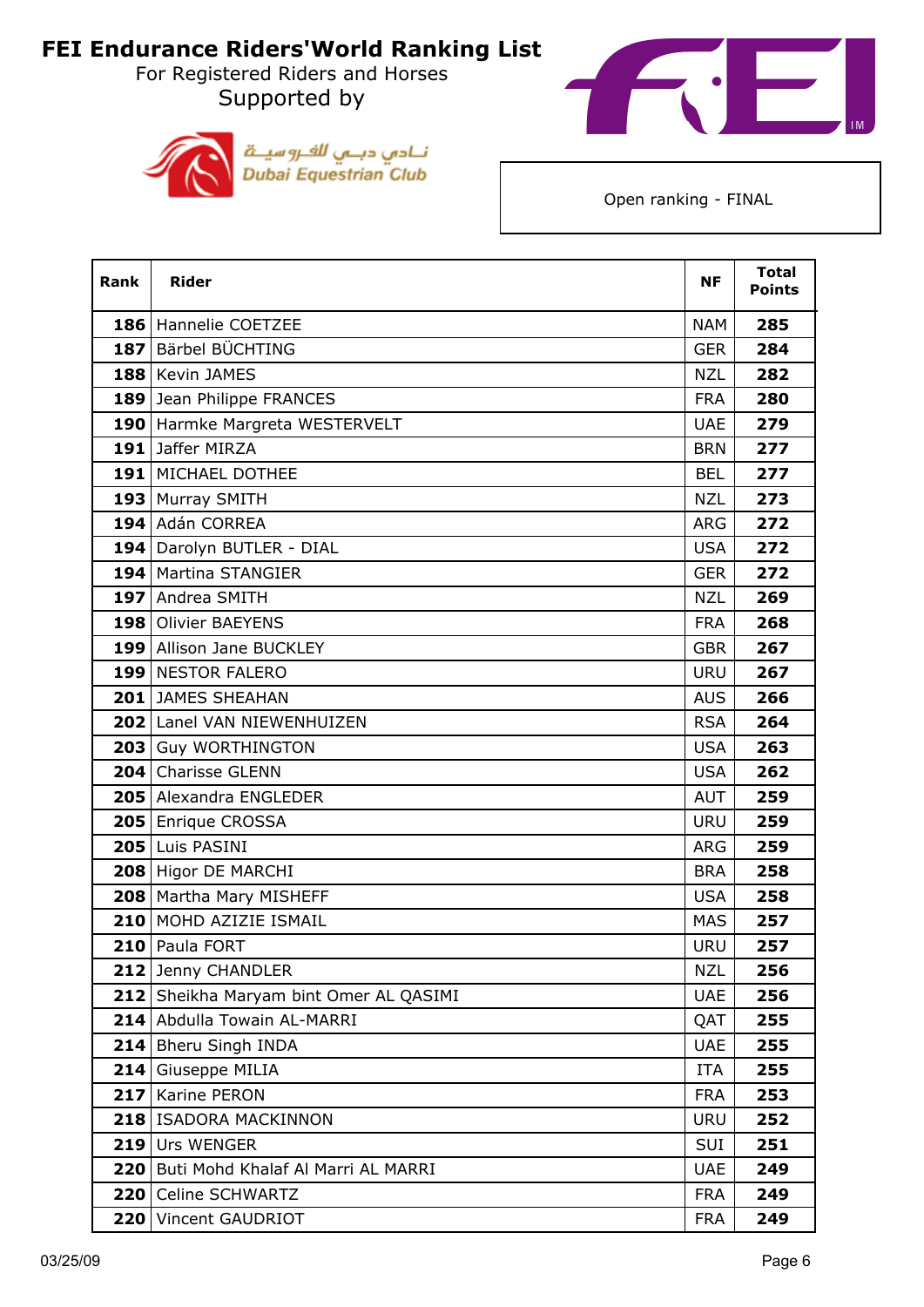For Registered Riders and Horses Supported by





| <b>Rank</b> | <b>Rider</b>                    | <b>NF</b>  | <b>Total</b><br><b>Points</b> |
|-------------|---------------------------------|------------|-------------------------------|
|             | 223 ALVARO GARCIA               | <b>URU</b> | 248                           |
|             | 224 ABD. HALIM ALIHAN           | <b>MAS</b> | 247                           |
|             | 224 Theo HELDENS                | <b>NED</b> | 247                           |
|             | 226 Clara TADDEO                | <b>ARG</b> | 245                           |
|             | 227 Santiago VITA               | <b>ARG</b> | 244                           |
| 228         | Kishor Singh Swaroop SINGH      | <b>UAE</b> | 243                           |
|             | 229 Griselda CONRAD             | <b>ARG</b> | 242                           |
|             | 230 Hector BAUDUCCO             | <b>ARG</b> | 241                           |
|             | 230 Laurie PEARSON              | <b>USA</b> | 241                           |
|             | 230 Wendy DOWER                 | <b>AUS</b> | 241                           |
|             | 233 Ahmed Ali AL SABRI          | <b>UAE</b> | 240                           |
|             | 233 Jenny CHAMPION              | <b>NZL</b> | 240                           |
|             | 233 MOHD FAARZUDDEEN MD. YUSOFF | <b>MAS</b> | 240                           |
|             | 233 Vincenzo CATALANO           | <b>ITA</b> | 240                           |
|             | 237 Alain PORRAS                | <b>FRA</b> | 237                           |
|             | 237 Ali Khalfan AL JAHOURI      | <b>UAE</b> | 237                           |
|             | 237 Diego OTT                   | <b>URU</b> | 237                           |
|             | 237 Janice COCKLEY-ADAMS        | <b>GBR</b> | 237                           |
|             | 237 Laura PAIZ                  | <b>GUA</b> | 237                           |
|             | 237 Paul JEFFREY                | <b>NZL</b> | 237                           |
|             | 243 Ignacio RODRIGUEZ ZAMBONI   | <b>ARG</b> | 236                           |
|             | 244 Ulrike POTTRICK             | <b>GER</b> | 235                           |
|             | 245 Abdullah Khamis Ali SAEED   | <b>UAE</b> | 234                           |
|             | 245 Ander MATO GARCIA           | <b>ESP</b> | 234                           |
|             | 245   Andres ALVAREZ            | <b>CHI</b> | 234                           |
|             | 245 Emma Louise OWEN            | <b>GBR</b> | 234                           |
|             | 245 Jannie WIESE                | <b>NAM</b> | 234                           |
|             | 245   Mathew SAMPLE             | <b>AUS</b> | 234                           |
|             | 245 Susan SUMMERS               | <b>USA</b> | 234                           |
|             | 245 Zainuddin YUSOF             | <b>MAS</b> | 234                           |
|             | 253 Freddy MEURENS              | <b>BEL</b> | 233                           |
|             | 253 Veronika MÜNGER             | SUI        | 233                           |
|             | 255 Anneli SCHULTZ              | <b>SWE</b> | 231                           |
|             | 255 Diego ZAMORA                | <b>CRC</b> | 231                           |
|             | 255 Elizabeth HUYGHE            | <b>CHI</b> | 231                           |
|             | 255 Jan BUITENHUIS              | <b>NED</b> | 231                           |
|             | 255   Kamila KART               | POL        | 231                           |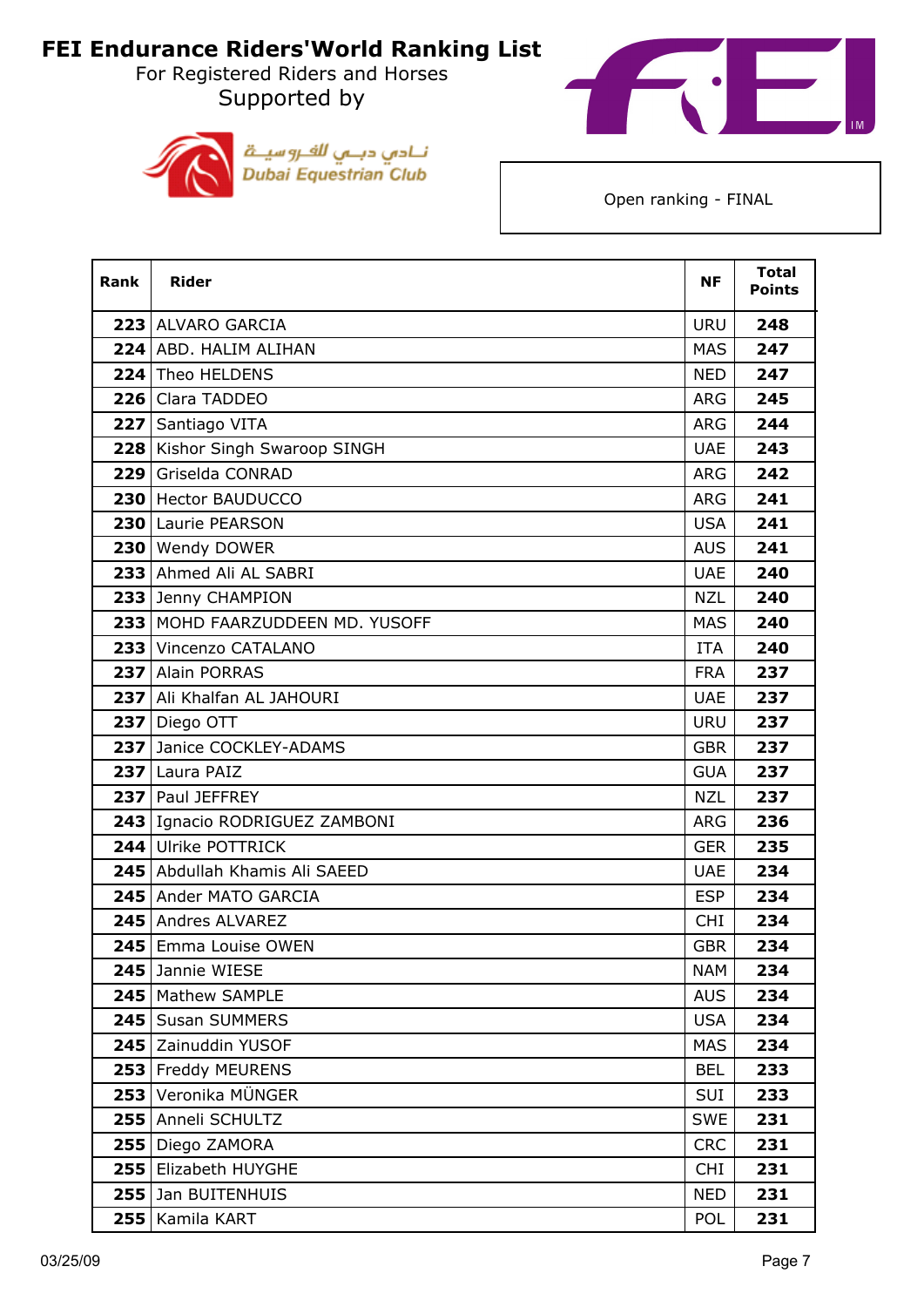For Registered Riders and Horses Supported by





| <b>Rank</b> | <b>Rider</b>                    | <b>NF</b>  | <b>Total</b><br><b>Points</b> |
|-------------|---------------------------------|------------|-------------------------------|
|             | 255 Lisa GREEN                  | <b>USA</b> | 231                           |
|             | 255 MOHD YUSRAN YUSUF           | <b>MAS</b> | 231                           |
|             | 255 Rudolf OOSTHUIZEN           | <b>NAM</b> | 231                           |
|             | 255   Sultan Ahmed Al BLOUSHI   | <b>UAE</b> | 231                           |
|             | 264 Ramon PONCE                 | <b>ARG</b> | 230                           |
|             | 265 ROBERTO SPRINGER            | <b>URU</b> | 229                           |
|             | 266 Afra Khalifa AL SUWAIDI     | <b>UAE</b> | 228                           |
|             | 266 Bonnie PETLEY SABA          | <b>CAN</b> | 228                           |
|             | 266 Carolina MURIEL             | <b>ARG</b> | 228                           |
|             | 266   Ceci BUTLER-STASIUK       | <b>USA</b> | 228                           |
|             | 266 Christoph SCHORK            | <b>USA</b> | 228                           |
|             | 266 Christophe DUPAU            | <b>FRA</b> | 228                           |
|             | 266 Hugo benjamin MENDEZ        | <b>ARG</b> | 228                           |
|             | 266 Miguel PIZARRO              | <b>CHI</b> | 228                           |
|             | 266 Pedro GODINHO               | <b>POR</b> | 228                           |
|             | 266 Rosdam MD NOR               | <b>MAS</b> | 228                           |
|             | 266 Sebastian SALINAS           | <b>CHI</b> | 228                           |
|             | 266   Suzanne WHITE HEDGECOCK   | <b>USA</b> | 228                           |
|             | 278 Pedro SOSA                  | <b>URU</b> | 227                           |
|             | 279 Adriana BASSO               | <b>URU</b> | 225                           |
|             | 279 Dennis SUMMERS              | <b>USA</b> | 225                           |
|             | 279 Jessica HOLMBERG            | <b>SWE</b> | 225                           |
|             | 279 Juana CHAS                  | <b>ARG</b> | 225                           |
|             | 279   Mario SCHIOPPA NETO       | <b>BRA</b> | 225                           |
|             | 279 Philip GRAHAM               | <b>NZL</b> | 225                           |
|             | 285 Alina GONZALEZ VIDAL        | <b>ARG</b> | 224                           |
|             | 285 Heike BLÜMEL                | <b>GER</b> | 224                           |
|             | 287 AbdulRahman Mohammed ALZAED | <b>BRN</b> | 222                           |
| 287         | Aline Cristina CARDOSO HONORIO  | <b>BRA</b> | 222                           |
| 287         | Cendrine HENRY                  | <b>FRA</b> | 222                           |
|             | 287 Juan Carlos JERIA           | <b>CHI</b> | 222                           |
| 287         | Karin BARTSCHER - LÖFFLER       | <b>GER</b> | 222                           |
|             | 287   Mary LEWIS                | <b>USA</b> | 222                           |
|             | 287   PABLO FIGUEROA            | <b>CHI</b> | 222                           |
| 287         | Yon ZABALUA                     | <b>ESP</b> | 222                           |
|             | 295 Nadine BARKER               | <b>NZL</b> | 221                           |
|             | 296 BAKAR AMAN                  | MAS        | 219                           |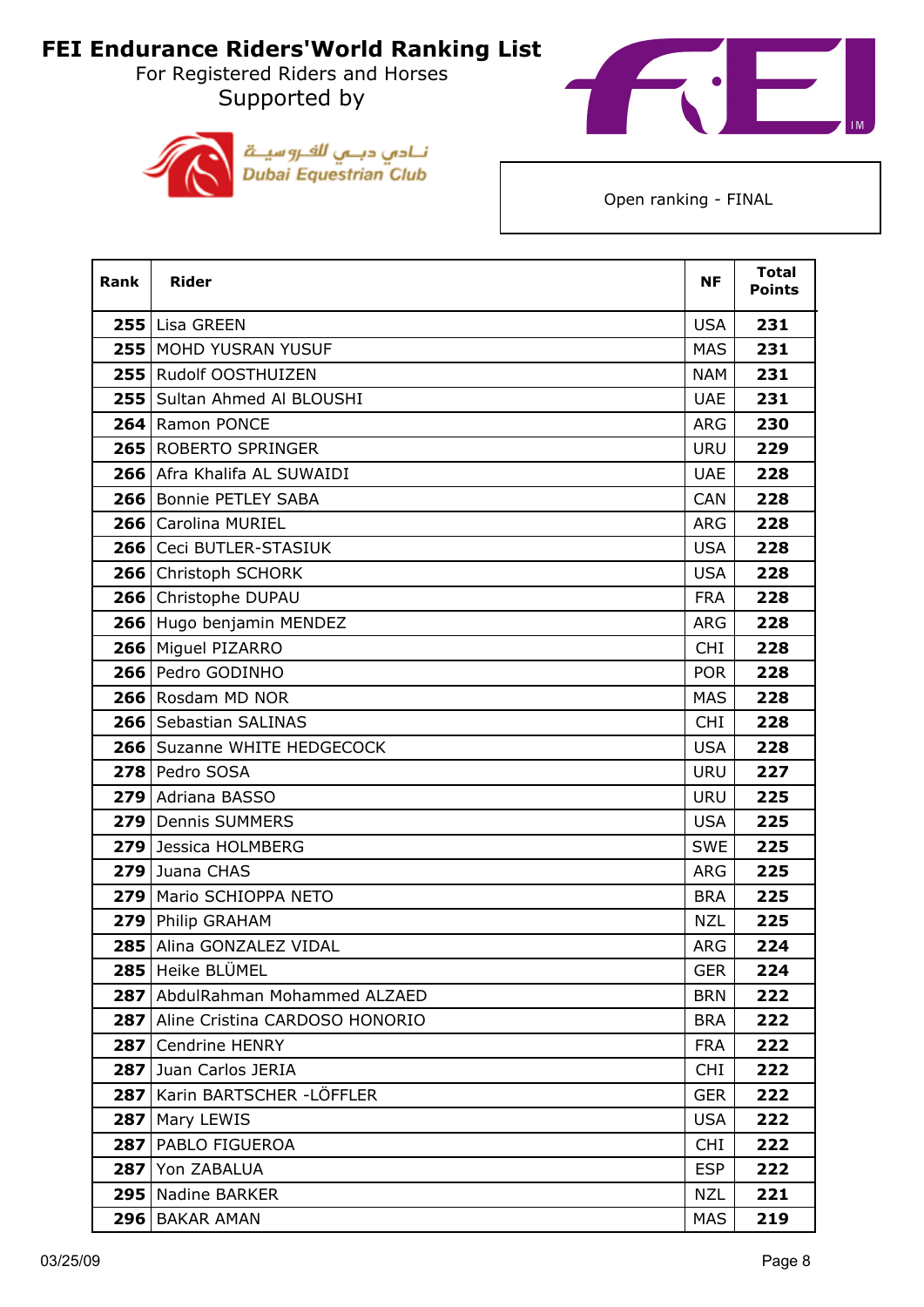For Registered Riders and Horses Supported by





| Rank | <b>Rider</b>                         | <b>NF</b>  | <b>Total</b><br><b>Points</b> |
|------|--------------------------------------|------------|-------------------------------|
|      | 296   Catherine GERMONPREZ           | <b>BEL</b> | 219                           |
|      | 296 ENRIQUE SEARLE                   | <b>CHI</b> | 219                           |
|      | 296 Gareth COETZEE                   | <b>RSA</b> | 219                           |
|      | 296 Muhammad Alif SABIDI             | <b>MAS</b> | 219                           |
|      | <b>301</b>   Marguerita FULLER       | <b>AUT</b> | 218                           |
|      | <b>302 Antonio BRAS MOURA</b>        | <b>POR</b> | 216                           |
|      | <b>302 Gerhardus KOTZE</b>           | <b>RSA</b> | 216                           |
|      | <b>302</b> Heather REYNOLDS          | <b>USA</b> | 216                           |
|      | <b>302</b> Mohammed Hamad AL THAWADI | <b>BRN</b> | 216                           |
|      | 306 Katarina SAFRANOVA               | <b>SVK</b> | 215                           |
|      | 307   MARIO BUZZO                    | <b>URU</b> | 214                           |
|      | 308   Inger-Merete LARSEN            | <b>DEN</b> | 213                           |
|      | 308 Marcello CONTE                   | <b>ITA</b> | 213                           |
|      | 308 Leonor QUADRADO FILIPE           | <b>POR</b> | 213                           |
|      | 308 Miriam KONGEVOLD                 | <b>NOR</b> | 213                           |
|      | 308 Nathalie MICHEL                  | <b>FRA</b> | 213                           |
|      | <b>308   Stefanus PIENAAR</b>        | <b>NAM</b> | 213                           |
|      | 314 Liza SUNDBERG                    | <b>SWE</b> | 212                           |
|      | 314 Robert GIELEN                    | <b>CAN</b> | 212                           |
|      | 316 Cristina MUTIS                   | <b>COL</b> | 210                           |
|      | 316 FLORENT CHEINET                  | <b>FRA</b> | 210                           |
|      | 316 Gabi HALDEMANN                   | <b>SUI</b> | 210                           |
|      | 316 Jan MARSH                        | <b>GBR</b> | 210                           |
|      | 316 Joona MICKELSSON                 | <b>FIN</b> | 210                           |
|      | 316 Miguel PAVLOVSKY                 | <b>ARG</b> | 210                           |
|      | 316 Nadege HAURILLON                 | <b>FRA</b> | 210                           |
|      | 316   Pierre Marie MORVAN            | <b>FRA</b> | 210                           |
|      | <b>316</b> Ricardo relvas BATISTA    | <b>POR</b> | 210                           |
|      | 316 Roberto Alfonso HERNANDEZ        | <b>GUA</b> | 210                           |
|      | 316 Tonje DANIELSON                  | <b>NOR</b> | 210                           |
|      | 327 LAURA VILAREGUT CARRERA          | <b>ESP</b> | 208                           |
|      | 328 Eisa Adam Mohd ABDALLA           | <b>UAE</b> | 207                           |
| 328  | Florencia BEZIC TAPIA                | <b>ARG</b> | 207                           |
| 328  | Frida SÖDERSTRÖM                     | <b>SWE</b> | 207                           |
| 328  | Gianluca LALISCIA                    | ITA        | 207                           |
| 328  | John CRANDELL III                    | <b>USA</b> | 207                           |
| 328  | Manuel Francisco VIDIGAL RODRIGUES   | <b>POR</b> | 207                           |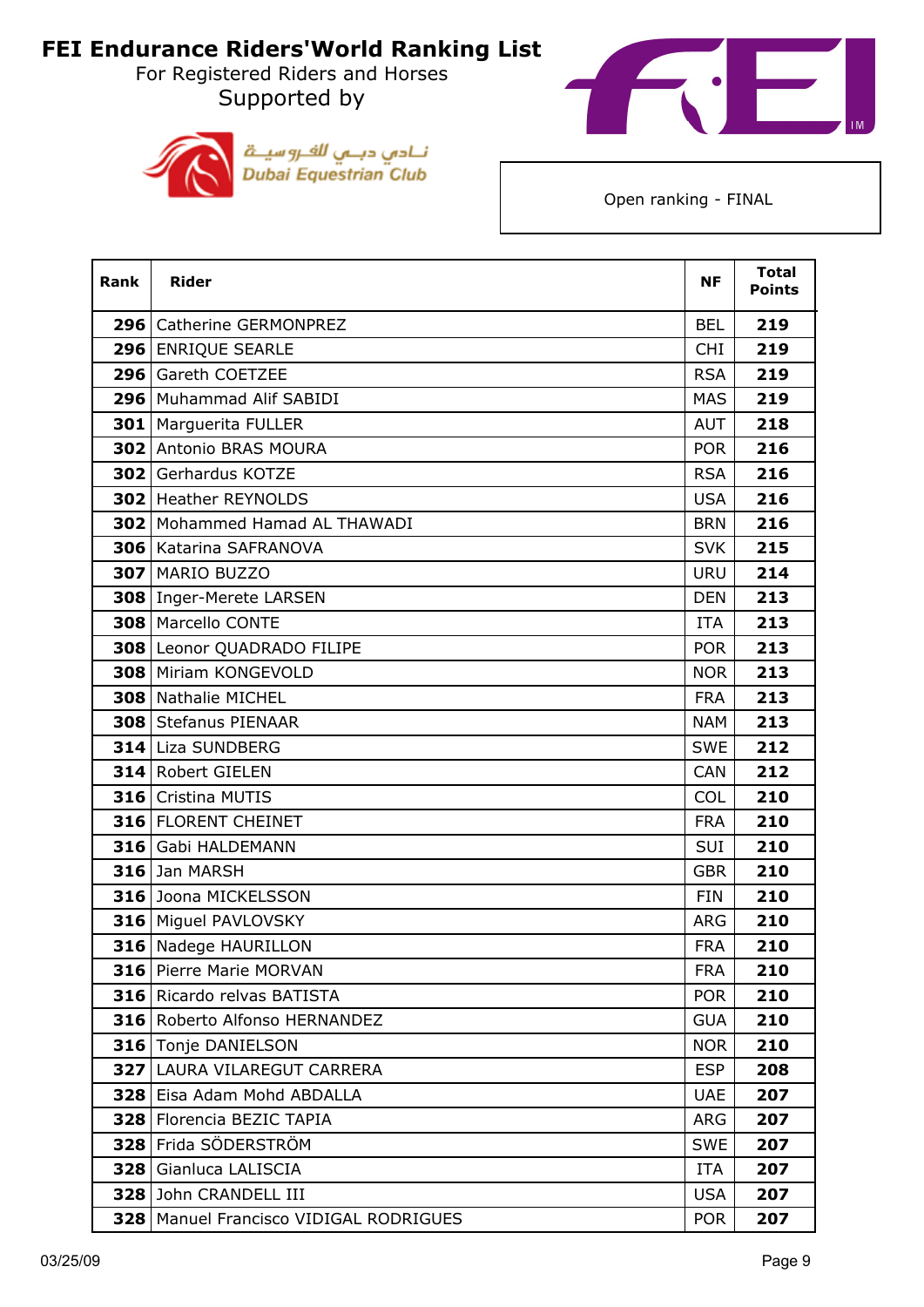For Registered Riders and Horses Supported by





| Rank | <b>Rider</b>                      | <b>NF</b>  | <b>Total</b><br><b>Points</b> |
|------|-----------------------------------|------------|-------------------------------|
|      | 328 Stephen ROJEK                 | <b>USA</b> | 207                           |
|      | 335 Enora BOULENGER               | <b>FRA</b> | 206                           |
|      | 335 Teresa BIRKETT                | <b>NZL</b> | 206                           |
|      | 337 Alina GARCIA-HUOVINEN         | <b>FIN</b> | 204                           |
|      | 337 Ann S. HALL                   | <b>USA</b> | 204                           |
| 337  | Corrie VAN NIEKERK                | <b>RSA</b> | 204                           |
|      | 337 Daniela ENTNER                | <b>AUT</b> | 204                           |
|      | 337 Pietro MONETA                 | <b>ITA</b> | 204                           |
|      | 337 MAURICIO GAONA                | <b>COL</b> | 204                           |
|      | 337 Xlau KGOMO                    | <b>BOT</b> | 204                           |
|      | 344 Anne Sophie LABORDE           | <b>FRA</b> | 201                           |
| 344  | Catriona MOON                     | <b>GBR</b> | 201                           |
|      | 344 Jean Daniel AIELLO            | <b>FRA</b> | 201                           |
|      | 344 Mahra Yaqoob Yousuf AL JANAHI | <b>UAE</b> | 201                           |
| 344  | <b>Margaret SLEEPER</b>           | <b>USA</b> | 201                           |
|      | <b>344 STEFANIA FACCIA</b>        | <b>ITA</b> | 201                           |
|      | 350 Julius BLOOMFIELD             | <b>CAN</b> | 200                           |
| 351  | Ana lia MENDEZ                    | <b>ARG</b> | 198                           |
|      | 351 Anne CUVELIER                 | <b>BEL</b> | 198                           |
| 351  | Armin bernhardus VAN BILJON       | <b>NAM</b> | 198                           |
| 351  | <b>Beverley GRAY</b>              | <b>USA</b> | 198                           |
| 351  | Khalifa Ghanim Al Marri AL MARRI  | <b>UAE</b> | 198                           |
|      | 351 Miguel PINHEIRO               | <b>POR</b> | 198                           |
| 357  | Donna OUDSHOORN                   | <b>NED</b> | 196                           |
|      | 357 Jordi ARBOIX SANTACREU        | <b>ESP</b> | 196                           |
|      | 359 Barbara KOMJATHY              | <b>HUN</b> | 195                           |
| 359  | Elio GUIDI                        | <b>ITA</b> | 195                           |
| 359  | Karel konrad GRUNSCHLOSS          | <b>NAM</b> | 195                           |
| 359  | <b>KIM FUESS</b>                  | <b>USA</b> | 195                           |
| 359  | Naser Abdulla Mohd AL MARZOUQI    | <b>UAE</b> | 195                           |
| 359  | ORIOL LLORENS TORRES              | <b>ESP</b> | 195                           |
| 359  | Philippe BENOIT                   | <b>FRA</b> | 195                           |
| 359  | RODOLFO GIGENA                    | <b>URU</b> | 195                           |
| 367  | <b>GABRIEL BELLAS</b>             | <b>URU</b> | 194                           |
| 367  | <b>Blanca VON HARDENBERG</b>      | <b>GER</b> | 194                           |
| 367  | Gabrielle MANN                    | <b>USA</b> | 194                           |
| 367  | Roxana TAGLIAFERRO                | ARG        | 194                           |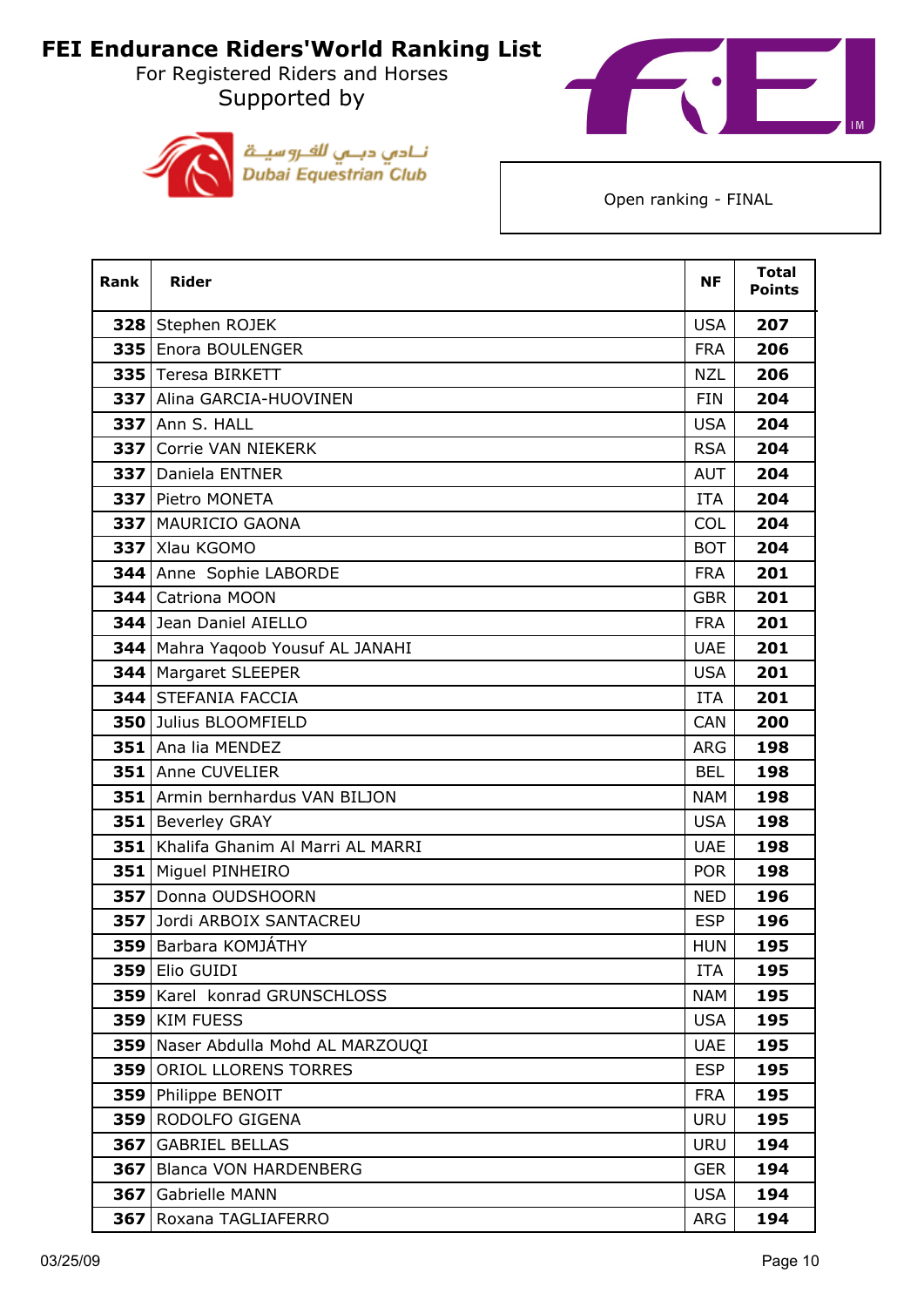For Registered Riders and Horses Supported by





| Rank | <b>Rider</b>                        | <b>NF</b>  | <b>Total</b><br><b>Points</b> |
|------|-------------------------------------|------------|-------------------------------|
|      | 371 Abdulla AL MOAWDAH              | <b>BRN</b> | 192                           |
|      | 371 FANNY GUERISSE                  | <b>BEL</b> | 192                           |
|      | 371   Khalid Abdul Rahim AL HAMMADI | <b>UAE</b> | 192                           |
|      | 371 Laura WOODS                     | <b>RSA</b> | 192                           |
|      | 371   Magdalena ODRIOZOLA           | <b>URU</b> | 192                           |
|      | 371 Mark HAIGH                      | <b>AUS</b> | 192                           |
|      | 371 Mohd shuaib ISHAK               | <b>MAS</b> | 192                           |
|      | 371 Stephanus LOMBAARD              | <b>RSA</b> | 192                           |
|      | 379 ALEJANDRO FERNANDEZ             | <b>URU</b> | 191                           |
|      | 379 Eniko ÓDOR                      | <b>HUN</b> | 191                           |
|      | 379 Linda MEREDITH                  | <b>AUS</b> | 191                           |
|      | 379 Silvia YEBRA ALTIMIRAS          | <b>ESP</b> | 191                           |
|      | 383 Sh. Salman bin Sager AL KHALIFA | <b>BRN</b> | 190                           |
|      | 383 Tricia HIRST                    | <b>GBR</b> | 190                           |
|      | 383 Yannick BERTON                  | <b>FRA</b> | 190                           |
|      | 386 Balakrishna Uthaya KUMAR        | <b>UAE</b> | 189                           |
|      | 386 Debra IVEY                      | <b>USA</b> | 189                           |
|      | 386 László SZABÓ                    | <b>HUN</b> | 189                           |
|      | 386 Leonardo BELLACCINI             | <b>ITA</b> | 189                           |
|      | 386 Philip HIRST                    | <b>GBR</b> | 189                           |
|      | <b>391</b> Jason Graham Kirk KIRK   | <b>AUS</b> | 188                           |
|      | 392 Sally HALL                      | <b>GBR</b> | 187                           |
|      | 393 Alessandra BRUNELLI             | <b>ITA</b> | 186                           |
|      | 393 AUDREY OLMANST                  | <b>BEL</b> | 186                           |
|      | 393 Buti Saif AL MAZOORIE           | <b>UAE</b> | 186                           |
|      | 393 Derek ARMITAGE                  | <b>AUS</b> | 186                           |
|      | 393 Lilla RADOCZY                   | <b>HUN</b> | 186                           |
|      | 393 liviana MAUR                    | <b>ITA</b> | 186                           |
|      | 393 MARITZA PEREIRA                 | <b>BEL</b> | 186                           |
|      | 393 MEGAN GWENNOL JONES             | <b>GBR</b> | 186                           |
|      | 393 Yaqoob Yousuf Mohd AL AJMI      | <b>UAE</b> | 186                           |
|      | 402 Beatriz MURIEL                  | <b>ARG</b> | 184                           |
|      | 402 Rowena TYLER                    | <b>NZL</b> | 184                           |
|      | 402 Sonia BULUSCHEK                 | <b>GER</b> | 184                           |
|      | 405 Carlo FORMICA                   | ITA        | 183                           |
|      | 405 AURELIE HONORE                  | <b>FRA</b> | 183                           |
|      | 405   Karen JONES                   | <b>GBR</b> | 183                           |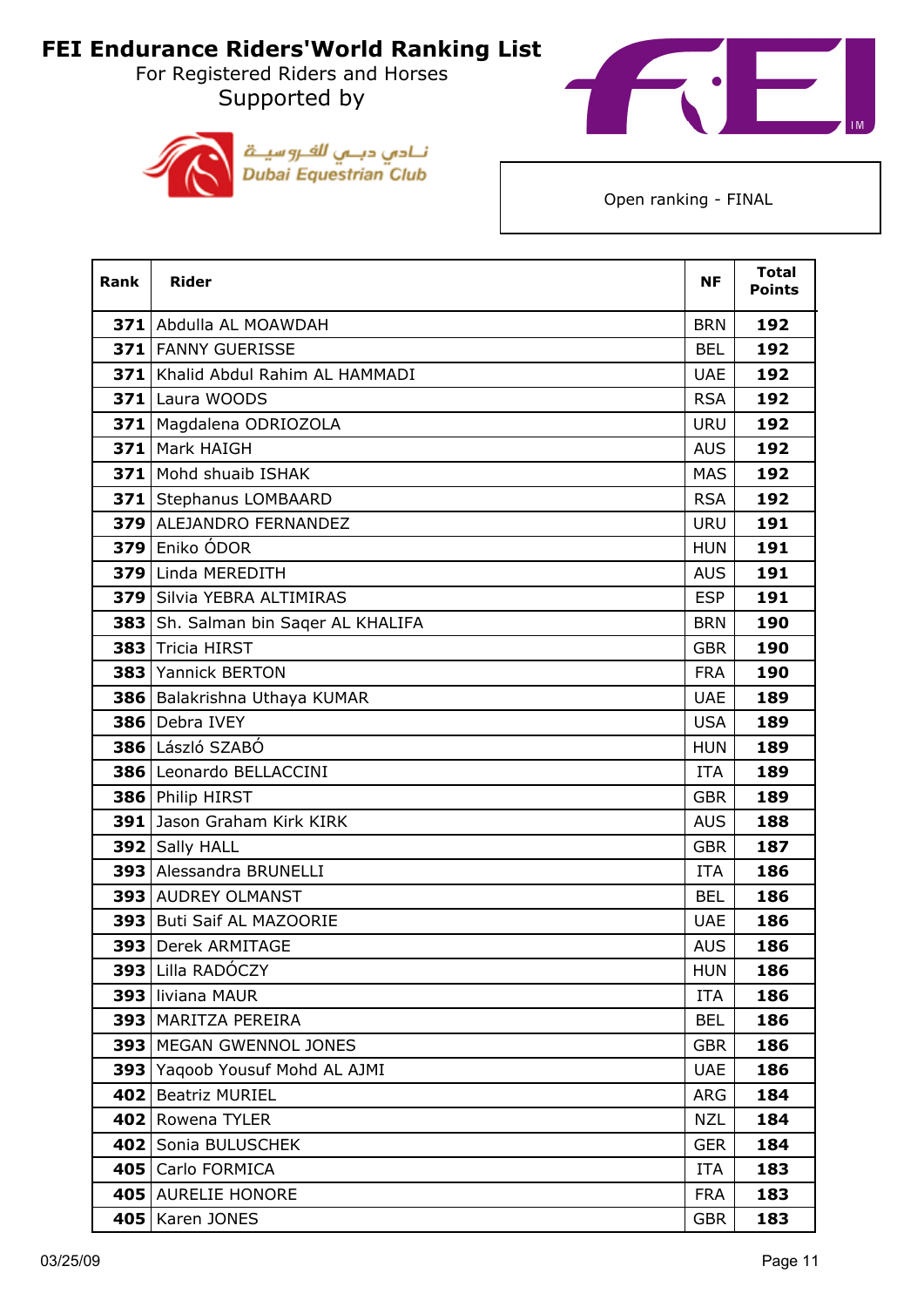For Registered Riders and Horses Supported by





| <b>Rank</b> | <b>Rider</b>                              | <b>NF</b>  | <b>Total</b><br><b>Points</b> |
|-------------|-------------------------------------------|------------|-------------------------------|
|             | 405   KATHY IRVINE                        | <b>CAN</b> | 183                           |
|             | 405 Lotte HILLERS                         | <b>DEN</b> | 183                           |
|             | 405   Warren HELLMAN                      | <b>USA</b> | 183                           |
|             | 411 AUDE BEURDOUCHE MACHADO               | <b>BRA</b> | 182                           |
|             | 411 Carina KAZIANKA                       | <b>AUT</b> | 182                           |
|             | 411 Jan TYRELL                            | <b>AUS</b> | 182                           |
|             | 411 Rachael ATKINSON                      | <b>GBR</b> | 182                           |
|             | 411 Roberto BARROS                        | <b>ARG</b> | 182                           |
|             | 416 Adriano DAVOLI                        | <b>ARG</b> | 181                           |
|             | 417 Kimberley DEAN                        | <b>GBR</b> | 180                           |
|             | 417 Maria Noel CERISOLA                   | <b>URU</b> | 180                           |
|             | 417 MIGUEL ROCHA                          | <b>URU</b> | 180                           |
|             | 417   Morgane PAYEN                       | <b>FRA</b> | 180                           |
|             | 421 Kylie AVERY                           | <b>NZL</b> | 179                           |
|             | 421   Martin HERRMANN                     | <b>GER</b> | 179                           |
|             | 423 Andrea PULICANI                       | <b>FRA</b> | 178                           |
|             | 423 CELINE REY                            | <b>FRA</b> | 178                           |
|             | 425 DIEGO HACES NORIEGA                   | <b>VEN</b> | 177                           |
|             | 425   Maria HAGMAN-ERIKSSON               | <b>SWE</b> | 177                           |
|             | 425   Omar Abdin Mohd Abdulla AL NASRALLA | <b>UAE</b> | 177                           |
|             | 425   Pieter HUGO                         | <b>RSA</b> | 177                           |
|             | 429 Claudio Roberto BAGAROLLI             | <b>BRA</b> | 176                           |
|             | 429 Stuart COTTLE                         | <b>NZL</b> | 176                           |
|             | 431 Byron Alfonzo LOPEZ CIFUENTES         | <b>GUA</b> | 175                           |
|             | 431 Emmanuelle RIONDE                     | <b>FRA</b> | 175                           |
|             | 431 Sh. Sager Bin Khalid AL KHALIFA       | <b>BRN</b> | 175                           |
|             | 434 HASSAN TAHOUS AL-NUAIMI               | QAT        | 174                           |
|             | 434 Johan VAN DER WALT                    | <b>NAM</b> | 174                           |
|             | 434 Khalifa Salman Al Sabri SABRI         | <b>UAE</b> | 174                           |
|             | 434 Lisette VAN DRUENEN                   | <b>NED</b> | 174                           |
|             | 434   Melania SERIOLI                     | <b>ITA</b> | 174                           |
|             | 434 Mohd Ibrahim AL HAMMADI               | <b>UAE</b> | 174                           |
|             | 434 RAQUEL PRATCORONA CASADESÚS           | <b>ESP</b> | 174                           |
|             | 434 Thia VAN NIEKERK                      | <b>RSA</b> | 174                           |
| 434         | Yasmin Osama Sayyed SAYYED                | <b>UAE</b> | 174                           |
| 443         | Abdulrahman Saad AL-SULAITEEN             | QAT        | 173                           |
|             | 443   Mohammed AL MAHLESSY                | <b>KSA</b> | 173                           |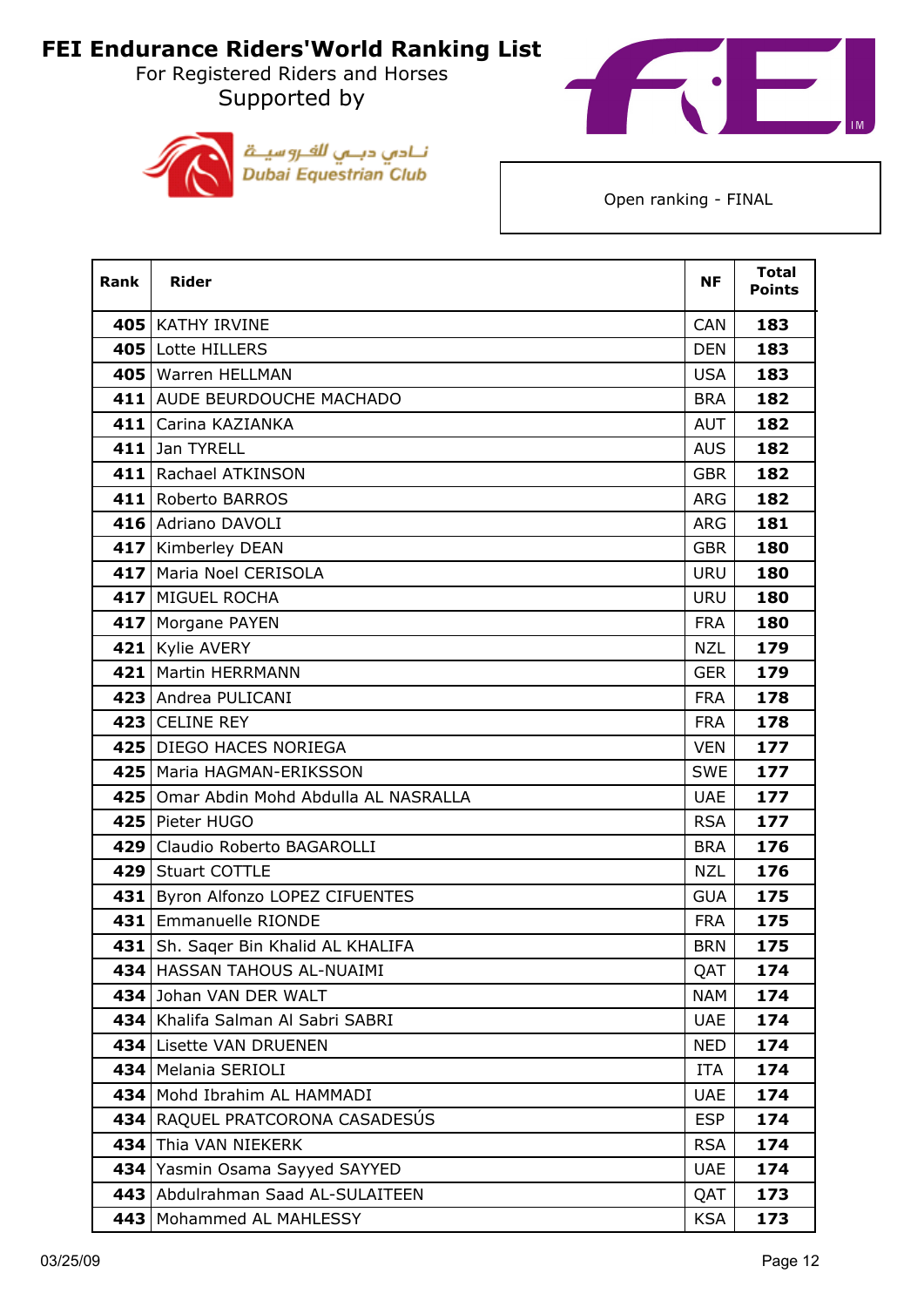For Registered Riders and Horses Supported by





| Rank | <b>Rider</b>                 | <b>NF</b>  | <b>Total</b><br><b>Points</b> |
|------|------------------------------|------------|-------------------------------|
|      | 445 Celina ZAVALÍA LAGOS     | ARG        | 172                           |
|      | 445   Sean TRAFFORD          | <b>NZL</b> | 172                           |
| 447  | <b>Bettina NONNENMACHER</b>  | <b>GER</b> | 171                           |
|      | 447 Juan STEENKAMP           | <b>RSA</b> | 171                           |
|      | 447 Karola VAN BILJON        | <b>NAM</b> | 171                           |
| 447  | Simona DI BATTISTA           | ITA        | 171                           |
|      | 451 Elena BERTONI            | <b>ITA</b> | 170                           |
|      | 451 Frank LANCE              | <b>FRA</b> | 170                           |
|      | 451 Valenti BAULENAS VIVES   | <b>ESP</b> | 170                           |
|      | 454 Daniel CHOMYSZYN         | <b>ARG</b> | 169                           |
|      | <b>454 LISA RIOU</b>         | <b>FRA</b> | 169                           |
|      | 454   Michele VINCENT        | <b>FRA</b> | 169                           |
|      | 457 Brenda COOKE             | <b>CAN</b> | 168                           |
|      | 457 Christine PEDERSEN       | <b>DEN</b> | 168                           |
|      | 457   Megan DAVIS            | <b>USA</b> | 168                           |
|      | 460 Annie JOPPE              | <b>GBR</b> | 167                           |
|      | 460 Nestor MONTES DE OCA     | ARG        | 167                           |
|      | 462 ABDULLA HASAN AL DOSERI  | <b>BRN</b> | 165                           |
|      | 462 Jean Francois LASSALLE   | <b>FRA</b> | 165                           |
|      | 464 Carol L. GILES           | <b>USA</b> | 164                           |
|      | 465 Corey NIX                | <b>AUS</b> | 163                           |
|      | 465 Jacopo DI MATTEO         | <b>ITA</b> | 163                           |
|      | 465 Jean LEGRON              | <b>FRA</b> | 163                           |
|      | 468 Arsad Ali Sadul KHAN     | <b>UAE</b> | 162                           |
|      | 468 GERARD PROST             | <b>FRA</b> | 162                           |
|      | 468 LAWRENCE AL FAYEZ        | <b>JOR</b> | 162                           |
|      | 468 Renate LANG              | <b>AUT</b> | 162                           |
|      | 468 Ronald SPROAT            | <b>USA</b> | 162                           |
|      | 468 Stefania FALETTO         | <b>ITA</b> | 162                           |
|      | 474 Allan LEON               | <b>FRA</b> | 161                           |
| 474  | <b>GAELLE OLLIVIER JACOB</b> | <b>FRA</b> | 161                           |
| 476  | Gemma HAYWOOD                | <b>NZL</b> | 160                           |
| 476  | Joel GARCIN                  | <b>FRA</b> | 160                           |
|      | 476   Patricia PILBORG       | <b>DEN</b> | 160                           |
|      | 476 Szabolcs VAJDA           | <b>ROU</b> | 160                           |
| 480  | Clara RUBIO                  | <b>ARG</b> | 159                           |
| 480  | Delia HOLFMAN                | <b>ARG</b> | 159                           |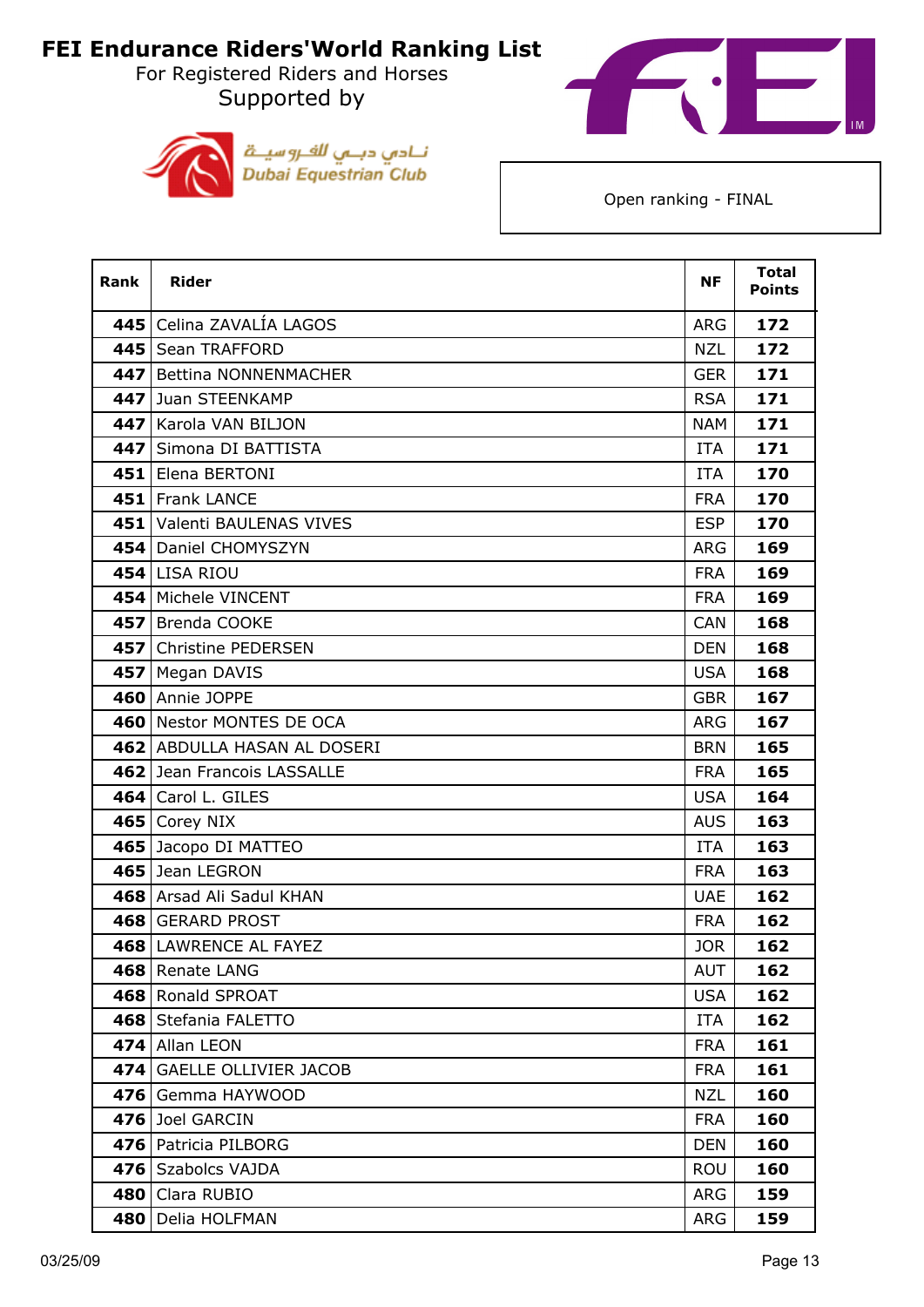For Registered Riders and Horses Supported by





| Rank | <b>Rider</b>                                | <b>NF</b>  | <b>Total</b><br><b>Points</b> |
|------|---------------------------------------------|------------|-------------------------------|
|      | 480 Gregoire TILQUIN                        | <b>FRA</b> | 159                           |
|      | 480 Ispak Ali Yusuf Ali KHAN                | <b>UAE</b> | 159                           |
| 480  | Musab Saleh Al MARZOUQI                     | <b>UAE</b> | 159                           |
|      | 485 Gemma PARKIN                            | <b>GBR</b> | 158                           |
|      | 485   Katharina DORN                        | <b>GER</b> | 158                           |
|      | 485 Terry BENEDETTI                         | <b>USA</b> | 158                           |
|      | 488 Christele DEROSCH                       | <b>FRA</b> | 157                           |
|      | 488 Jose Antonio FERNANDEZ                  | <b>ARG</b> | 157                           |
|      | 488 Kirsten WISCOMBE                        | <b>GBR</b> | 157                           |
|      | 491 Elodie LE LABOURIER                     | <b>FRA</b> | 156                           |
|      | 491 Emoke PETER                             | <b>ROU</b> | 156                           |
| 491  | Kewagamang LODI                             | <b>BOT</b> | 156                           |
|      | 491   Monica COMAS MOLIST                   | <b>ESP</b> | 156                           |
|      | 491 Reem Shaban Ibrahim AL HASAN            | <b>UAE</b> | 156                           |
| 491  | Rene ALVAREZ                                | <b>CHI</b> | 156                           |
|      | 491 Sher Singh Rewat Singh SINGH            | <b>UAE</b> | 156                           |
|      | 498 ESSA MOHAMMED ABDULLA AL-SULAITI        | QAT        | 154                           |
|      | 498 Esteban FORT                            | <b>URU</b> | 154                           |
|      | 498 HAMAD SALEM Ali FETEAS                  | QAT        | 154                           |
|      | 498 Hector QUIROGA                          | <b>ARG</b> | 154                           |
|      | 498   Mario IBARRA                          | <b>ARG</b> | 154                           |
|      | 498   Marion BOSMAN                         | <b>AUT</b> | 154                           |
|      | <b>504</b> Anna GOROBOVIK                   | <b>UAE</b> | 153                           |
|      | <b>504</b> Bhanwar Singh Khiv Singh RATHORE | <b>UAE</b> | 153                           |
|      | <b>504 Clement MARESCASSIER</b>             | <b>FRA</b> | 153                           |
|      | 504   Dalpat Singh Ganpat SINGH             | <b>UAE</b> | 153                           |
|      | <b>504 Frank SAUERBREY</b>                  | <b>GER</b> | 153                           |
|      | 504 Mohd Kamaluddin WAN                     | <b>MAS</b> | 153                           |
|      | 510 Nora BIERMANN                           | <b>ROU</b> | 152                           |
|      | <b>510</b> Patricia BICUDO BARBOSA          | <b>BRA</b> | 152                           |
|      | <b>510</b> Shamsa Awad Al OTAIBA            | <b>UAE</b> | 152                           |
|      | <b>510 SUE SIDEBOTTOM</b>                   | <b>GBR</b> | 152                           |
|      | 514 Jorge GIORLANDINI                       | <b>ARG</b> | 151                           |
|      | <b>515 ABDULLA ABDULRAHMAN FETEAS</b>       | QAT        | 150                           |
|      | 515 FARAH ABU NAMEH                         | <b>JOR</b> | 150                           |
|      | <b>515 Bertrand OLIVIER</b>                 | <b>FRA</b> | 150                           |
|      | 515 Leonardo CARVALHO BARBOSA               | <b>BRA</b> | 150                           |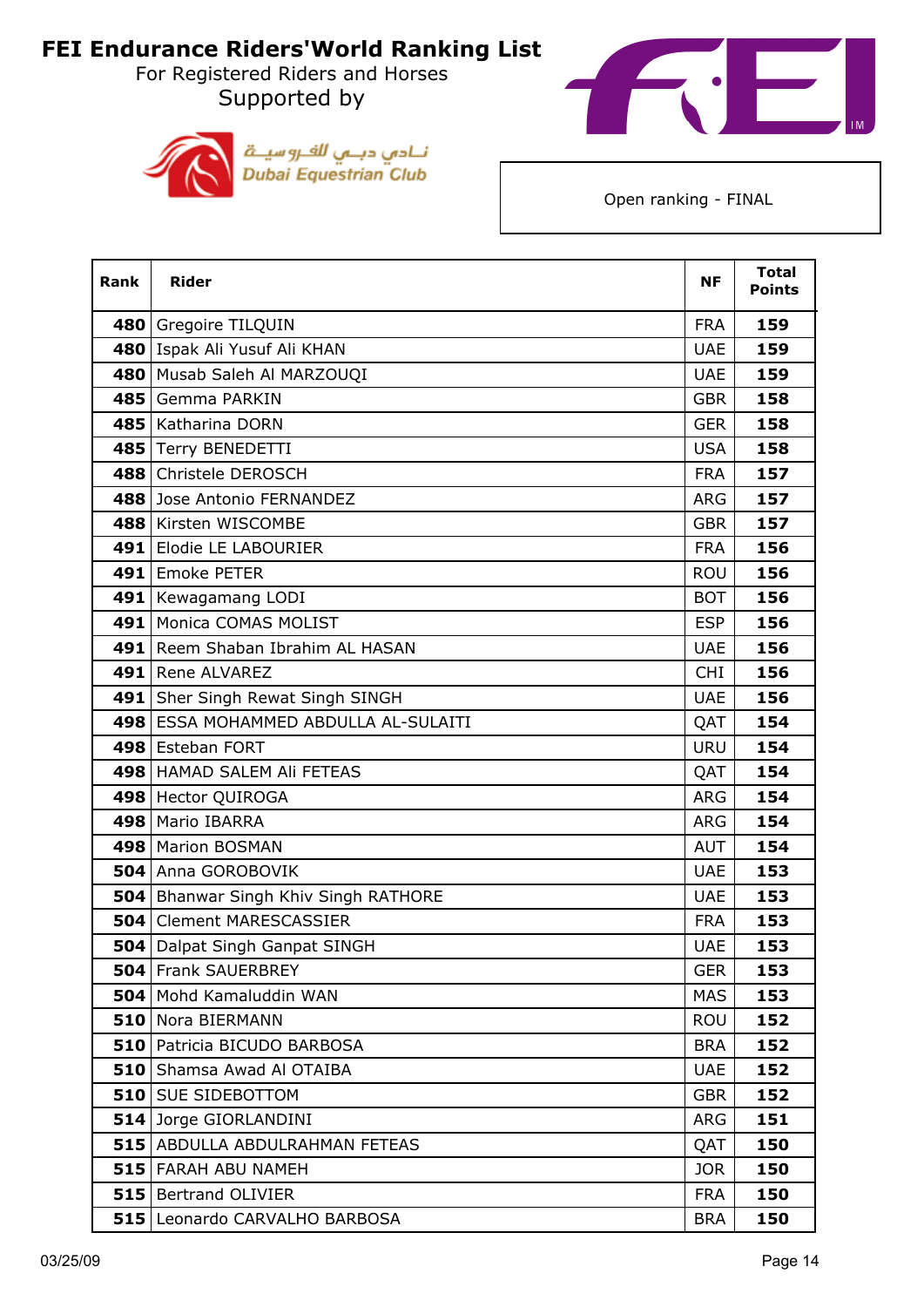For Registered Riders and Horses Supported by





| Rank       | <b>Rider</b>                            | <b>NF</b>  | <b>Total</b><br><b>Points</b> |
|------------|-----------------------------------------|------------|-------------------------------|
|            | 515 Ravichandran Ponuswamy PONUSWAMY    | <b>UAE</b> | 150                           |
|            | 515 Tony MASTERS                        | <b>NZL</b> | 150                           |
|            | 521 Marlies HOUASSIN                    | <b>BEL</b> | 149                           |
|            | 522 Daryl OWEN                          | <b>NZL</b> | 148                           |
|            | 522 Jelena PETKOVIC                     | <b>SRB</b> | 148                           |
|            | 524 María Concepción FERNANDEZ          | <b>URU</b> | 147                           |
|            | 524 Srithar PALANIYANDDI                | <b>UAE</b> | 147                           |
|            | 526 Jean Marie OLLIVIER                 | <b>FRA</b> | 146                           |
|            | 526 Simone KRAHNEN                      | <b>AUS</b> | 146                           |
|            | 526 WALTER DANIEL MONZON                | <b>ARG</b> | 146                           |
|            | 529 Feras BOULBOL                       | <b>SVK</b> | 145                           |
|            | <b>530 Alexia-Elke KOLPODINOU</b>       | <b>GRE</b> | 144                           |
|            | <b>530</b> Joel MARESCASSIER            | <b>FRA</b> | 144                           |
|            | 530 Leonie VAN NIEWENHUIZEN             | <b>RSA</b> | 144                           |
|            | 530 Mariano SALINAS                     | <b>ARG</b> | 144                           |
|            | 530 Raphael WILLOT                      | <b>FRA</b> | 144                           |
|            | 535 Annette NOTHHAFT                    | <b>GER</b> | 143                           |
|            | 535   MATAR RUSTOM                      | QAT        | 143                           |
|            | 537 Aliya Ali Mohd Yusuf Al MARZOUQI    | <b>UAE</b> | 142                           |
| 537        | Angelina PATTERSON                      | <b>AUS</b> | 142                           |
| 537        | <b>Bernhard THEINE</b>                  | <b>GER</b> | 142                           |
|            | <b>537 Carlos Ariel LARRERE</b>         | <b>ARG</b> | 142                           |
| 537        | EDUARDO ZINNI-RAMBEAUD                  | ARG        | 142                           |
| <b>537</b> | Veronika MYSLIVECKOVA                   | <b>CZE</b> | 142                           |
|            | 543 Abdulla Salah Abdullah AMEEN        | <b>UAE</b> | 141                           |
|            | 543 Agustin DIAZ                        | <b>URU</b> | 141                           |
|            | 545   Amanda MAY                        | <b>GBR</b> | 140                           |
|            | 545   ESSA AHMAD AL-MANNAI              | QAT        | 140                           |
|            | 545 Linda HAMS                          | <b>GBR</b> | 140                           |
|            | $545$ Liz TAYLOR                        | <b>GBR</b> | 140                           |
|            | 545   Petra DEACON                      | <b>GER</b> | 140                           |
| 5451       | Polina RADOSLAVOVA                      | <b>BUL</b> | 140                           |
|            | 545 Sheikha Hissa bint Sultan AL NAHYAN | <b>UAE</b> | 140                           |
| 552        | Karina CAMARGO ARROYO DOS SANTOS        | <b>BRA</b> | 139                           |
| 552        | Leonardo DIAS MOREIRA DE ABREU          | <b>BRA</b> | 139                           |
|            | <b>554</b> Amanda MCCONACHY             | <b>NZL</b> | 138                           |
|            | <b>554 BENOIT BUCHEL</b>                | <b>FRA</b> | 138                           |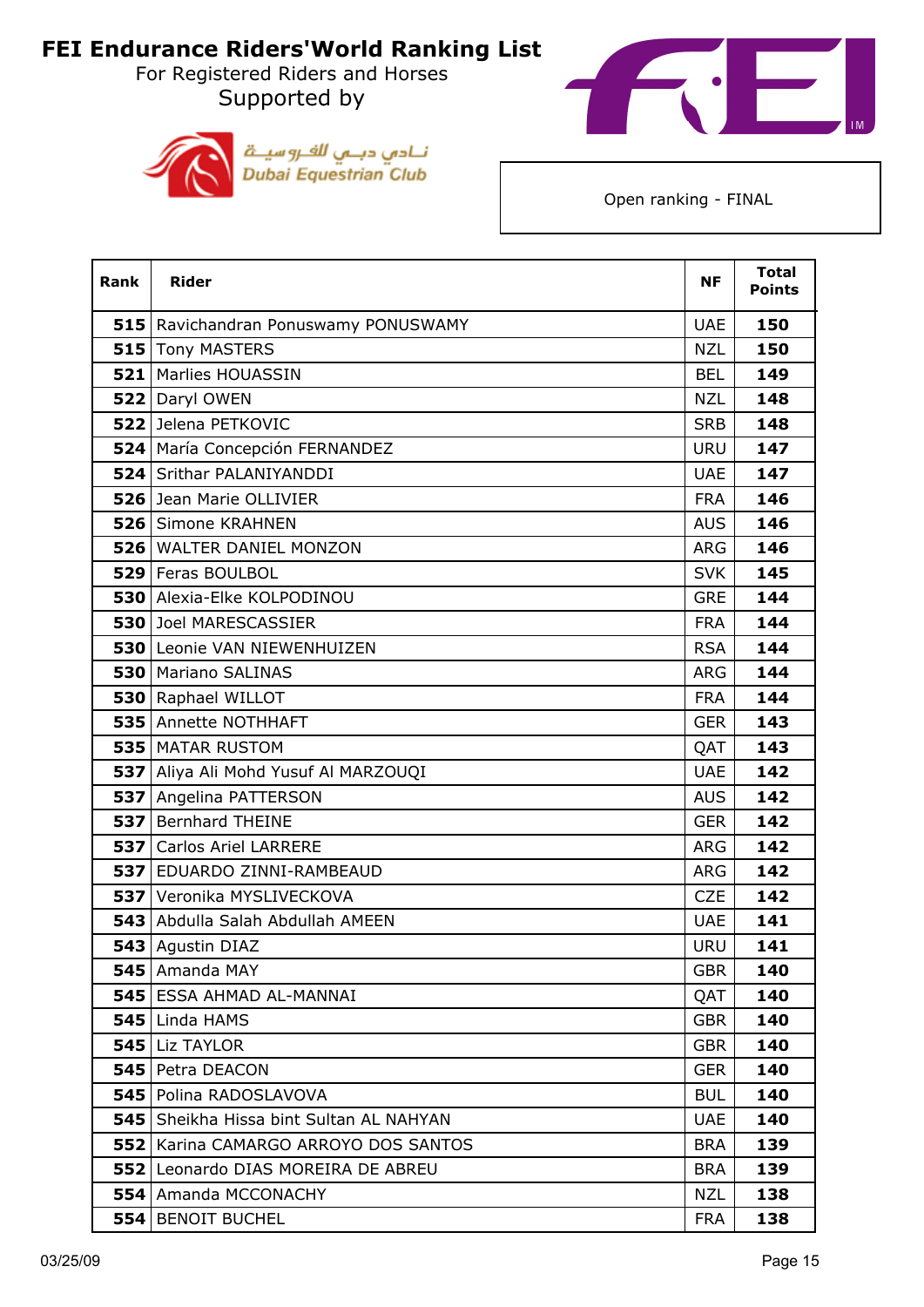For Registered Riders and Horses Supported by





| <b>Rank</b> | <b>Rider</b>                          | <b>NF</b>  | <b>Total</b><br><b>Points</b> |
|-------------|---------------------------------------|------------|-------------------------------|
|             | 554 DANIEL PECIÑA                     | <b>ARG</b> | 138                           |
|             | 554 FABIEN GONZALEZ                   | <b>FRA</b> | 138                           |
|             | 554 Janet LAM                         | <b>NED</b> | 138                           |
|             | 554 Kaja TUISK                        | <b>EST</b> | 138                           |
|             | 554 MIGUEL RELATS GARRIGA             | <b>ESP</b> | 138                           |
|             | 554 Peter BIRKETT                     | <b>NZL</b> | 138                           |
|             | 562 HUSSAIN AWADH ALI HASAN           | <b>BRN</b> | 137                           |
|             | 563   Claudio PERES-MOORE             | <b>ARG</b> | 136                           |
|             | 563 DIEGO CORVALAN                    | <b>ARG</b> | 136                           |
|             | 563 Edwina FRANCIS                    | <b>NZL</b> | 136                           |
|             | <b>563 JUAN HUESO</b>                 | <b>ARG</b> | 136                           |
|             | 563   Maria JORDANOVA                 | <b>BUL</b> | 136                           |
|             | 563 Raphael MULLER                    | <b>FRA</b> | 136                           |
|             | 569 CLAUDIO MACÍAS                    | <b>ARG</b> | 135                           |
|             | 569 HOOD EBRAHIM ALI HUSAIN BUCHEERI  | <b>BRN</b> | 135                           |
|             | 569 INES CAMPOS                       | <b>ESP</b> | 135                           |
|             | 569 Juma Ibrahim Mohd HUMAIDAN        | <b>UAE</b> | 135                           |
|             | 569   Maktoum Nawab Ahmed Al BALOUSHI | <b>UAE</b> | 135                           |
|             | 569   Mohd Tariq Mohd Saeed SAEED     | <b>UAE</b> | 135                           |
|             | 575 Christian DELARUE                 | <b>FRA</b> | 134                           |
|             | <b>575 EDIMILSON SOARES DA SILVA</b>  | <b>BRA</b> | 134                           |
|             | 575 Nuber PACHON CARDOZO              | <b>ARG</b> | 134                           |
|             | 578 Lilian BUENO GARRUBBO             | <b>BRA</b> | 133                           |
|             | 578 Lucilo FERNANDEZ                  | <b>ARG</b> | 133                           |
|             | 580   Marcos ALFONSO                  | ARG        | 132                           |
|             | 580 Máría Belén MANZINI               | ARG        | 132                           |
| 580         | Michel SARRAILLON                     | <b>FRA</b> | 132                           |
|             | 580 POL ABRIL CASELLAS                | <b>ESP</b> | 132                           |
|             | 580 Roumen BOBACHEV                   | <b>BUL</b> | 132                           |
|             | 580 Sh. Najla bint Salman AL KHALIFA  | <b>BRN</b> | 132                           |
|             | 586 Laia MUIXI CRUSELLAS              | <b>ESP</b> | 131                           |
|             | 587 Eva MÜNGER                        | SUI        | 130                           |
|             | 587 Lesley-Ann PARKER                 | <b>GBR</b> | 130                           |
|             | 587 Shelley COWAN                     | <b>AUS</b> | 130                           |
| 590         | Raghuveer Singh Hem SINGH             | <b>UAE</b> | 129                           |
|             | 590 Roshan Ali Shiraj Khan KHAN       | <b>UAE</b> | 129                           |
|             | 592 Bárbara KORGER                    | ARG        | 128                           |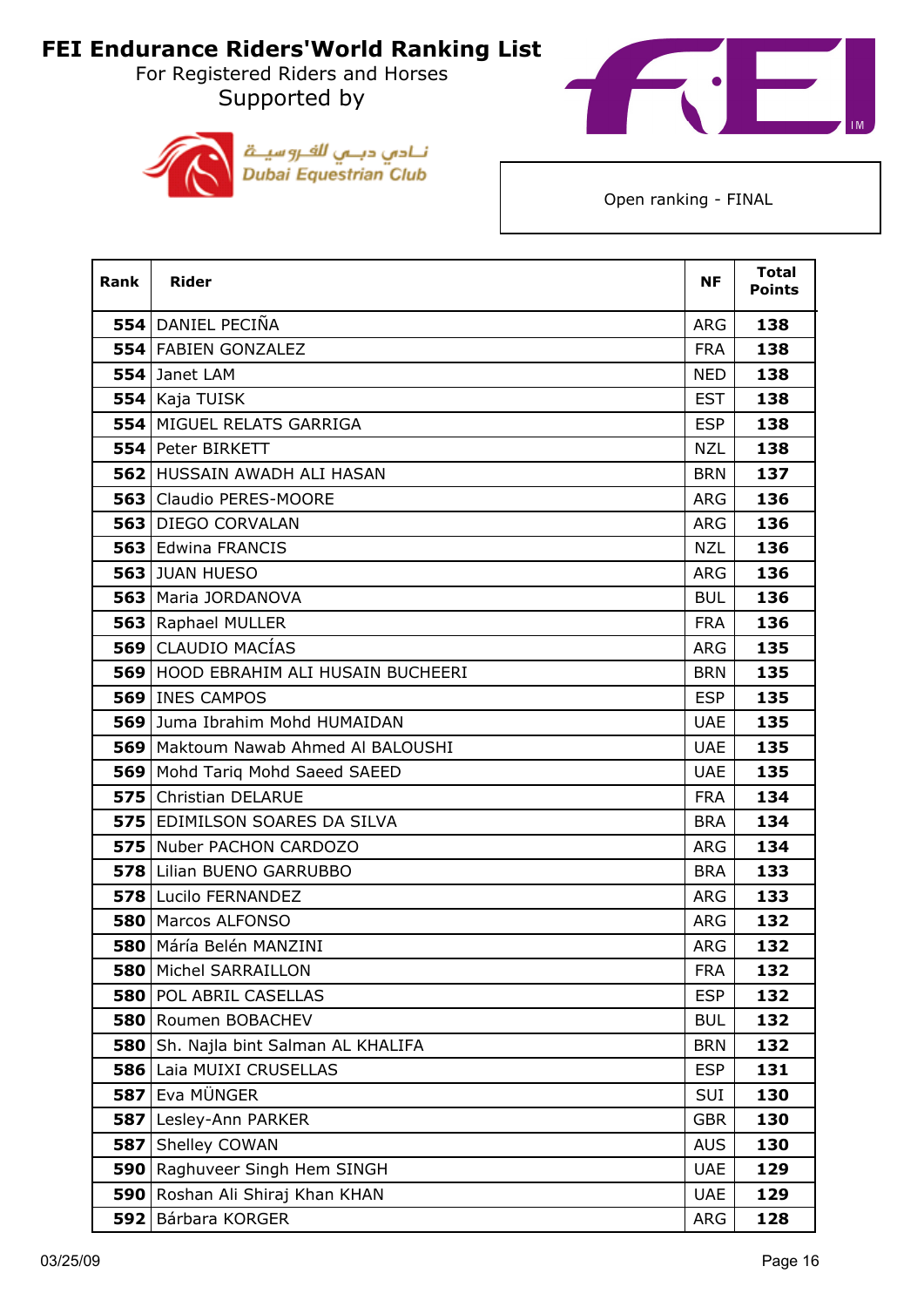For Registered Riders and Horses Supported by





| Rank | <b>Rider</b>                                  | <b>NF</b>  | <b>Total</b><br><b>Points</b> |
|------|-----------------------------------------------|------------|-------------------------------|
|      | <b>592 Elisabeth FONT PRAT</b>                | <b>ESP</b> | 128                           |
|      | 594 Jabar Singh Deep SINGH                    | <b>UAE</b> | 126                           |
|      | <b>594   Karine BOSCHER</b>                   | <b>FRA</b> | 126                           |
|      | 594   Mohammed Sanad AL-NUAIMI                | QAT        | 126                           |
|      | 594 Pierre OLLIVIER                           | <b>FRA</b> | 126                           |
|      | 598 Amanda GONZALEZ FILGUEIRA                 | <b>ARG</b> | 125                           |
|      | <b>598 AUDREY VANDEMAELE</b>                  | <b>BEL</b> | 125                           |
|      | <b>600</b> Graciela MONTES DE OCA             | <b>ARG</b> | 124                           |
|      | <b>600</b> Jessica BAWDEN                     | <b>AUS</b> | 124                           |
|      | <b>600   Marc COSTA FREIXA</b>                | <b>ESP</b> | 124                           |
|      | <b>600 RAMU SINGH LAINU SINGH</b>             | QAT        | 124                           |
|      | <b>600</b> Sh. Mohammed Bin Khalid AL KHALIFA | <b>BRN</b> | 124                           |
|      | 605   Mohd Abid Yasin KHAN                    | <b>UAE</b> | 123                           |
|      | 606 Artur LANDAU                              | <b>POL</b> | 122                           |
|      | <b>606</b> Karin STROTHENKE                   | <b>GER</b> | 122                           |
|      | 606 Norbert RULLIERE                          | <b>FRA</b> | 122                           |
|      | 609 ANA CACERES                               | <b>URU</b> | 121                           |
|      | 609 Jose PIETRONI                             | <b>FRA</b> | 121                           |
|      | 611 Ahmed ABDULSAMAD                          | <b>BRN</b> | 120                           |
|      | 611 Aldo FURIATTI                             | <b>URU</b> | 120                           |
|      | <b>611</b> Alibek KURASHEV                    | <b>RUS</b> | 120                           |
|      | <b>611</b> Ana Maria BARRADAS                 | <b>POR</b> | 120                           |
|      | 611 Anna Lena WAGNER                          | SUI        | 120                           |
|      | 611 Ben CASLICK                               | <b>AUS</b> | 120                           |
|      | <b>611</b> Carmen DU PREEZ                    | <b>RSA</b> | 120                           |
|      | 611 Chamil KIPOV                              | <b>RUS</b> | 120                           |
|      | 611   Daan LANDMAN                            | <b>RSA</b> | 120                           |
|      | <b>611 EDUARDO SAINT</b>                      | <b>URU</b> | 120                           |
|      | <b>611 ERNESTO MARIOTTI</b>                   | <b>ITA</b> | 120                           |
|      | 611 Fakhar Abbas Mohd Zafar Chaudhry CHAUDHRY | <b>UAE</b> | 120                           |
|      | <b>611</b> Frans SAUBEK                       | <b>NAM</b> | 120                           |
| 611  | Gaetano AMBROSIO                              | <b>ITA</b> | 120                           |
|      | 611 GIUSEPPE NERI                             | <b>ITA</b> | 120                           |
|      | 611 Guillermo CÓNCARO                         | ARG        | 120                           |
|      | 611 Hassan BIN ALI                            | <b>UAE</b> | 120                           |
|      | <b>611</b> Jaime MANSILLA VARGAS              | <b>GUA</b> | 120                           |
|      | 611 Jambulat SEMENOV                          | <b>RUS</b> | 120                           |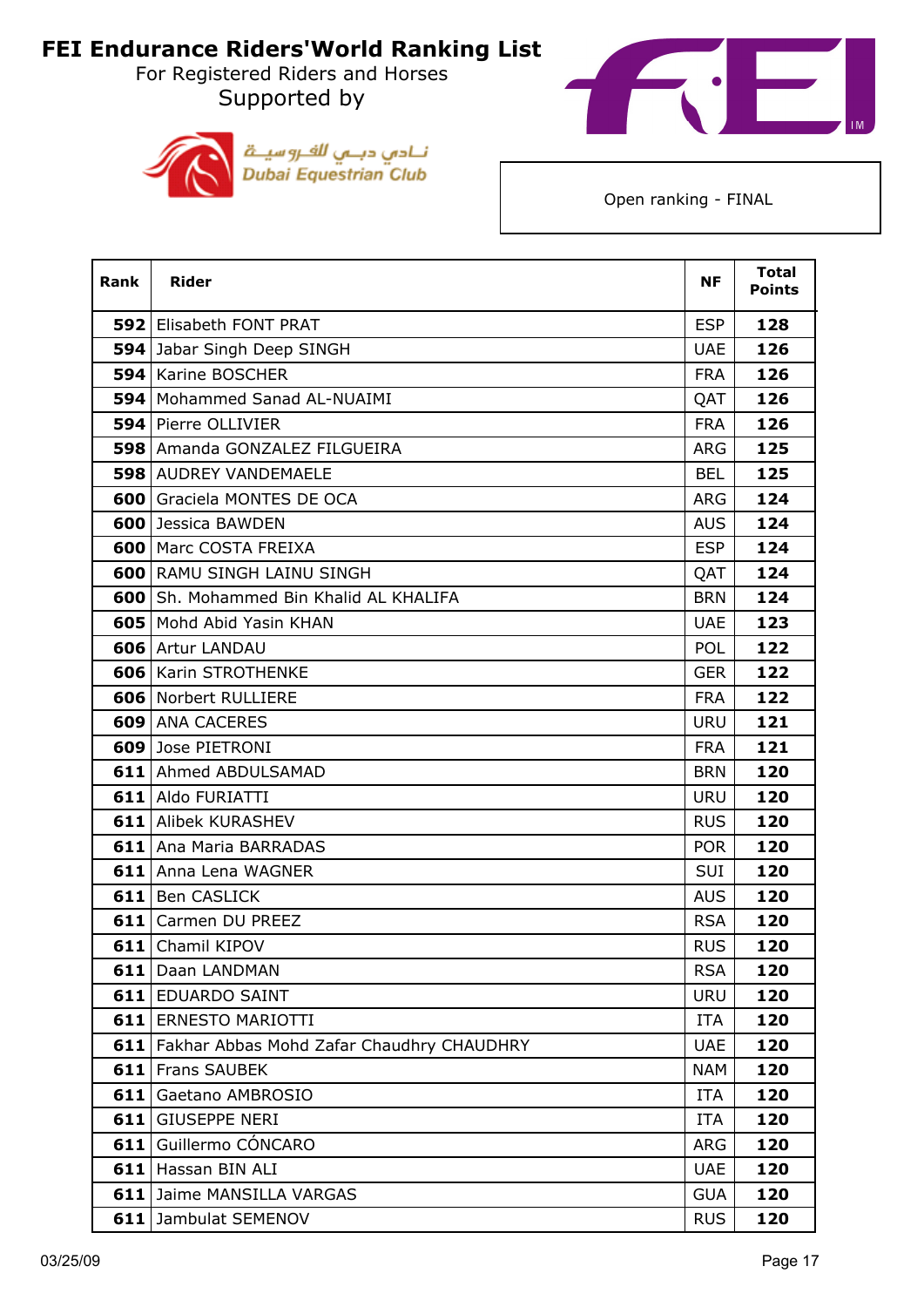For Registered Riders and Horses Supported by





| <b>Rank</b> | <b>Rider</b>                                 | <b>NF</b>  | <b>Total</b><br><b>Points</b> |
|-------------|----------------------------------------------|------------|-------------------------------|
|             | 611 Jan GUTUBAKKEN                           | <b>NOR</b> | 120                           |
|             | 611 Jan OETJEN                               | <b>GER</b> | 120                           |
|             | 611 Jan PIENAAR                              | <b>NAM</b> | 120                           |
|             | 611 Jannie VAN DER MERWE                     | <b>RSA</b> | 120                           |
|             | 611 Jana VAN MOLTKE                          | <b>RSA</b> | 120                           |
|             | <b>611</b> johannes RUITERS                  | <b>RSA</b> | 120                           |
|             | 611 József TÓTH                              | <b>HUN</b> | 120                           |
|             | 611 Judie WIESE                              | <b>NAM</b> | 120                           |
|             | 611 Lena SANDBERGNILSSON                     | <b>SWE</b> | 120                           |
|             | 611 LUCÍA OLASCOAGA                          | <b>URU</b> | 120                           |
|             | 611 Mariette VISSER                          | <b>RSA</b> | 120                           |
|             | 611 Mark IBAÑEZ                              | <b>CHI</b> | 120                           |
|             | 611 Mohd Juraino AB RASHID                   | <b>MAS</b> | 120                           |
|             | <b>611 NAZULKI MUDA</b>                      | <b>MAS</b> | 120                           |
|             | <b>611</b> Patricio GUZMAN                   | <b>URU</b> | 120                           |
|             | 611 Rachel GREGSON                           | <b>AUS</b> | 120                           |
|             | 611 Ryszard ZIELINSKI                        | <b>POL</b> | 120                           |
|             | 611 Sh Khaled bin Sultan bin Zayed AL NAHYAN | <b>UAE</b> | 120                           |
|             | 611 Silje LØKKEN                             | <b>NOR</b> | 120                           |
|             | 611 Sybille MARKERT-BAEUMER                  | <b>GER</b> | 120                           |
|             | 611 Tony PURTON                              | <b>AUS</b> | 120                           |
|             | 611 Wilro ROELOFFZE                          | <b>RSA</b> | 120                           |
|             | 652 Rubén CORREA                             | <b>ARG</b> | 119                           |
|             | 653 Megan STAR                               | <b>NZL</b> | 118                           |
|             | 654 ALBERTO PATRON ARAÚJO                    | <b>BRA</b> | 117                           |
|             | 654 ALBERTO ROBAZZA                          | <b>ITA</b> | 117                           |
|             | 654 AMARILDO FIGUEIREDO DE OLIVEIRA          | <b>BRA</b> | 117                           |
|             | 654 Astrid GÖTZ                              | <b>GER</b> | 117                           |
|             | 654 Audrey ACQUISTAPACE                      | <b>FRA</b> | 117                           |
|             | 654 Bernhard DORNSIEPEN                      | <b>GER</b> | 117                           |
|             | 654 Bulelani MATOLENGWE                      | <b>RSA</b> | 117                           |
|             | 654 Chris LANDMAN                            | <b>RSA</b> | 117                           |
|             | $654$ Cia REIS                               | <b>USA</b> | 117                           |
|             | 654 Clara AQUERRETA DE MUNIZ                 | <b>ARG</b> | 117                           |
|             | 654 Danilo DE ANGELIS                        | <b>ITA</b> | 117                           |
| 654         | David RAMIREZ                                | <b>CHI</b> | 117                           |
|             | 654 Ellyn RAPP                               | <b>USA</b> | 117                           |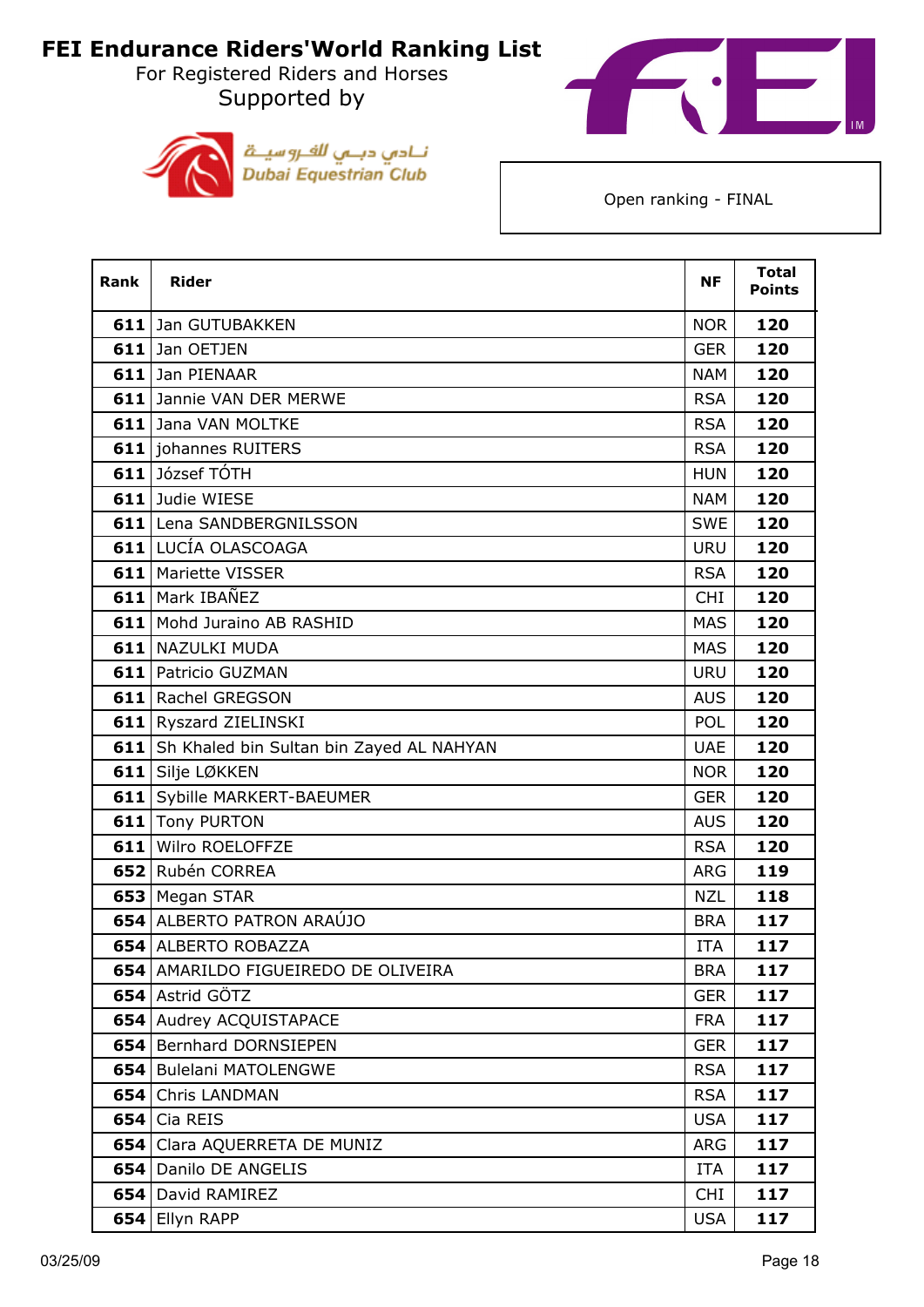For Registered Riders and Horses Supported by





| <b>Rank</b> | <b>Rider</b>                               | <b>NF</b>  | <b>Total</b><br><b>Points</b> |
|-------------|--------------------------------------------|------------|-------------------------------|
|             | <b>654 Emily STRACKFUSS</b>                | <b>AUS</b> | 117                           |
|             | 654 Erika VAGNETTI                         | <b>ITA</b> | 117                           |
|             | 654 George WESSELS                         | <b>NAM</b> | 117                           |
|             | 654 GONZALO GOÑI ONETTO                    | <b>URU</b> | 117                           |
|             | 654 HADI NASSER AL-RAMAZANI                | QAT        | 117                           |
|             | <b>654 HELOISA PINTO LIMA E GARCIA</b>     | <b>BRA</b> | 117                           |
|             | 654 Janio Johnston JOHNSTON SANDOVAL       | <b>GUA</b> | 117                           |
|             | 654 Johannes BARTH                         | <b>GER</b> | 117                           |
|             | <b>654 JOZEF WITTOUCK</b>                  | <b>BEL</b> | 117                           |
|             | <b>654 JULIEN VAN CAUTER</b>               | <b>BEL</b> | 117                           |
|             | 654 Kaplan MAGIJAEV                        | <b>RUS</b> | 117                           |
|             | 654 Katrin Maria FALKE-SCHMIDT             | <b>GER</b> | 117                           |
|             | 654 MACIEJ KACPRZYK                        | <b>POL</b> | 117                           |
|             | 654   Malani DU PLESSIS                    | <b>RSA</b> | 117                           |
|             | 654   Manuel Jose OSSANDON                 | <b>CHI</b> | 117                           |
|             | 654   Marcia SMITH                         | <b>USA</b> | 117                           |
|             | 654 MARIUS CARSTENS                        | <b>NAM</b> | 117                           |
|             | <b>654</b>   Matheus DE MOURA DORIA GRANDE | <b>BRA</b> | 117                           |
|             | 654 Md Rino ABD RANI                       | <b>MAS</b> | 117                           |
|             | 654 Michaela KOSEL                         | <b>GER</b> | 117                           |
|             | 654   Morris STEENKAMP                     | <b>NAM</b> | 117                           |
|             | 654 MURRAY MACKENZIE                       | <b>CAN</b> | 117                           |
|             | 654 nicola DI STEFANO                      | <b>BEL</b> | 117                           |
|             | 654 Nobert RADNY                           | <b>MAS</b> | 117                           |
|             | 654   NORLAILY BUNIYAMIN                   | <b>MAS</b> | 117                           |
|             | 654 Pablo PEREZ                            | <b>URU</b> | 117                           |
|             | 654 Pavel PRIKRYL                          | <b>SVK</b> | 117                           |
| 654         | Pierre FLEURY                              | <b>FRA</b> | 117                           |
| 654         | Reimar BACH                                | <b>AUT</b> | 117                           |
|             | 654 REMI FAUCHER                           | <b>FRA</b> | 117                           |
|             | 654 Robert PASTOR                          | <b>FRA</b> | 117                           |
|             | 654 Roberto DIDLAUKIS                      | <b>ARG</b> | 117                           |
|             | 654 Saiful MOHD NOOR                       | <b>MAS</b> | 117                           |
| 654         | <b>SAMEUL AFRIKANER</b>                    | <b>NAM</b> | 117                           |
| 654         | Sandie MACLEAN                             | <b>NZL</b> | 117                           |
| 654         | <b>SELINA WANK</b>                         | <b>RSA</b> | 117                           |
|             | 654 Sheikh Mansoor bin Zayed AL NAHYAN     | <b>UAE</b> | 117                           |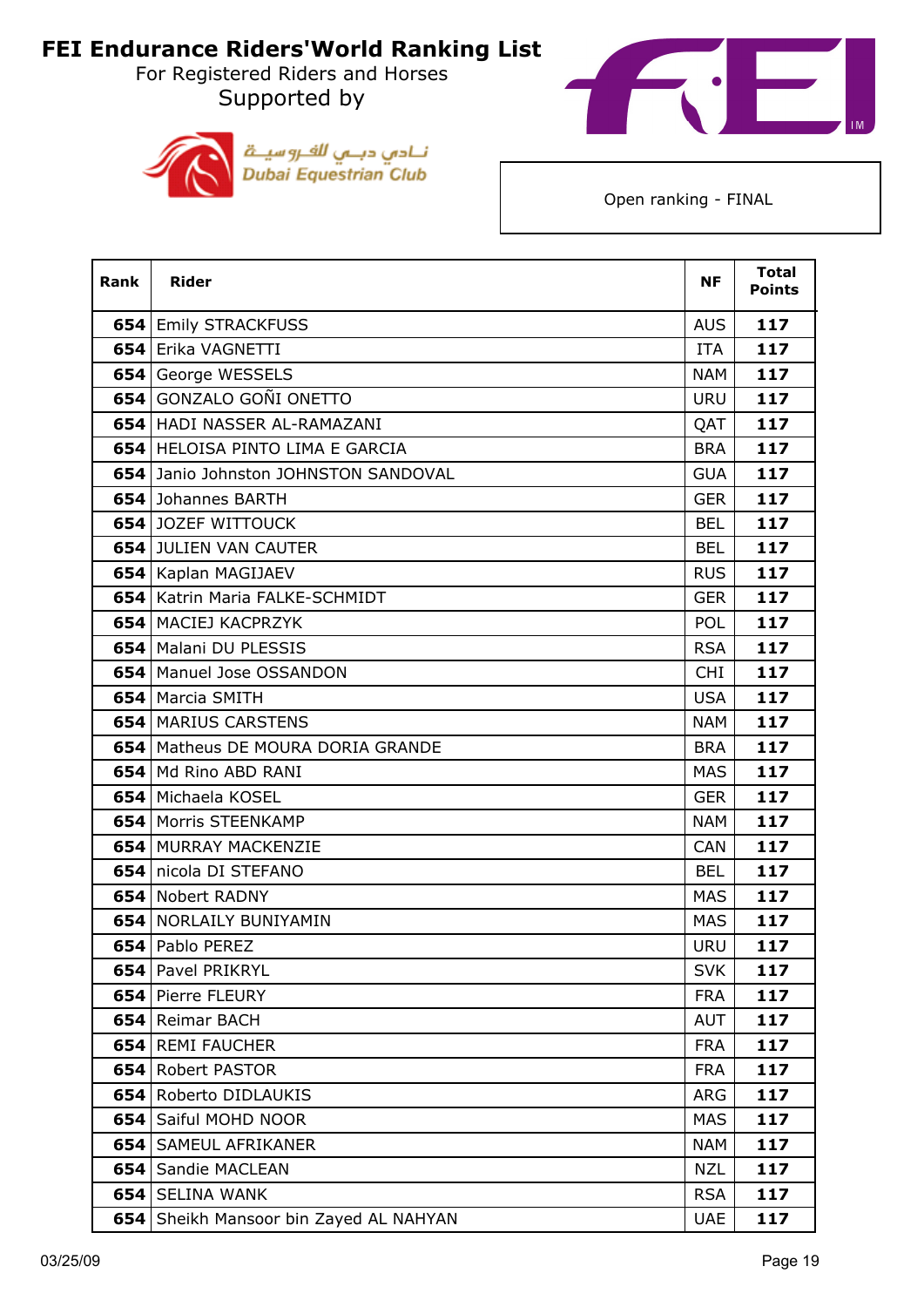For Registered Riders and Horses Supported by





| Rank | <b>Rider</b>                   | <b>NF</b>  | <b>Total</b><br><b>Points</b> |
|------|--------------------------------|------------|-------------------------------|
|      | <b>654   Sian GRIFFITHS</b>    | <b>GER</b> | 117                           |
|      | 654 Susan REID                 | <b>NZL</b> | 117                           |
|      | 654 Tatiana GALASSI            | <b>BRA</b> | 117                           |
|      | <b>654 YURIKA TACHIBANA</b>    | <b>JPN</b> | 117                           |
|      | 708 SEBASTIAN VIAZZI           | <b>URU</b> | 116                           |
|      | 708 Sonia BOURLE               | <b>FRA</b> | 116                           |
|      | 710 Ahmed Ali BIN HARMASH      | <b>UAE</b> | 114                           |
|      | <b>710</b> Alice FLYGENRING    | <b>DEN</b> | 114                           |
|      | 710 ANA PAULA STORANI SALIBA   | <b>BRA</b> | 114                           |
|      | 710 Anette HAMRE               | <b>NOR</b> | 114                           |
|      | 710 Angelika BRUCKNER          | <b>GER</b> | 114                           |
|      | 710 Antonio NOGUEIRA           | <b>FRA</b> | 114                           |
|      | 710 BRADLEY GREEN              | <b>USA</b> | 114                           |
|      | 710 Carolyn HOCK               | <b>USA</b> | 114                           |
|      | 710 CHE MOHD APANDI MUHAMAD    | <b>MAS</b> | 114                           |
|      | 710 Cheryl DELL                | <b>USA</b> | 114                           |
|      | 710 Christian GERSENT          | <b>FRA</b> | 114                           |
|      | 710 Christo HUMAN              | <b>RSA</b> | 114                           |
|      | 710 Daniela TOSA               | <b>ITA</b> | 114                           |
|      | 710 Nicolas DUBARRY            | <b>FRA</b> | 114                           |
|      | 710 Erika KJELLÉN              | <b>SWE</b> | 114                           |
|      | 710 FARZAD FARYADI             | <b>USA</b> | 114                           |
|      | <b>710 Fausto FIORUCCI</b>     | <b>ITA</b> | 114                           |
|      | 710 Francisca SOVINO           | <b>CHI</b> | 114                           |
|      | 710 Frederick Moser EMIGH      | <b>UAE</b> | 114                           |
|      | 710 GUILLERMO LAURNAGA         | <b>URU</b> | 114                           |
|      | 710 Harald BRAUN               | <b>GER</b> | 114                           |
|      | 710 HOMOUD SALMAN ALSHAMMARI   | <b>KSA</b> | 114                           |
|      | 710 Jacobo COBALEDA TORREGROSA | <b>ESP</b> | 114                           |
|      | 710 Javier PIRIZ               | <b>URU</b> | 114                           |
|      | 710 Jennifer ANNETTS           | <b>AUS</b> | 114                           |
|      | 710 Jeremy OLSON               | <b>USA</b> | 114                           |
|      | 710 Juan DEL CANTO             | <b>CHI</b> | 114                           |
|      | 710 Julio Cesar ALFARO         | <b>CRC</b> | 114                           |
|      | 710 khalid AL RUBKHI           | QAT        | 114                           |
|      | 710   Khalid Yousef AL-MALKI   | QAT        | 114                           |
|      | 710 Linda KENNY                | <b>NZL</b> | 114                           |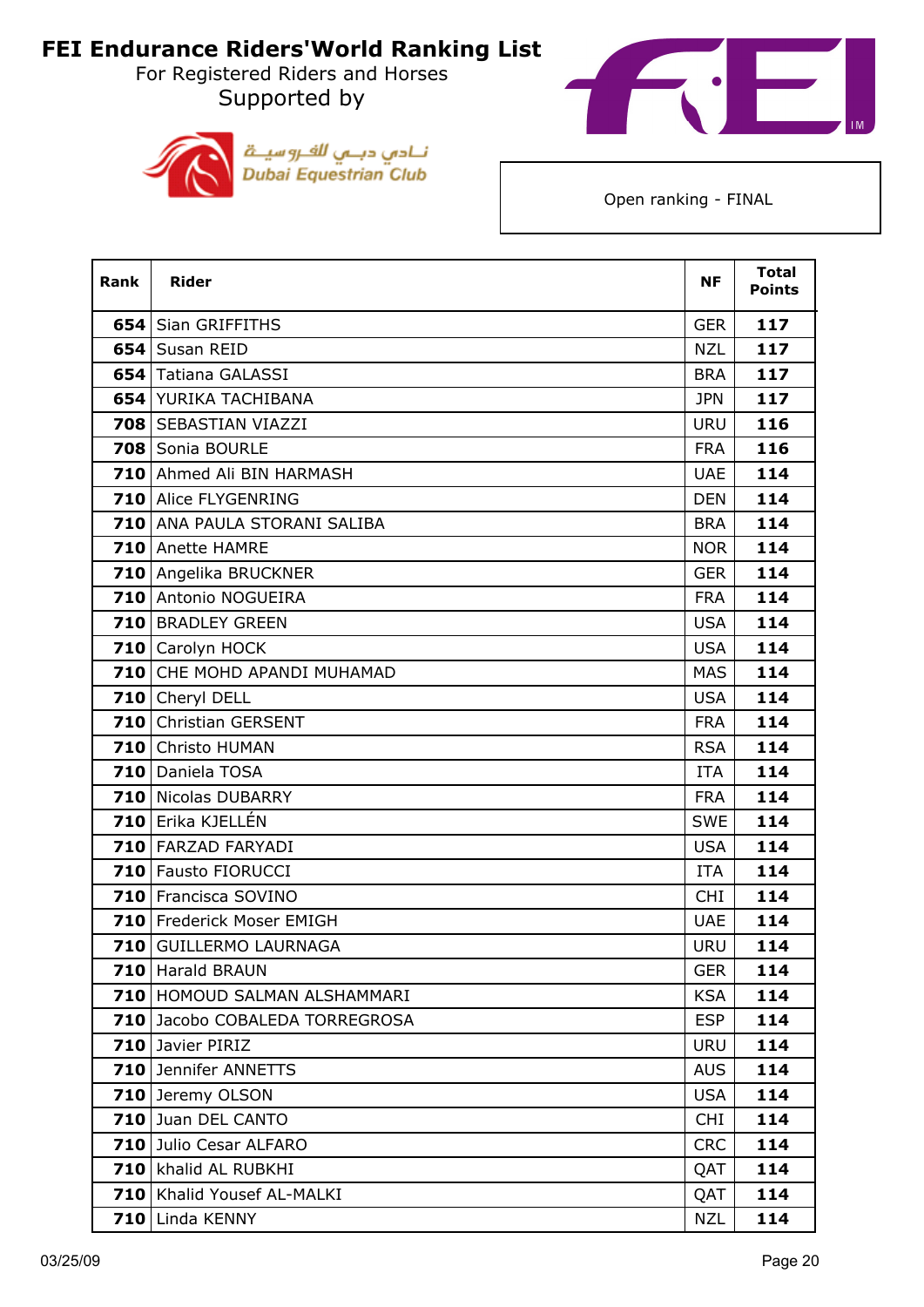For Registered Riders and Horses Supported by





| <b>Rank</b> | <b>Rider</b>                  | <b>NF</b>  | <b>Total</b><br><b>Points</b> |
|-------------|-------------------------------|------------|-------------------------------|
|             | 710 Lucas BUCKEL              | <b>CHI</b> | 114                           |
|             | 710 Luisa RIENMULLER          | <b>AUT</b> | 114                           |
|             | 710 MARINE MERCHEZ            | <b>FRA</b> | 114                           |
|             | 710 matteo PETTINARI          | <b>ITA</b> | 114                           |
|             | 710 Mohd Norazli AB HALIM     | <b>MAS</b> | 114                           |
|             | 710 Mohd Youssuf AL HAMMADI   | <b>UAE</b> | 114                           |
|             | 710 Oscar F. RECA             | <b>ARG</b> | 114                           |
|             | 710 Patricia BATAH TALIBERTI  | <b>BRA</b> | 114                           |
|             | 710 Roelof ROUX               | <b>RSA</b> | 114                           |
|             | 710 Shane DOUGAN              | <b>NZL</b> | 114                           |
|             | 710 Silvia POTOCNA            | <b>SVK</b> | 114                           |
|             | 710 Tracy HOFSTRAND           | <b>USA</b> | 114                           |
|             | 710 Veronika GRELL            | <b>GER</b> | 114                           |
|             | 710 ZULKEFLI SAARI            | <b>MAS</b> | 114                           |
|             | 755 Sandra BECHTER            | <b>SUI</b> | 113                           |
|             | 756 Julian ULLUA              | <b>ARG</b> | 112                           |
|             | 756 Miguel CIARDULLO          | <b>ARG</b> | 112                           |
|             | 758 Ahmed Salim AL BALUSHI    | <b>UAE</b> | 111                           |
|             | 758 Anna HILDENBORG           | <b>SWE</b> | 111                           |
|             | 758 Barbara BIENFAIT          | <b>BEL</b> | 111                           |
| 758         | <b>Brook Robert SAMPLE</b>    | <b>AUS</b> | 111                           |
|             | 758 Douglas SWINGLEY          | <b>USA</b> | 111                           |
|             | 758 Elroy KARIUS              | CAN        | 111                           |
| 758         | Gabriela FÖRSTER              | <b>GER</b> | 111                           |
|             | 758 Garry HUTCHINS            | <b>AUS</b> | 111                           |
|             | 758 Giorgio PIEROZZI          | <b>ITA</b> | 111                           |
|             | 758 Helen GRAHAM              | <b>NZL</b> | 111                           |
|             | 758 HENDRIK CHRISTIAAN JONKER | <b>RSA</b> | 111                           |
|             | 758 Horacio FERJANCIC         | URU        | 111                           |
|             | 758 Ingrid BOSTROM            | <b>SWE</b> | 111                           |
|             | 758 Janet MINNAAR             | <b>RSA</b> | 111                           |
|             | 758 Jill NEWBURN              | <b>USA</b> | 111                           |
|             | 758 Joao MOREIRA              | <b>POR</b> | 111                           |
|             | 758 João Picão ABREU          | <b>POR</b> | 111                           |
|             | 758 Jorge SALINAS             | ARG        | 111                           |
|             | 758 Joyce SOUSA               | <b>USA</b> | 111                           |
|             | 758 Kine HOLEN                | <b>NOR</b> | 111                           |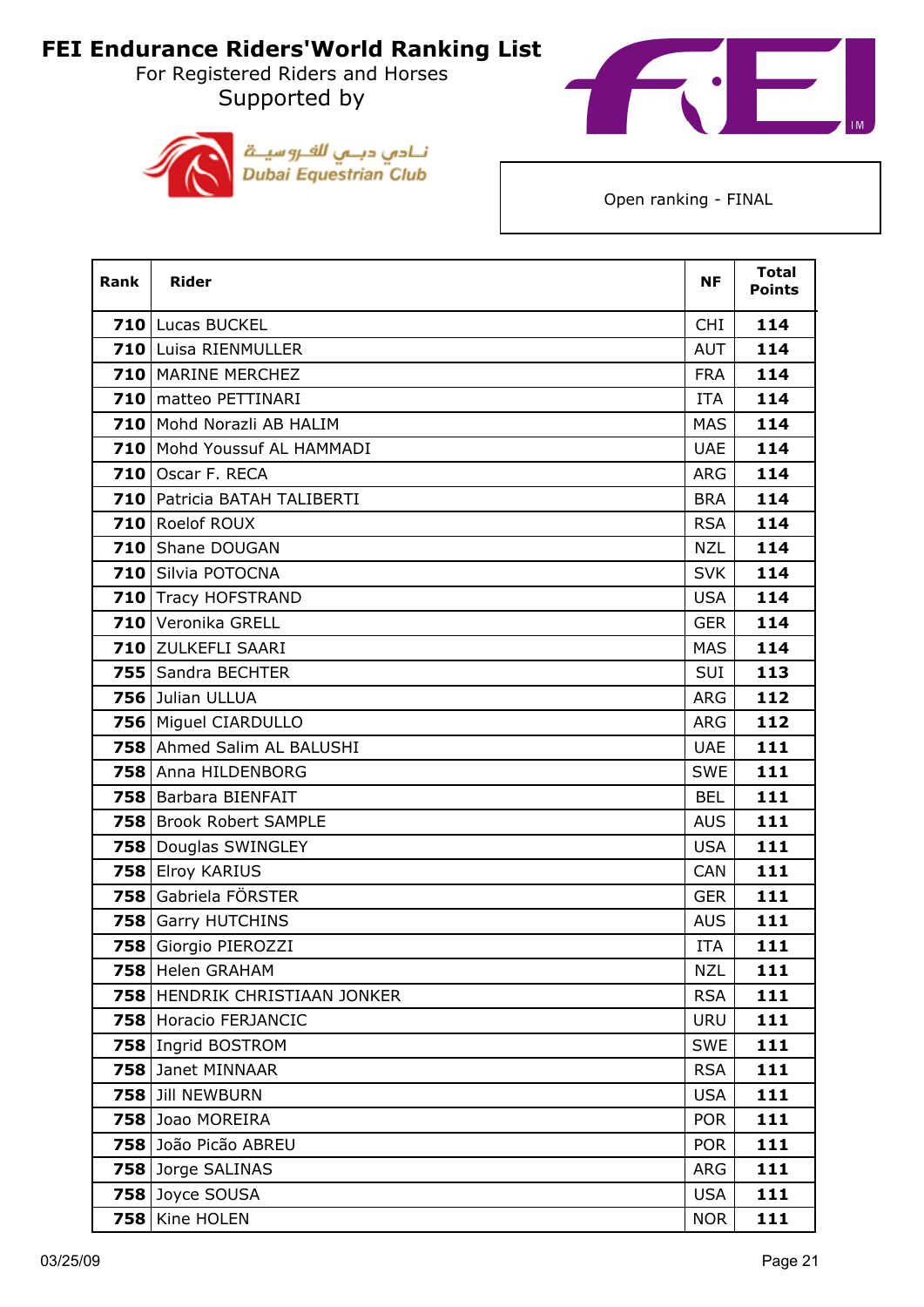For Registered Riders and Horses Supported by





| Rank | <b>Rider</b>                           | <b>NF</b>  | <b>Total</b><br><b>Points</b> |
|------|----------------------------------------|------------|-------------------------------|
|      | 758 Kyle GIBBON                        | <b>USA</b> | 111                           |
|      | 758 Luciana PERA                       | <b>ARG</b> | 111                           |
|      | 758 PABLO ALVAREZ                      | <b>ARG</b> | 111                           |
|      | 758 PRISCILA LIMA ALMEIDA PIMPÃO       | <b>BRA</b> | 111                           |
|      | 758 Ranard Michael VISE                | <b>RSA</b> | 111                           |
|      | 758 RICHARD VINZON                     | <b>URU</b> | 111                           |
|      | 758 ROBERTO RAÚL CARRANZA              | <b>ESP</b> | 111                           |
|      | 758 Rosemary REVELL                    | <b>NZL</b> | 111                           |
|      | 758 Saad Waheed AL-KUWARI              | QAT        | 111                           |
|      | 758 Salman Ali Al SABRI                | <b>UAE</b> | 111                           |
|      | 758 Sh Abdul Aziz bin Faisal AL QASIMI | <b>UAE</b> | 111                           |
|      | 758 Shaun BORNMAN                      | <b>RSA</b> | 111                           |
|      | 758 Silvia Valenti VIDAL               | <b>UAE</b> | 111                           |
|      | 758 Stefano MORI                       | <b>ITA</b> | 111                           |
|      | 758 Tamara MACLAUDE                    | <b>CHI</b> | 111                           |
|      | 758 VILSON NUNES SOARES                | <b>BRA</b> | 111                           |
|      | 758 Yukio YANADA                       | <b>JPN</b> | 111                           |
|      | 758 Zelma LOTTER                       | <b>RSA</b> | 111                           |
|      | 796 Dominique FREEMAN                  | <b>GBR</b> | 110                           |
|      | 796 Robyn PETERS                       | <b>NZL</b> | 110                           |
|      | 796 Suzanne PEN                        | <b>NED</b> | 110                           |
|      | 796 Wendy MACCOUBREY                   | <b>CAN</b> | 110                           |
|      | 800   Marta ACOSTA                     | <b>ARG</b> | 109                           |
|      | 801 AB. HAMID HUSAIN                   | <b>MAS</b> | 108                           |
|      | 801 Anna-Lena WEIERSHÄUSER             | <b>GER</b> | 108                           |
|      | 801 Carolyn FOLEY                      | <b>AUS</b> | 108                           |
| 801  | Claudio Francisco CASTILLO NUÑEZ       | <b>CRC</b> | 108                           |
| 801  | Cristobal LIRA                         | <b>CHI</b> | 108                           |
| 801  | Derryn NIX                             | <b>AUS</b> | 108                           |
| 801  | Didier BONNELIE                        | <b>FRA</b> | 108                           |
| 801  | Dirk COOLEN                            | <b>BEL</b> | 108                           |
| 801  | Elizabeth CULLAM                       | <b>AUS</b> | 108                           |
| 801  | <b>GAWIE VILJOEN</b>                   | <b>NAM</b> | 108                           |
| 801  | Hassan Abdulla Youssef AL HAMMADI      | <b>UAE</b> | 108                           |
|      | 801 Jean Marc MANCEAU                  | <b>FRA</b> | 108                           |
|      | 801 Jennifer NIEHAUS                   | <b>USA</b> | 108                           |
|      | <b>801 JHONATAN RIVERA</b>             | <b>URU</b> | 108                           |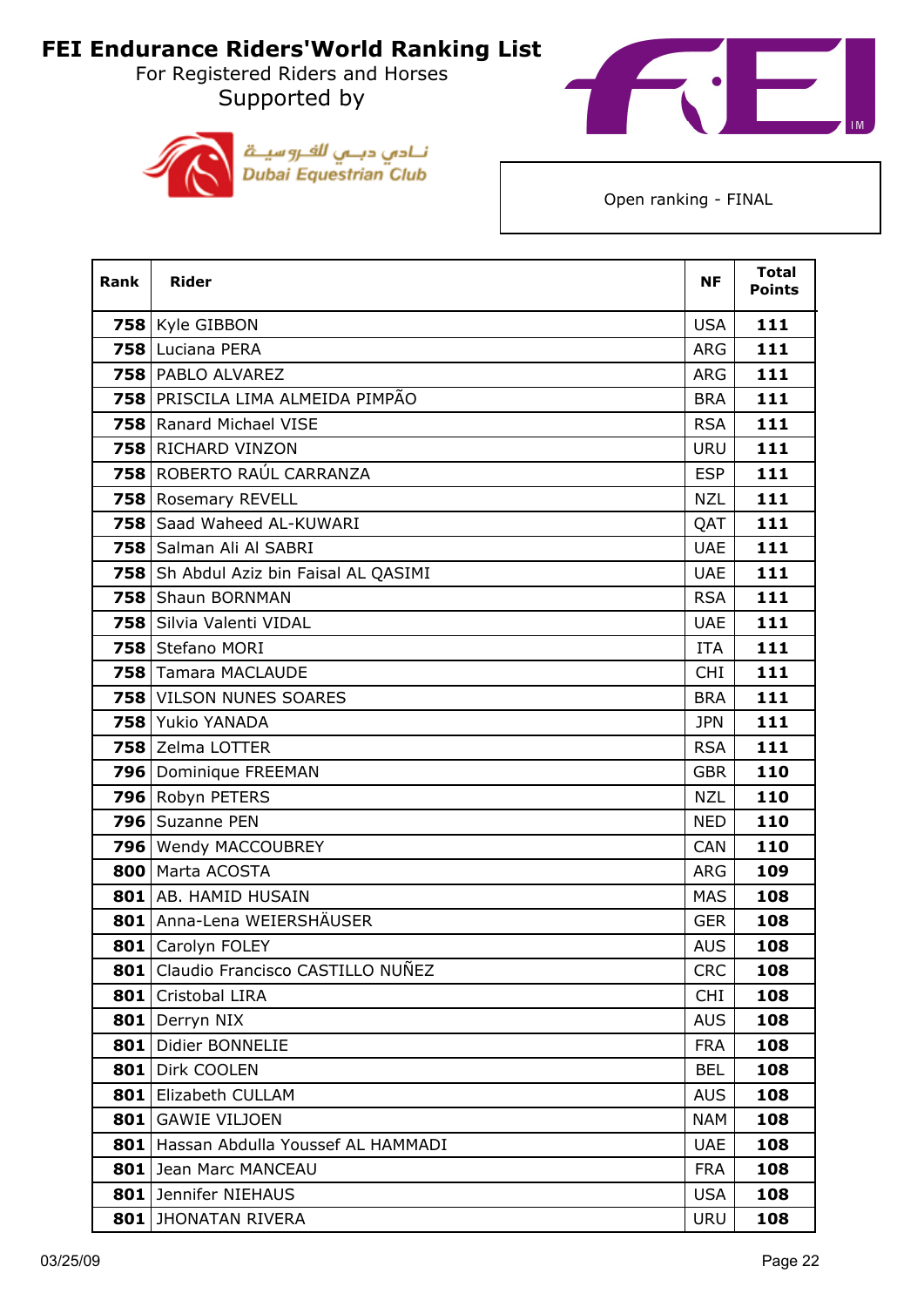For Registered Riders and Horses Supported by





| Rank | <b>Rider</b>                        | <b>NF</b>  | <b>Total</b><br><b>Points</b> |
|------|-------------------------------------|------------|-------------------------------|
|      | 801 JOSÉ HERNANDEZ MUÑOZ            | <b>ARG</b> | 108                           |
|      | 801   Kira LEUENHAGEN               | <b>DEN</b> | 108                           |
|      | 801   Maja THOMSEN                  | <b>DEN</b> | 108                           |
|      | 801   MANUEL SANTIAGO               | <b>URU</b> | 108                           |
|      | 801   Martina SOMMER                | <b>GER</b> | 108                           |
|      | 801   Mauro BONOTTO                 | <b>ITA</b> | 108                           |
|      | 801 Mohd Ali AL SHAFAR              | <b>UAE</b> | 108                           |
|      | 801   Mohd Tarish Eid AL MANSOORI   | <b>UAE</b> | 108                           |
|      | 801 MUHAMMAD RUDY RAZARI            | <b>MAS</b> | 108                           |
|      | 801 Naser Hmouda Sarhan AL NEYADI   | <b>UAE</b> | 108                           |
|      | 801 Noresh CHANDRA                  | <b>UAE</b> | 108                           |
|      | 801 Ockert VAN DER WESTHUIZEN       | <b>RSA</b> | 108                           |
|      | <b>801 PATRICIA JILLIAN SEMMENS</b> | <b>GBR</b> | 108                           |
|      | 801 Paulo JAMIL SALIBA              | <b>BRA</b> | 108                           |
|      | 801 Riboldi Giacomo RIBOLDI         | <b>ITA</b> | 108                           |
| 801  | Solon DA CRUZ PEREIRA               | <b>BRA</b> | 108                           |
|      | 801 Stephanie ARNAL                 | <b>FRA</b> | 108                           |
|      | 801 Stephanie DOUMENGE              | <b>FRA</b> | 108                           |
|      | 801 Troylyn BALL,                   | <b>USA</b> | 108                           |
|      | 801   Wanette HANEKOM               | <b>NAM</b> | 108                           |
|      | 801   Wendy BENNS                   | <b>CAN</b> | 108                           |
|      | 836 Ruth STURLEY                    | <b>CAN</b> | 107                           |
|      | 837 CARLOTA SAENZ CURTO             | <b>ESP</b> | 106                           |
|      | 837 MAHMOOD AL FORI                 | <b>OMA</b> | 106                           |
|      | 839 Anna SORIANO LLUCH              | <b>ESP</b> | 105                           |
|      | 839 Annika GÄRTNER                  | <b>GER</b> | 105                           |
| 839  | Barbara MATHEWS                     | <b>USA</b> | 105                           |
|      | 839 Cecilia HELLESEN - HANSEN       | <b>SWE</b> | 105                           |
|      | 839 CECILIA SEBBEN                  | <b>URU</b> | 105                           |
| 839  | Chain Singh Mod SINGH               | <b>UAE</b> | 105                           |
|      | 839 Claudia DE BOER                 | <b>NED</b> | 105                           |
|      | 839 EMILY LEDOUX-BLOOM              | <b>USA</b> | 105                           |
|      | 839 Enrique ANGAUT                  | ARG        | 105                           |
|      | 839 Frank Phillip BOTHMA            | <b>RSA</b> | 105                           |
|      | 839 Horacio Ferjancic DIAZ          | <b>UAE</b> | 105                           |
|      | 839   ISA ABDULLA ALI AL HAZZA      | <b>BRN</b> | 105                           |
|      | 839 Jean-Louis MOLITOR              | <b>BEL</b> | 105                           |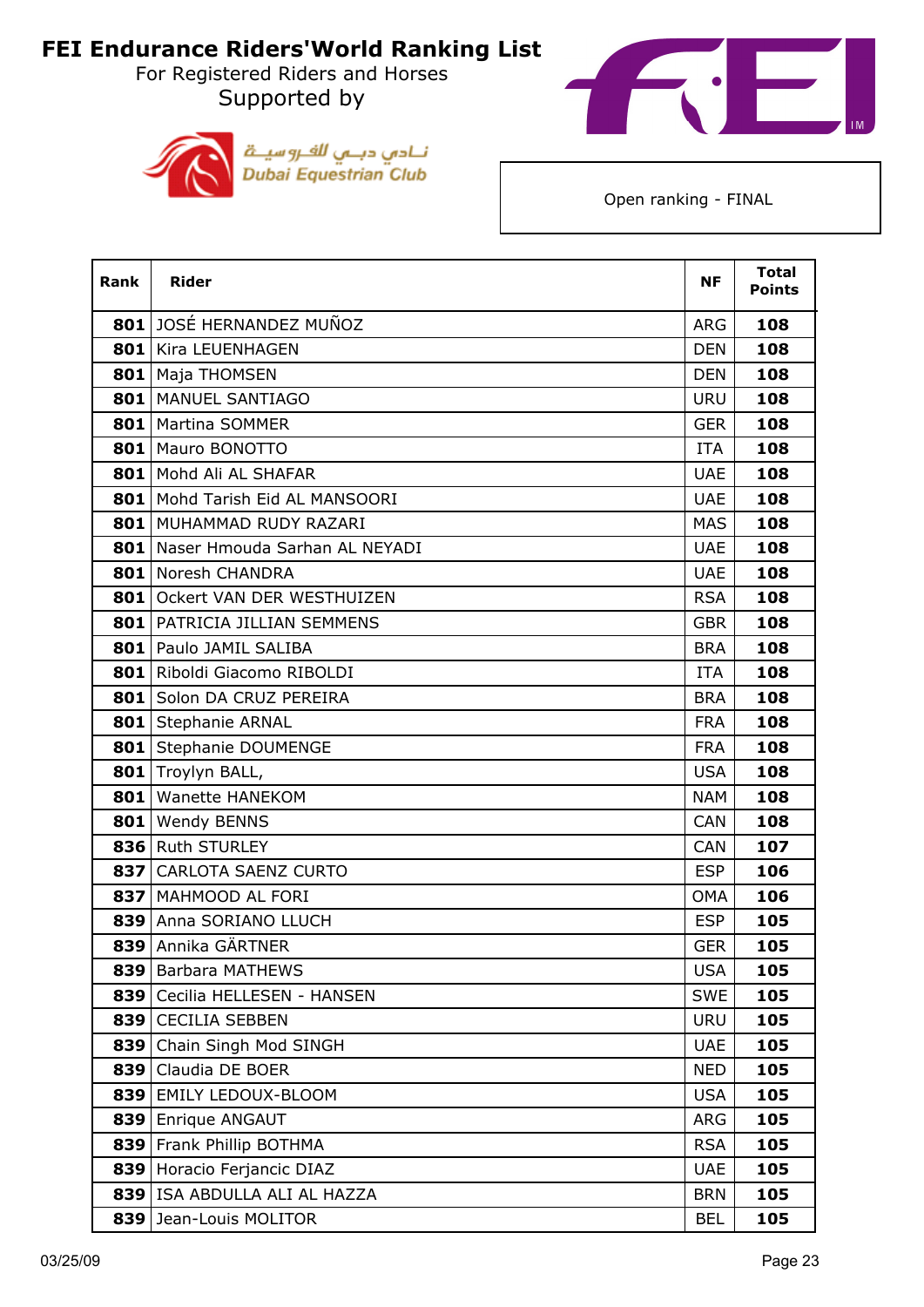For Registered Riders and Horses Supported by





| <b>Rank</b> | <b>Rider</b>                         | <b>NF</b>  | <b>Total</b><br><b>Points</b> |
|-------------|--------------------------------------|------------|-------------------------------|
|             | 839 Jenene PRETORIUS                 | <b>RSA</b> | 105                           |
|             | 839 Jennifer MCCAMISH                | <b>AUS</b> | 105                           |
|             | 839 José Pedro FILIPE                | <b>POR</b> | 105                           |
|             | 839 JULIO OLASCOAGA AMAYA            | <b>URU</b> | 105                           |
|             | 839 Kaye MITCHELL                    | <b>AUS</b> | 105                           |
| 839         | Khalid Humaid Hareb AL MUHAIRI       | <b>UAE</b> | 105                           |
|             | 839 Kiyoshi OZAWA                    | <b>JPN</b> | 105                           |
|             | 839   Maqsud Ali KHAN                | <b>UAE</b> | 105                           |
|             | 839   MARLY DITHUYZEN                | <b>NED</b> | 105                           |
|             | 839   MATEO ALGORTA                  | <b>URU</b> | 105                           |
|             | 839 MOHD IZRY RAZALI                 | <b>MAS</b> | 105                           |
|             | 839 Naira PESCE DIAS                 | <b>BRA</b> | 105                           |
|             | 839 Nasir Abdulrahman Obaid AL ZAABI | <b>UAE</b> | 105                           |
|             | 839 Nicky SHERRY                     | <b>GBR</b> | 105                           |
| 839         | Nicolas SOMMER                       | <b>CHI</b> | 105                           |
|             | 839 Oscar DELGADO                    | <b>CRC</b> | 105                           |
|             | 839 Patricia DOWLING                 | <b>CAN</b> | 105                           |
|             | 839 Paul BRAND                       | <b>NAM</b> | 105                           |
|             | 839 Paul KEYES                       | <b>AUS</b> | 105                           |
|             | 839 PAULUS SITEKETA                  | <b>NAM</b> | 105                           |
|             | 839 PLACIDO DIAZ FEITO               | <b>ESP</b> | 105                           |
|             | 839 Ramon DONINA RUBAGOTTI           | <b>ITA</b> | 105                           |
|             | 839 Richard ALLEN                    | <b>GBR</b> | 105                           |
|             | 839 ROBERTO RONCONI                  | <b>ITA</b> | 105                           |
|             | 839 Rodolfo Pablo SANCHEZ            | <b>ARG</b> | 105                           |
|             | 839 Tessa DUESS                      | <b>NZL</b> | 105                           |
|             | 839 Wendy BEJARANO                   | <b>USA</b> | 105                           |
|             | 839 Yvonne VAN DER VELDE             | <b>NED</b> | 105                           |
| 880         | Ahmed HAMAD AL ROWIAIEI              | <b>BRN</b> | 104                           |
|             | 880 Angéline STUTZ                   | SUI        | 104                           |
|             | 880 Jose RODRIGUEZ ZAMBONI           | ARG        | 104                           |
| 880         | <b>Susanne THUMER</b>                | <b>AUT</b> | 104                           |
|             | 884 Diego BEVILAQUA                  | <b>ARG</b> | 103                           |
|             | 885 Agnes DIEDERICKS                 | <b>RSA</b> | 102                           |
| 885         | Amir GHANI AHMAD                     | <b>MAS</b> | 102                           |
| 885         | <b>Brodie FREEMAN</b>                | <b>AUS</b> | 102                           |
| 885         | <b>Bruce LORD</b>                    | <b>RSA</b> | 102                           |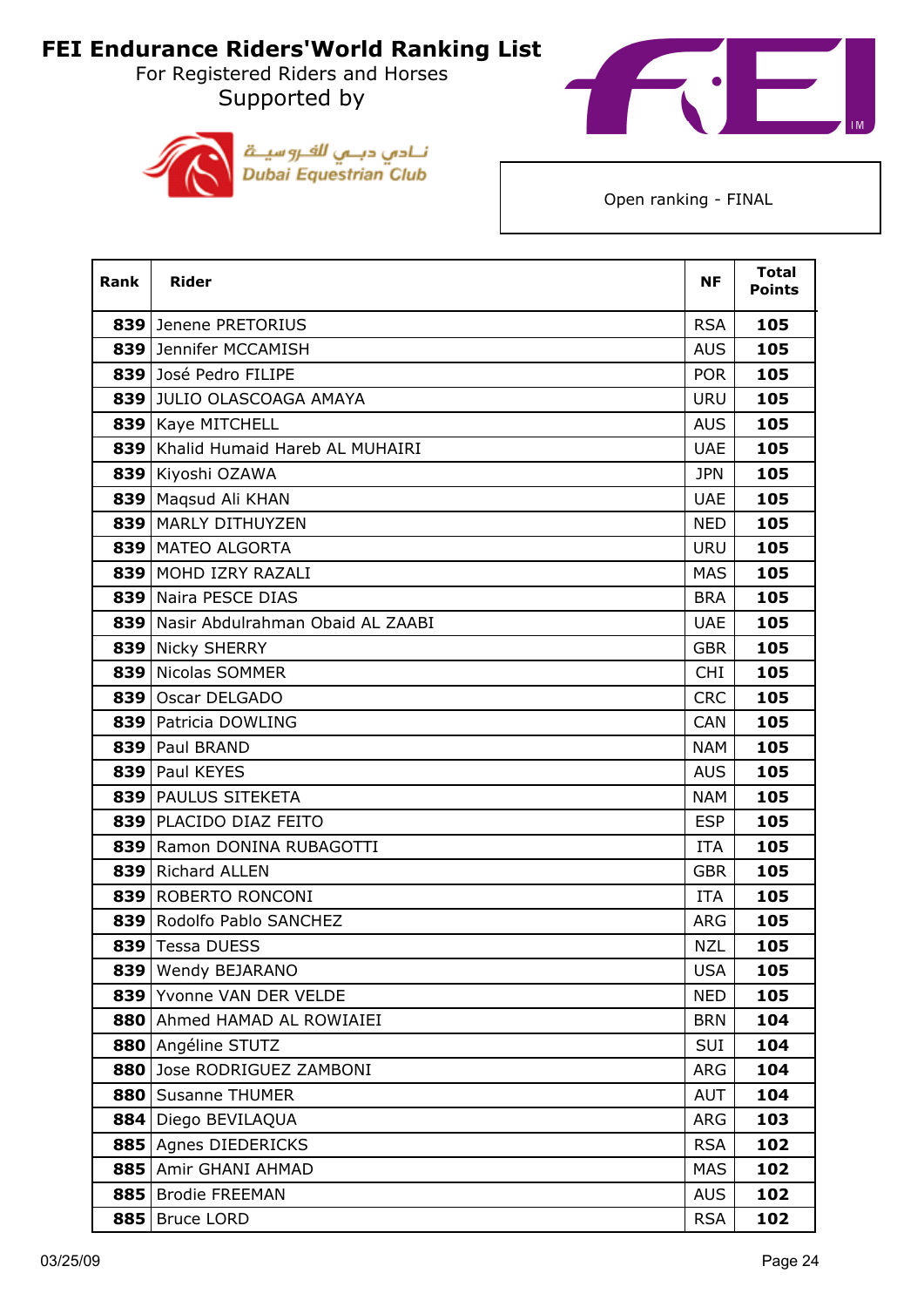For Registered Riders and Horses Supported by





| <b>Rank</b> | <b>Rider</b>                              | <b>NF</b>  | <b>Total</b><br><b>Points</b> |
|-------------|-------------------------------------------|------------|-------------------------------|
|             | 885 CELINE MAZINGARBE                     | <b>FRA</b> | 102                           |
|             | 885 Clarissa DE WIT ALDANA                | <b>GUA</b> | 102                           |
| 885         | Corrado TIZIANO                           | <b>ITA</b> | 102                           |
|             | 885 Dirk BLIECK                           | <b>BEL</b> | 102                           |
|             | 885 Esteban LÓPEZ                         | <b>ARG</b> | 102                           |
|             | 885 Fabrizio LEONARDELLI                  | <b>ITA</b> | 102                           |
|             | 885 FRANCISCO PALOMO LARIOS               | <b>ESP</b> | 102                           |
|             | 885 Gary HURLEY                           | <b>NZL</b> | 102                           |
| 885         | <b>Genevieve BOULANGER</b>                | <b>BEL</b> | 102                           |
|             | 885 Hans BUCKEL                           | <b>CHI</b> | 102                           |
|             | 885   Heather HOYNS                       | <b>USA</b> | 102                           |
|             | 885 Ines LISKOW                           | <b>GER</b> | 102                           |
|             | 885   Inger PITTER BERTELSEN              | <b>DEN</b> | 102                           |
|             | 885 Jaki BICKERTON                        | <b>NZL</b> | 102                           |
|             | 885 JEANETTE MERO, DVM                    | <b>USA</b> | 102                           |
|             | 885 JILL KENT                             | <b>GBR</b> | 102                           |
|             | 885 Joanne ZIELONO                        | <b>AUS</b> | 102                           |
|             | 885 Jonatan Rivera IRIARTE                | <b>UAE</b> | 102                           |
|             | 885 Julio Gabriel Alvarez Machado MACHADO | <b>UAE</b> | 102                           |
|             | 885   Kassandra DIMAGGIO                  | <b>USA</b> | 102                           |
|             | 885   Katherine RYAN                      | <b>AUS</b> | 102                           |
|             | 885 Ken MOIR                              | <b>AUS</b> | 102                           |
|             | 885 Lourenço MACHADO                      | <b>POR</b> | 102                           |
|             | 885 LUDWIG KONJAK                         | <b>NAM</b> | 102                           |
|             | 885   MARIA ANGELICA POSADAS              | <b>URU</b> | 102                           |
|             | 885   Mark WALTON                         | <b>AUS</b> | 102                           |
|             | 885 Antonio PONCE                         | <b>ARG</b> | 102                           |
|             | 885   Salvatore NICOLOSI                  | ITA        | 102                           |
| 885         | SHAHRUDDIN ABDULLAH                       | <b>MAS</b> | 102                           |
|             | 885 SILKE HOFFEND                         | <b>NAM</b> | 102                           |
|             | 885 Sonia HODGETTS                        | <b>AUS</b> | 102                           |
|             | 885   SUMER SINGH JAGMAL SINGH            | <b>BRN</b> | 102                           |
|             | 885   Susan COX                           | <b>GBR</b> | 102                           |
|             | 922 Jorge Juan BEDOURET                   | <b>ARG</b> | 101                           |
|             | 922 VINCENT AUFFRET                       | <b>FRA</b> | 101                           |
|             | 924 Horacio KLEIN                         | <b>ARG</b> | 100                           |
|             | 924 Pascale DIETSCH                       | <b>FRA</b> | 100                           |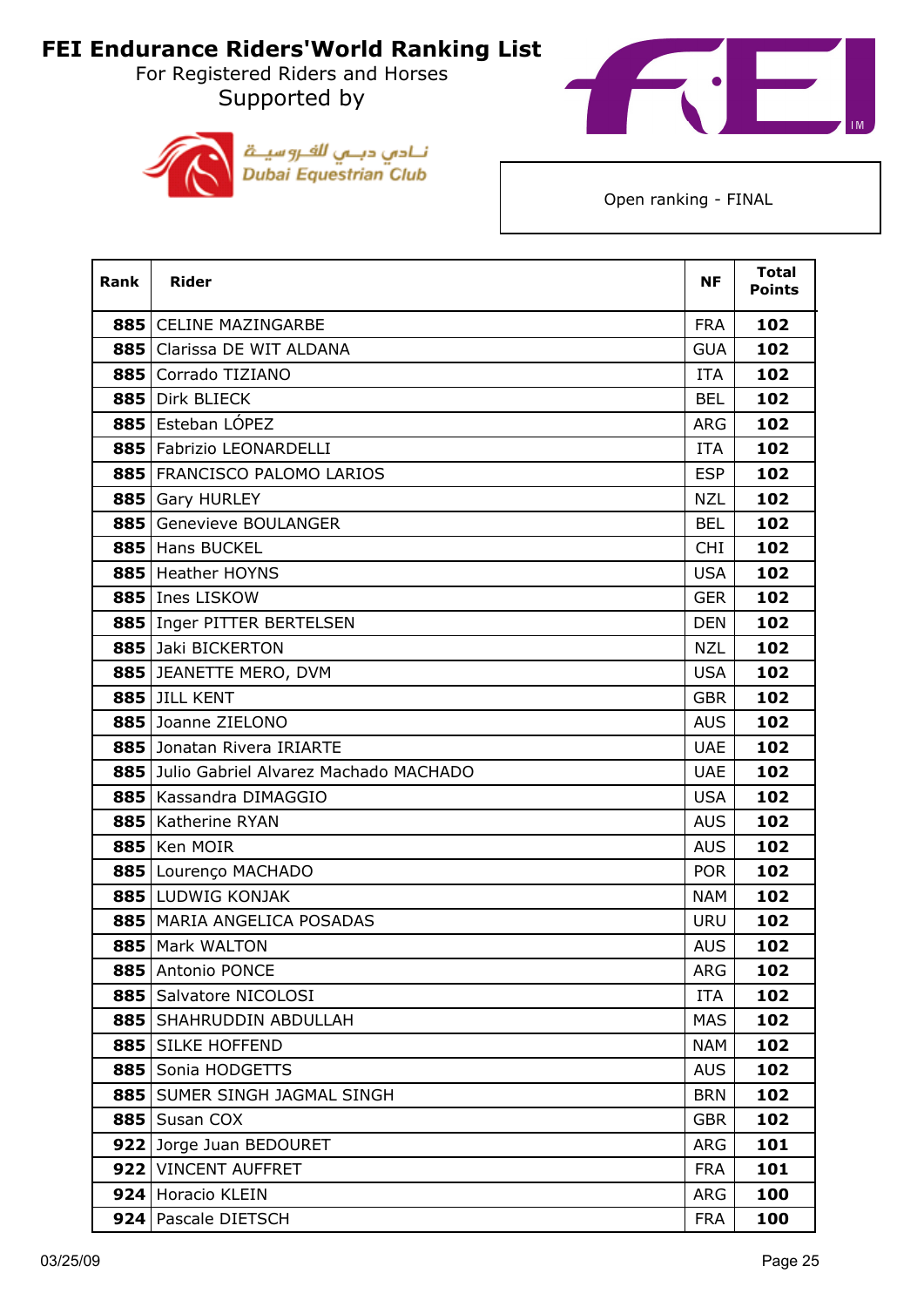For Registered Riders and Horses Supported by





| <b>Rank</b> | <b>Rider</b>                       | <b>NF</b>  | <b>Total</b><br><b>Points</b> |
|-------------|------------------------------------|------------|-------------------------------|
|             | 926   Barbara FEDELI               | <b>ITA</b> | 99                            |
|             | 926 Cassie MULCAHY                 | <b>AUS</b> | 99                            |
|             | 926   Dalpat Singh Mag Singh SINGH | <b>UAE</b> | 99                            |
|             | 926 Emilie LAMBERT                 | <b>FRA</b> | 99                            |
|             | 926 FAHAD SULAIMAN ALEZRI          | <b>BRN</b> | 99                            |
|             | 926 Fiona HAMILTON                 | <b>GBR</b> | 99                            |
|             | 926 Gabi SCHREIBER                 | <b>GER</b> | 99                            |
|             | 926 Garry GRIFFITHS                | <b>NZL</b> | 99                            |
|             | 926 Hilary WEBB                    | <b>NZL</b> | 99                            |
|             | 926   Isabel BRAND                 | <b>AUT</b> | 99                            |
|             | 926 Jaco PRETORIUS                 | <b>RSA</b> | 99                            |
|             | 926 Jenny ROUSE                    | <b>NZL</b> | 99                            |
|             | 926 Liv BURDETT                    | <b>SWE</b> | 99                            |
|             | 926 Lydia JURIKOVA                 | <b>SVK</b> | 99                            |
|             | 926   Margaret HOBSON              | <b>RSA</b> | 99                            |
|             | 926 Mary FARRIS                    | <b>USA</b> | 99                            |
|             | 926 Mary Anne FANNER               | <b>RSA</b> | 99                            |
|             | 926   Mohamad Firdaus HAMID        | <b>MAS</b> | 99                            |
|             | 926 Myna CRYDERMAN                 | <b>CAN</b> | 99                            |
|             | 926 NELLY PHILIPPOT-HERMANNE       | <b>BEL</b> | 99                            |
|             | 926 Oona LÖNNROTH                  | <b>FIN</b> | 99                            |
|             | 926 Rohan STANES                   | <b>AUS</b> | 99                            |
|             | 926 Samuel SANTOS SEGURA           | <b>ESP</b> | 99                            |
|             | 926 STEPHANE BERTINCHAMPS          | <b>BEL</b> | 99                            |
|             | 926 TARA ROTHWELL                  | <b>USA</b> | 99                            |
|             | 926 Tracy HAACK                    | <b>AUS</b> | 99                            |
|             | 926 VALERIE CLARKE                 | <b>GBR</b> | 99                            |
|             | 953 Javier GUELL PERIS             | <b>ESP</b> | 98                            |
|             | 953 MARTIN CALIMARIS               | <b>URU</b> | 98                            |
|             | 955 Bettina VON BALLMOOS           | SUI        | 97                            |
|             | 956   Benjamin LAMORINIERE         | <b>FRA</b> | 96                            |
|             | 956 Cheryl VAN DEUSEN              | <b>USA</b> | 96                            |
|             | 956 DANTE PATTACINI                | ITA        | 96                            |
|             | 956 David BOTHA                    | <b>NAM</b> | 96                            |
|             | 956 Dominique EVRARD               | <b>BEL</b> | 96                            |
|             | 956 Elizabeth LAURIE               | <b>USA</b> | 96                            |
|             | 956 Elmarie KLEYNHANS              | <b>BOT</b> | 96                            |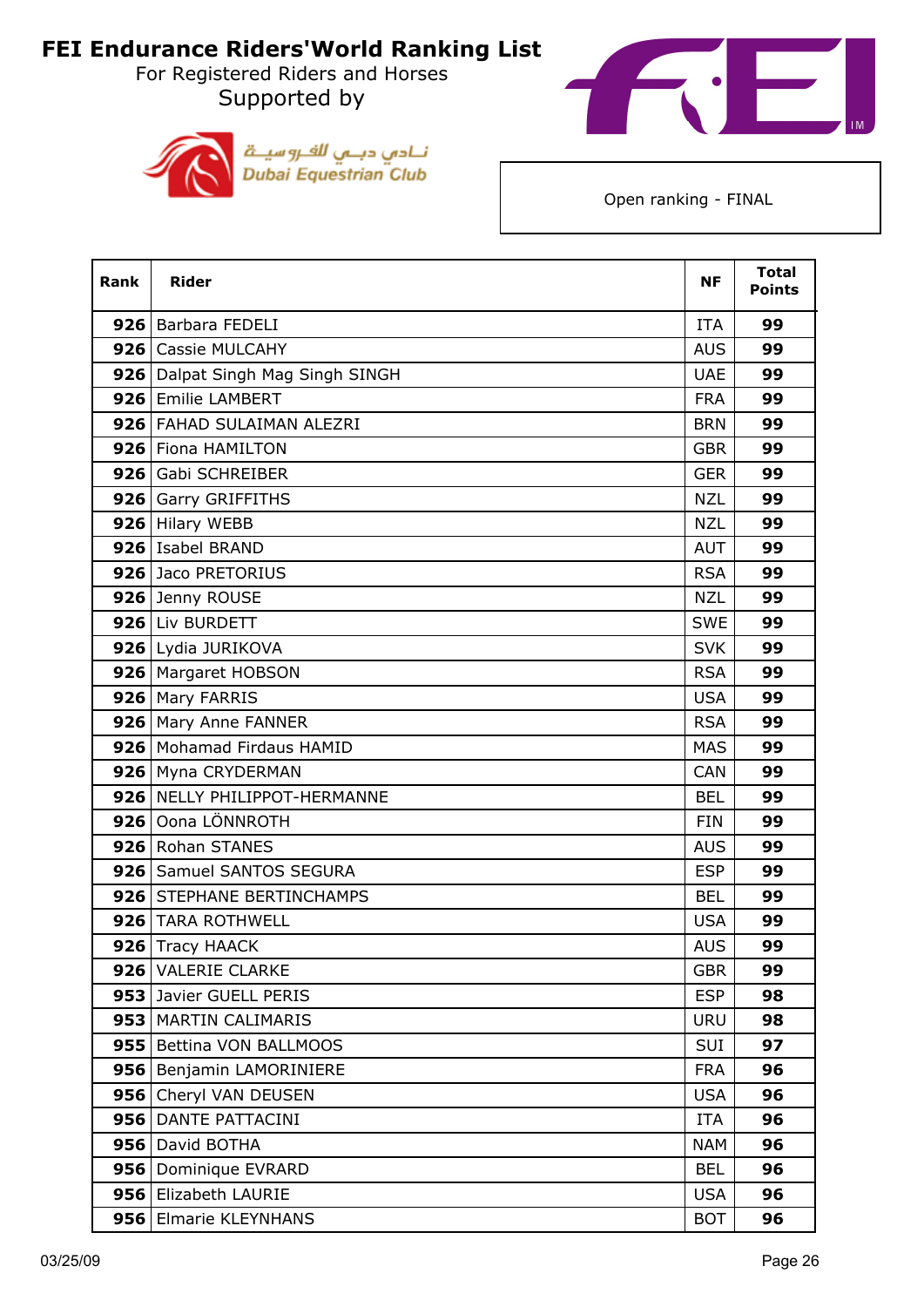For Registered Riders and Horses Supported by





| <b>Rank</b> | <b>Rider</b>                                            | <b>NF</b>  | <b>Total</b><br><b>Points</b> |
|-------------|---------------------------------------------------------|------------|-------------------------------|
|             | 956   Giovanni GARATTI                                  | <b>ITA</b> | 96                            |
|             | 956 Iker MARTIN GARCIA                                  | <b>ESP</b> | 96                            |
|             | 956 Jacky CARO                                          | <b>FRA</b> | 96                            |
|             | 956 Jean LORD                                           | <b>RSA</b> | 96                            |
|             | 956 LEANNA MARCHANT                                     | <b>CAN</b> | 96                            |
|             | 956   Mariana TABORDA FERREIRA                          | <b>POR</b> | 96                            |
|             | 956   Marlene JANSEN VAN RENSBURG                       | <b>NAM</b> | 96                            |
|             | 956   MELODY BLITTERSDORF                               | <b>USA</b> | 96                            |
|             | 956   Michelle MATTINGLEY                               | <b>USA</b> | 96                            |
|             | 956 Sarah HOBBS                                         | <b>ESP</b> | 96                            |
|             | 956 Stephanie LAFERL                                    | <b>AUT</b> | 96                            |
|             | 956 Tara MACLEOD                                        | <b>CAN</b> | 96                            |
|             | 956   TIAAN FOURIE                                      | <b>NAM</b> | 96                            |
|             | 956 HIS MAJESTY TUANKU MIZAN Z. ABIDIN AL SULTAN MAHMUD | <b>MAS</b> | 96                            |
|             | 956 Vern BERRY                                          | <b>AUS</b> | 96                            |
|             | 978 José Isidro PEÑALOZA SARAVIA                        | <b>ARG</b> | 94                            |
|             | 978 Mariana WEINGER                                     | <b>ARG</b> | 94                            |
|             | 978 Rupert KURGHAN                                      | <b>NZL</b> | 94                            |
|             | 981 Abel FERNANDEZ DIAZ                                 | <b>ESP</b> | 93                            |
|             | 981 AHMED JAFFAR ABDULLA ABDULRAHIM                     | <b>BRN</b> | 93                            |
| 981         | Ali ALHASHEM                                            | <b>KSA</b> | 93                            |
|             | 981 Annelie JORDAAN                                     | <b>RSA</b> | 93                            |
|             | 981 Caroline WILLIAMS                                   | <b>CAN</b> | 93                            |
|             | 981   Cornelius PRETORIUS                               | <b>RSA</b> | 93                            |
|             | 981   Dean CONTI                                        | <b>USA</b> | 93                            |
|             | 981 GABRIEL FARIAS                                      | <b>URU</b> | 93                            |
| 981         | Jacques CHERER                                          | <b>FRA</b> | 93                            |
|             | 981 Joe MATTINGLEY                                      | <b>USA</b> | 93                            |
|             | 981 JORGE ZEBALLOS                                      | <b>URU</b> | 93                            |
|             | 981 JUSTIN NELZEN                                       | <b>USA</b> | 93                            |
|             | 981   Karel GRUNSCHLOSS                                 | <b>NAM</b> | 93                            |
|             | 981 Katri ROSENDAHL                                     | <b>FIN</b> | 93                            |
| 981         | Kerstin BLEISCHWITZ                                     | <b>GER</b> | 93                            |
|             | 981 Luciano PASQUINI                                    | <b>ITA</b> | 93                            |
| 981         | Mariaan LIVERSAGE                                       | <b>RSA</b> | 93                            |
| 981         | Mohd Iqbal HUSSAIN                                      | <b>UAE</b> | 93                            |
|             | 981 Mohd Muburak AL NEYADI                              | <b>UAE</b> | 93                            |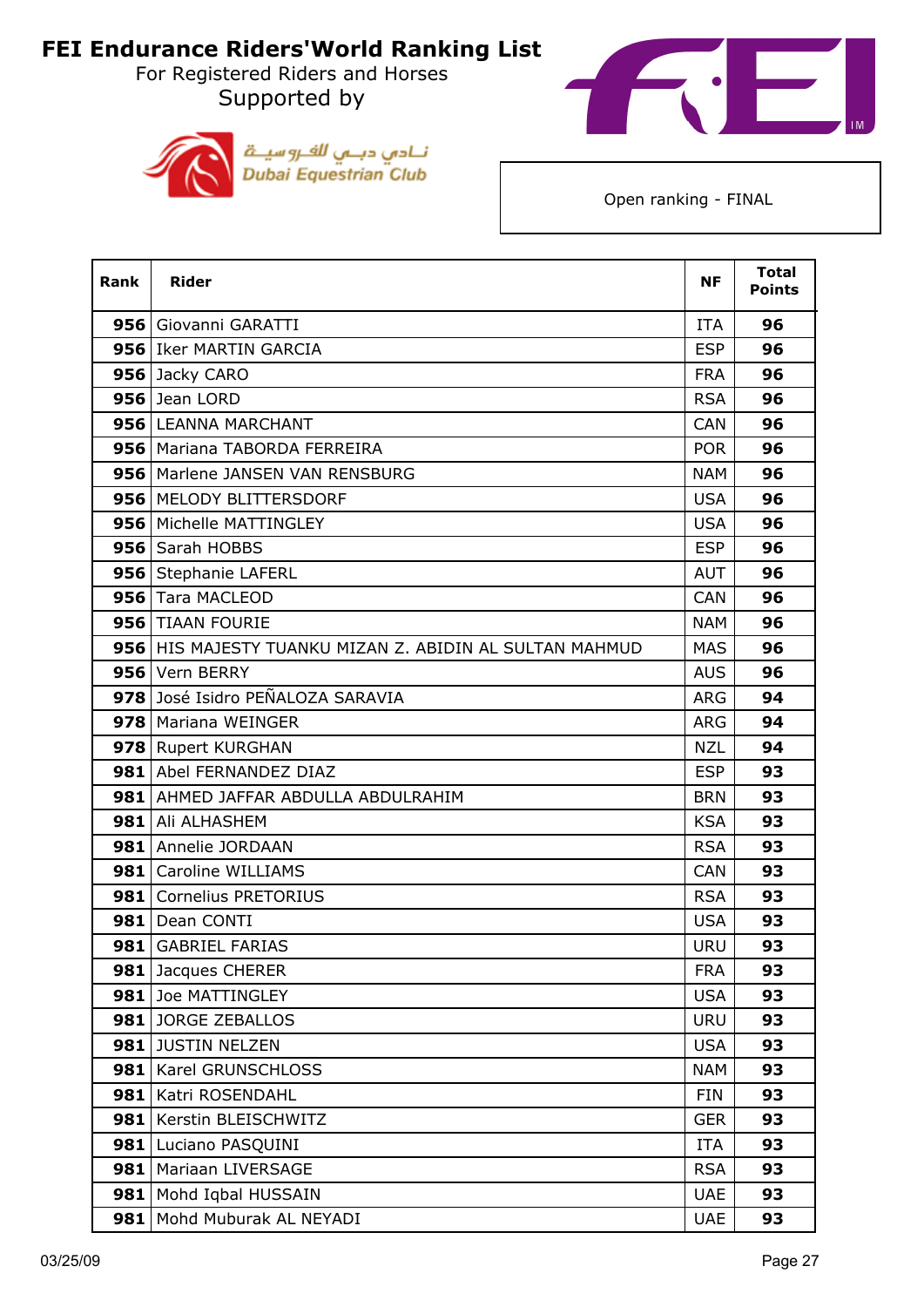For Registered Riders and Horses Supported by





| <b>Rank</b> | <b>Rider</b>                    | <b>NF</b>  | <b>Total</b><br><b>Points</b> |
|-------------|---------------------------------|------------|-------------------------------|
|             | 981 Natalie BICKERTON           | <b>NZL</b> | 93                            |
|             | 981 NORMA HOUSE                 | <b>USA</b> | 93                            |
| 981         | Othusitse THIBOGA               | <b>BOT</b> | 93                            |
| 981         | Salem Mohd Yafour AL SABOUSI    | <b>UAE</b> | 93                            |
| 981         | Simon SLEMINT                   | <b>AUS</b> | 93                            |
|             | 981 STEPHANIE DENAYER           | <b>BEL</b> | 93                            |
|             | 981 sylvia IRELAND              | <b>NZL</b> | 93                            |
|             | 981 Vanessa VON ZAKRZEWSKI      | <b>URU</b> | 93                            |
|             | 1008 Christelle MAFILLE         | <b>FRA</b> | 92                            |
|             | 1008 TELMO JOSÉ SOUSA GOIS      | <b>BRA</b> | 92                            |
|             | 1010   MANUEL RODRIGUEZ-ABREU   | <b>ARG</b> | 91                            |
|             | 1011 ANTHONY CHANVIN            | <b>FRA</b> | 90                            |
|             | 1011 António SALDANHA           | <b>POR</b> | 90                            |
|             | 1011 Christine KING             | <b>NZL</b> | 90                            |
|             | 1011 Daniela SCHROEDER          | <b>GER</b> | 90                            |
|             | 1011 Francesco D'ANDREA         | <b>ITA</b> | 90                            |
|             | 1011 Hassan Ahmed AL BLOUSHI    | <b>UAE</b> | 90                            |
|             | 1011 Jean Paul BOUDON           | <b>FRA</b> | 90                            |
|             | 1011 Jean Yves LE ROY           | <b>FRA</b> | 90                            |
|             | 1011 Johannes LE ROUX           | <b>RSA</b> | 90                            |
|             | 1011 JOSEP ROMA PUIG            | <b>ESP</b> | 90                            |
|             | 1011 Judi UYS                   | <b>RSA</b> | 90                            |
|             | 1011 JULIE GREEN                | <b>CAN</b> | 90                            |
|             | 1011 JULIE JACKSON              | <b>USA</b> | 90                            |
|             | 1011 Lysiane PREVEIRAUD         | <b>FRA</b> | 90                            |
|             | 1011   Maria Mercedes LUTZ      | <b>ARG</b> | 90                            |
|             | 1011   Martinette ESTERHUIZEN   | <b>RSA</b> | 90                            |
|             | 1011   Massimo NOVA             | <b>ITA</b> | 90                            |
|             | 1011   MOHAMMED BATTECH SIMO    | <b>BRN</b> | 90                            |
|             | 1011 Nicky GUSTERSON            | <b>AUS</b> | 90                            |
| 1011        | Omer Rashid AL JARWAN           | <b>UAE</b> | 90                            |
|             | 1011   Paloma RUIZ CANADAS      | <b>ESP</b> | 90                            |
|             | 1011 Roger IRELAND              | <b>NZL</b> | 90                            |
|             | 1011 Ruth COMAS MOLIST          | <b>ESP</b> | 90                            |
| 1011        | SAAD ABDULLA SAEED SAIF ABDULLA | <b>BRN</b> | 90                            |
| 1011        | Sam PHILLIPS                    | <b>RSA</b> | 90                            |
| 1011        | Samuel BETTENFELD               | <b>FRA</b> | 90                            |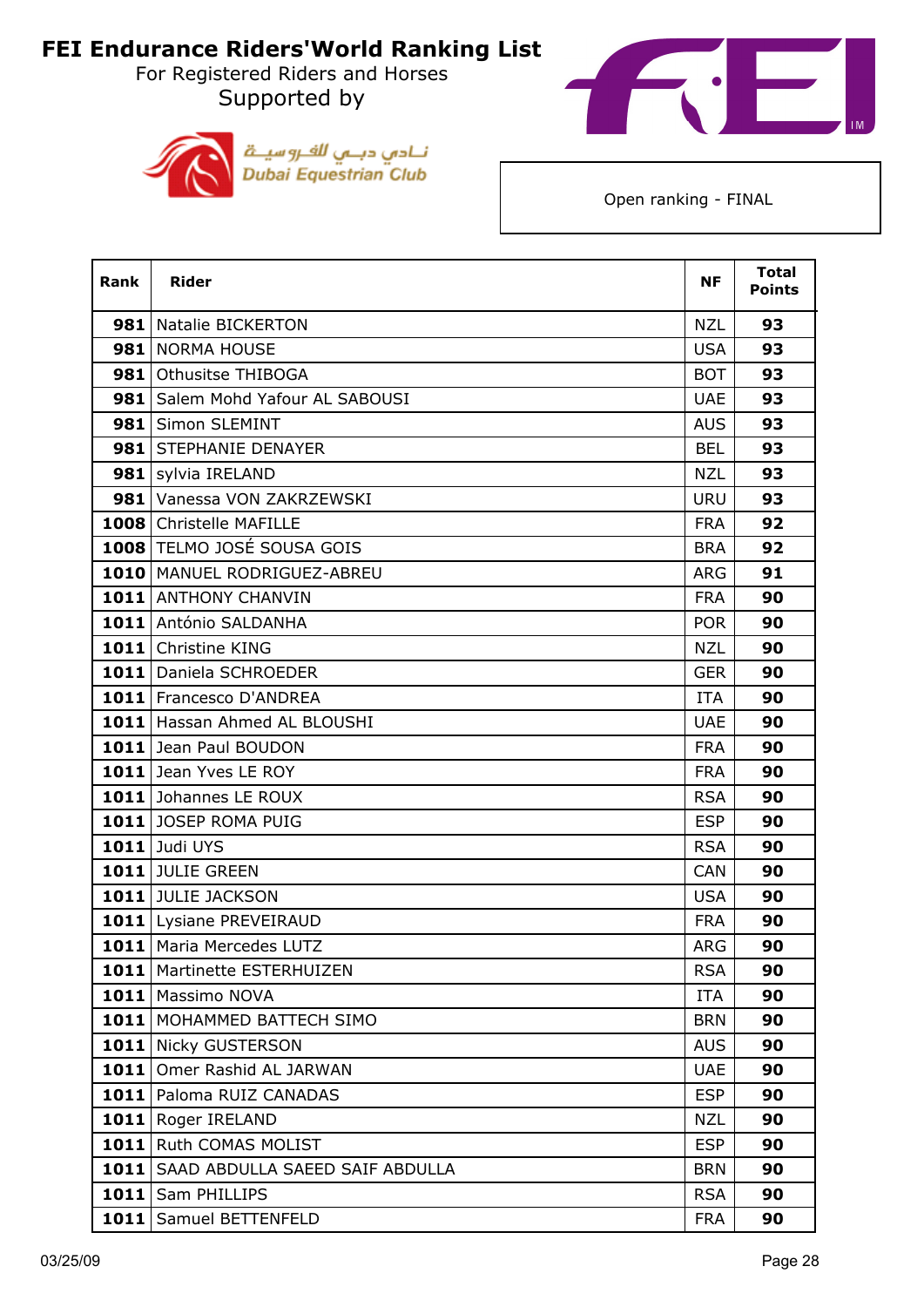For Registered Riders and Horses Supported by





| <b>Rank</b> | <b>Rider</b>                   | <b>NF</b>  | <b>Total</b><br><b>Points</b> |
|-------------|--------------------------------|------------|-------------------------------|
|             | 1011 Silvia BLASI              | <b>ITA</b> | 90                            |
|             | 1011 Silvia POLVERINI          | <b>ITA</b> | 90                            |
|             | 1011 Julia ANDERSON            | <b>NZL</b> | 90                            |
|             | 1040 FRANCK BARBET             | <b>FRA</b> | 89                            |
|             | 1041 Ramon BOGADO              | <b>ARG</b> | 88                            |
|             | 1042 AGNES VAN STEENIS         | <b>NED</b> | 87                            |
|             | 1042 ALBERT MASSANEDA FONTANET | <b>ESP</b> | 87                            |
|             | 1042 Claudia FRANZEL           | <b>AUT</b> | 87                            |
|             | 1042 Dante FOURIE              | <b>RSA</b> | 87                            |
|             | 1042 Feiruz BOULBOLOVA         | <b>SVK</b> | 87                            |
|             | 1042 Grethe CARSTENSEN         | <b>DEN</b> | 87                            |
|             | 1042 Hamoud Humaid AL JUNAIBI  | <b>UAE</b> | 87                            |
|             | 1042 Jandre KASSELMAN          | <b>RSA</b> | 87                            |
|             | 1042 Khalid Ali Al SHAFAR      | <b>UAE</b> | 87                            |
|             | 1042 Lynn RODGERS              | <b>AUS</b> | 87                            |
|             | 1042   Marco ERASMUS           | <b>RSA</b> | 87                            |
|             | 1042 Mary WILLS                | <b>USA</b> | 87                            |
|             | 1042   moises BIRNBAUM         | <b>VEN</b> | 87                            |
|             | 1042 Raewyn BAXTER             | <b>NZL</b> | 87                            |
|             | 1042 Renan BOROWICZ            | <b>GER</b> | 87                            |
|             | 1042 Sandra PONZO              | <b>FRA</b> | 87                            |
|             | 1042 Silvia SCAPIN             | <b>ITA</b> | 87                            |
|             | 1042 Subhash Chand BHASKAR     | <b>UAE</b> | 87                            |
|             | 1060 Guillermo SICA            | <b>ARG</b> | 86                            |
|             | 1060 Verónica BARRACO MARMOL   | <b>ARG</b> | 86                            |
|             | 1062   Katherine J. BRUNJES    | <b>USA</b> | 85                            |
| 1062        | Laura SUGIER                   | <b>FRA</b> | 85                            |
|             | 1064 Alice PATRIZIO            | <b>ITA</b> | 84                            |
|             | 1064 Andre PITOUT              | <b>NAM</b> | 84                            |
|             | 1064 Antonella BOTTIGLIONE     | ITA        | 84                            |
|             | 1064 David AUGUSTINE           | <b>USA</b> | 84                            |
|             | 1064 Jehad SHHALTOUGH          | <b>JOR</b> | 84                            |
| 1064        | Kay HOLDER                     | <b>NZL</b> | 84                            |
|             | 1064   Machel GREYLING         | <b>RSA</b> | 84                            |
|             | 1064   Madan Singh Mod SINGH   | <b>UAE</b> | 84                            |
| 1064        | Majed Khalfan AL JAHOURI       | <b>UAE</b> | 84                            |
| 1064        | Michelle BLIGHT                | <b>AUS</b> | 84                            |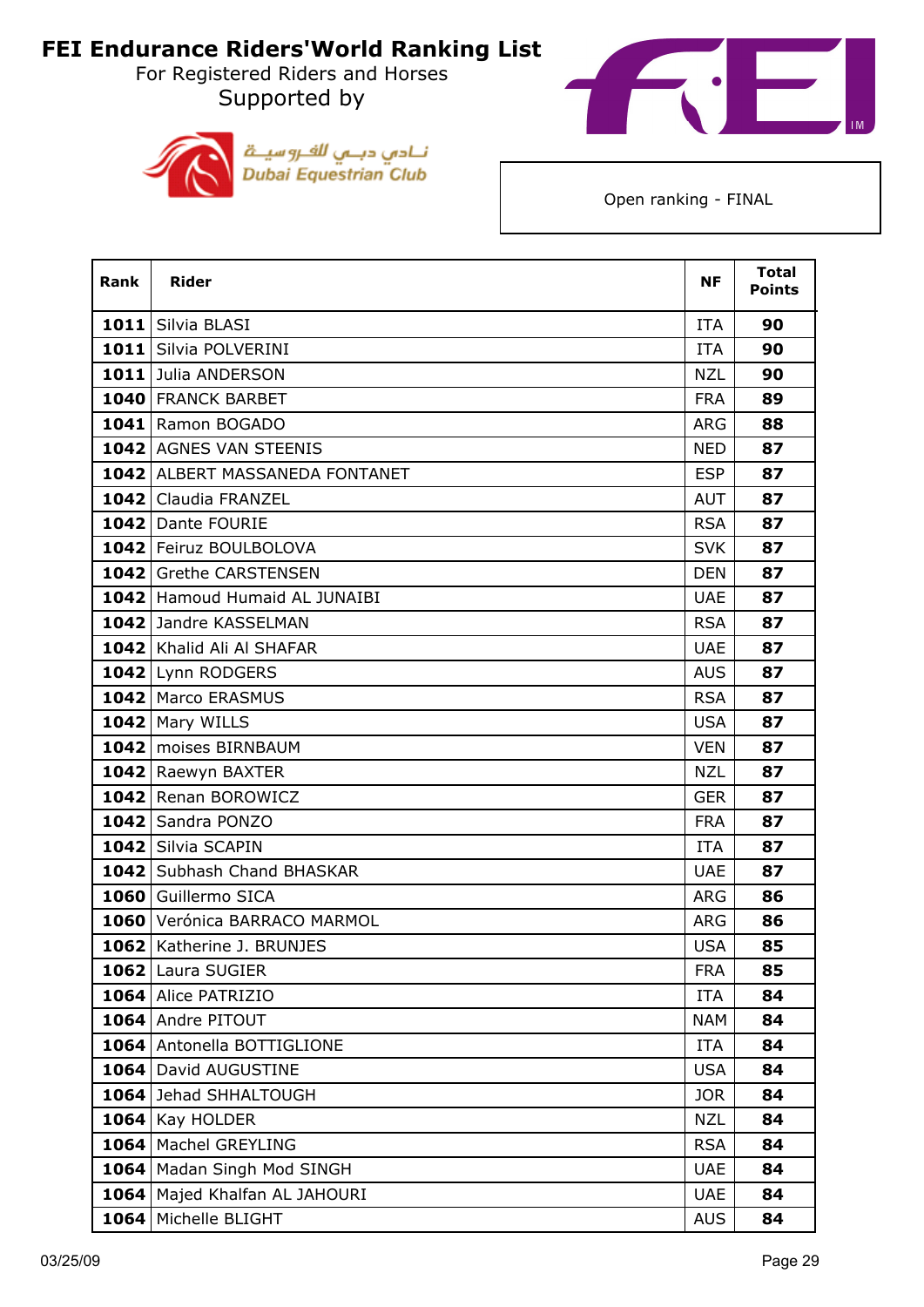For Registered Riders and Horses Supported by





| <b>Rank</b> | <b>Rider</b>                           | <b>NF</b>  | <b>Total</b><br><b>Points</b> |
|-------------|----------------------------------------|------------|-------------------------------|
|             | 1064   Miclas MEDUPI                   | <b>RSA</b> | 84                            |
|             | 1064 Muriel GUILLAUDEUX                | <b>BEL</b> | 84                            |
|             | 1064 Remi WILQUIN                      | <b>FRA</b> | 84                            |
|             | 1064 Salim Mohd Abdulla NENAT          | <b>UAE</b> | 84                            |
|             | 1064 SALVADOR SARABIA GARCIA           | <b>ESP</b> | 84                            |
|             | 1064 SARAH LOVE                        | <b>AUS</b> | 84                            |
|             | 1080 Agathe BENAMAR                    | <b>FRA</b> | 83                            |
|             | 1081 Marc CODINA MUIXI                 | <b>ESP</b> | 82                            |
|             | 1082 Cecile DEMIERRE                   | <b>FRA</b> | 81                            |
|             | 1082 Chiara ROSI                       | <b>ITA</b> | 81                            |
|             | 1082 Eduardo DE SANTIBAÑEZ             | <b>ARG</b> | 81                            |
|             | 1082 Gerard BOU                        | <b>AUS</b> | 81                            |
|             | 1082 Hashim Moosa Mohd Ali AL BALOOSHI | <b>UAE</b> | 81                            |
|             | 1082 Ihssan Aslan YARA                 | <b>JOR</b> | 81                            |
|             | <b>1082   ISHA JUDD</b>                | <b>URU</b> | 81                            |
|             | 1082 JAMAL AL BALUSHI                  | <b>OMA</b> | 81                            |
|             | 1082 Jean Luc RIOU                     | <b>FRA</b> | 81                            |
|             | 1082 José BARRADAS                     | POR        | 81                            |
|             | 1082 Katy ANSCOMBE                     | <b>NZL</b> | 81                            |
|             | 1082 Khalid AHMED AL ROWIAIEI          | <b>BRN</b> | 81                            |
|             | 1082   Melanie ARNOLD                  | <b>GER</b> | 81                            |
|             | 1082 MELANIE SCHMITZ                   | <b>BEL</b> | 81                            |
|             | 1082 Rashed Mohd Al SAYEGH             | <b>UAE</b> | 81                            |
|             | 1082 Rinus VAN DER MERWE               | <b>NAM</b> | 81                            |
|             | 1082 Saif Salem Mohd AL FARESI         | <b>UAE</b> | 81                            |
|             | 1082 SHAKEEB WAHIB SHAKEEB ALQABANI    | <b>JOR</b> | 81                            |
|             | 1082 Tania FOSTER                      | <b>AUS</b> | 81                            |
|             | 1101 Alessandra ACUTIS                 | <b>ITA</b> | 80                            |
|             | 1101 ANDRE BORGES CAEIRO               | <b>ESP</b> | 80                            |
|             | 1101 Anne Gaelle GOACHET               | <b>FRA</b> | 80                            |
|             | 1101 Barbara ZEUSSEL                   | <b>GER</b> | 80                            |
| 1101        | Carl MERGENTHALER                      | <b>USA</b> | 80                            |
|             | 1101   CLAUDIA LINARES                 | <b>COL</b> | 80                            |
|             | 1101 Deirdre BARTLETT                  | <b>NZL</b> | 80                            |
|             | 1101 Erwan SERRAND                     | <b>FRA</b> | 80                            |
|             | 1101 Hermann KOCH                      | AUT        | 80                            |
|             | 1101   IAN FLETCHER                    | <b>GBR</b> | 80                            |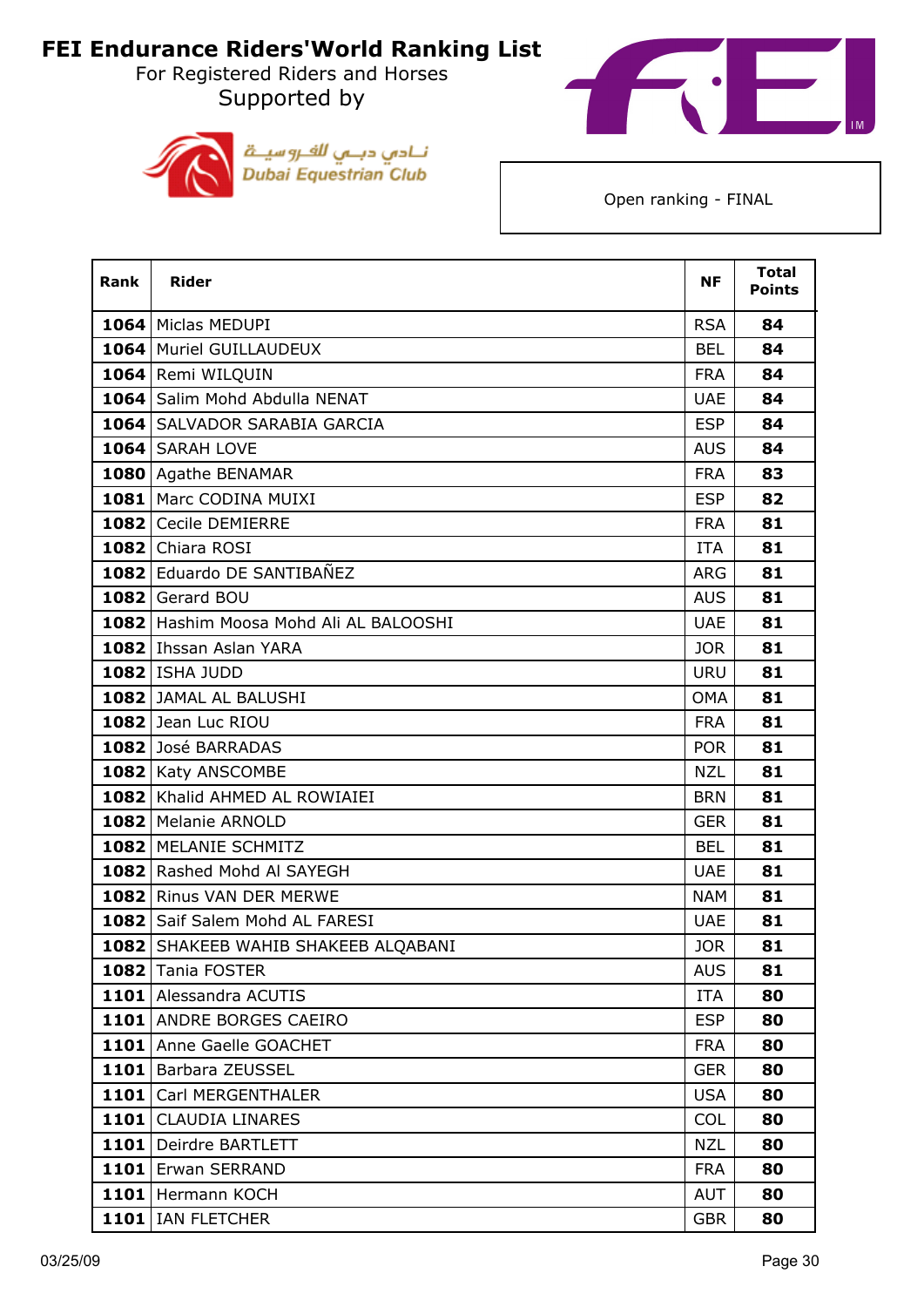For Registered Riders and Horses Supported by





| <b>Rank</b> | <b>Rider</b>                                   | <b>NF</b>  | <b>Total</b><br><b>Points</b> |
|-------------|------------------------------------------------|------------|-------------------------------|
|             | 1101 IBAN FERNANDEZ AFONSO                     | <b>ESP</b> | 80                            |
|             | 1101 John STEVENSON                            | <b>NZL</b> | 80                            |
|             | 1101 Jose Manuel ROGERS                        | <b>CHI</b> | 80                            |
|             | 1101 Lizelle DE BRUIN                          | <b>RSA</b> | 80                            |
|             | 1101 Luciano MOUSINHO GUIDI                    | <b>BRA</b> | 80                            |
|             | 1101   MACARENA DE LEÓN                        | <b>URU</b> | 80                            |
|             | 1101 MARCOS MACHADO                            | <b>URU</b> | 80                            |
|             | 1101 MARIELA GYSIN                             | <b>ARG</b> | 80                            |
|             | 1101   Marvin MARTINEZ                         | <b>GUA</b> | 80                            |
|             | 1101   Patricia MARISCAL GARRIDO-FALLA         | <b>ESP</b> | 80                            |
|             | 1101 Penelope VALK                             | <b>NZL</b> | 80                            |
|             | 1101 Petra HATTAB                              | <b>GER</b> | 80                            |
|             | 1101 Sheikha Latifa Mohd bin Rashid AL MAKTOUM | <b>UAE</b> | 80                            |
|             | 1101 Stephen FRENCH                            | <b>AUS</b> | 80                            |
|             | 1101 Tamotsu SASAKI                            | JPN        | 80                            |
|             | 1101 TAWFIQ JABER ALI ALQATTAN                 | <b>BRN</b> | 80                            |
|             | 1127 ABDELHAK KADDOURI                         | <b>BRN</b> | 78                            |
|             | 1127 Alejandra MURANO                          | ARG        | 78                            |
|             | 1127 ALVAREZ MARTIN                            | <b>ESP</b> | 78                            |
|             | 1127 Ami DE WET                                | <b>RSA</b> | 78                            |
|             | 1127 Bernard LE ROY                            | <b>FRA</b> | 78                            |
|             | 1127 Caroline CHERRY                           | <b>GBR</b> | 78                            |
|             | 1127 Ceferino de Jesús GONZALEZ                | <b>ARG</b> | 78                            |
|             | 1127 Cherry BROWN                              | <b>NZL</b> | 78                            |
|             | 1127 Chikako NISHIYAMA                         | <b>JPN</b> | 78                            |
|             | 1127 DAVID GIULI                               | <b>ARG</b> | 78                            |
|             | 1127 Devan HORN                                | <b>USA</b> | 78                            |
|             | 1127 Diego RÍOS                                | <b>ARG</b> | 78                            |
|             | 1127 Eone WILLEMSE                             | <b>RSA</b> | 78                            |
|             | 1127 Eve COMRIE                                | <b>CAN</b> | 78                            |
|             | 1127 Fabrice CREIGNOU                          | <b>FRA</b> | 78                            |
|             | 1127 Frances OVERHEU                           | <b>AUS</b> | 78                            |
| 1127        | Giuseppe AMATO                                 | <b>ITA</b> | 78                            |
|             | 1127 Graham HARTLEY                            | <b>GBR</b> | 78                            |
|             | 1127 IHSSAN HUSSEIN ASLAN                      | <b>JOR</b> | 78                            |
|             | 1127 Jaromir SIROKY                            | <b>CZE</b> | 78                            |
|             | 1127 JORGE ROMEROMONTMANY                      | <b>ESP</b> | 78                            |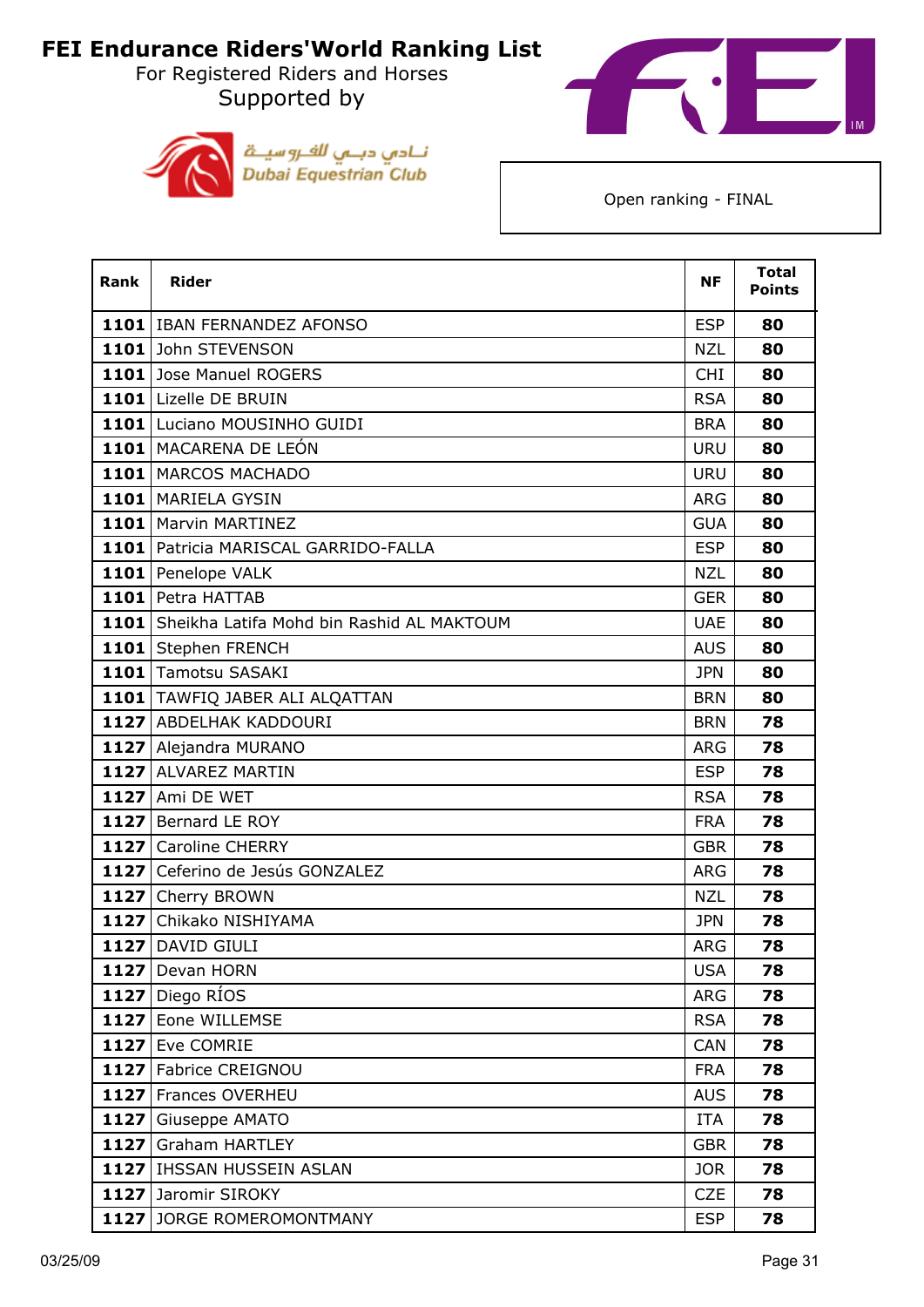For Registered Riders and Horses Supported by





| Rank | <b>Rider</b>                        | <b>NF</b>  | <b>Total</b><br><b>Points</b> |
|------|-------------------------------------|------------|-------------------------------|
|      | 1127 Judith MATHESON                | <b>NZL</b> | 78                            |
|      | 1127 Justin MOUROU                  | <b>FRA</b> | 78                            |
|      | 1127 Keryn BROWN                    | <b>NZL</b> | 78                            |
|      | 1127 Matteo ZAMPAGLI                | <b>ITA</b> | 78                            |
|      | 1127 MERYS FERREIRA                 | <b>URU</b> | 78                            |
|      | 1127 NEZAR HASAN                    | <b>BRN</b> | 78                            |
|      | 1127 Odimar ARAÚJO COSTA DOS REIS   | <b>BRA</b> | 78                            |
|      | 1127 Pablo GARCIA                   | <b>URU</b> | 78                            |
|      | 1127 Pukha Ram Nimba RAM            | <b>UAE</b> | 78                            |
|      | 1127 Renata SABINO SALVADOR         | <b>BRA</b> | 78                            |
|      | 1127 Robert REID                    | <b>NZL</b> | 78                            |
|      | 1127 Roberto ENRIQUEZ               | <b>ARG</b> | 78                            |
|      | 1127 Robyn MARSHALL                 | <b>NZL</b> | 78                            |
|      | 1127 SAID AL HASHMI                 | <b>OMA</b> | 78                            |
|      | 1127 Uber Luis RODAS SANTOS         | <b>GUA</b> | 78                            |
|      | <b>1127 Vasco AVO</b>               | <b>POR</b> | 78                            |
|      | 1127 Vicki STANISLAWSKI             | <b>USA</b> | 78                            |
|      | 1165 Carolina NEVES                 | <b>URU</b> | 77                            |
|      | 1166 ARIEL TEXEIRA                  | <b>URU</b> | 76                            |
|      | 1166 Arturo N. BENUZZI              | <b>ARG</b> | 76                            |
|      | 1166 Bayan Abdulla Abbas AHMED      | <b>UAE</b> | 76                            |
|      | 1166 Beata SZLEZYNGIER-JAGIELSKA    | <b>POL</b> | 76                            |
|      | 1166 Carmel TREVORROW               | <b>AUS</b> | 76                            |
|      | 1166 Dana Ahmed AL MANSOOR          | <b>UAE</b> | 76                            |
|      | 1166 Duncan SATCHELL                | <b>AUS</b> | 76                            |
|      | 1166 Emmanuelle PHILIBERT           | <b>FRA</b> | 76                            |
|      | 1166 GETULIO VAZ                    | <b>BRA</b> | 76                            |
|      | 1166 HERVE COLIN                    | <b>BEL</b> | 76                            |
|      | 1166 Hillorie BACHMANN              | <b>USA</b> | 76                            |
|      | 1166 Hiroaki HIROSE                 | <b>JPN</b> | 76                            |
|      | 1166   ISA MOHAMMED AHMED AL DOSERI | <b>BRN</b> | 76                            |
|      | 1166 Jonathan CONTE                 | <b>FRA</b> | 76                            |
|      | 1166 JOSEP LUIS MERCADÉ BARBANY     | <b>ESP</b> | 76                            |
|      | 1166 KHALID HAMAD AL-ATTIYA         | QAT        | 76                            |
|      | 1166 Linda COWPERTHWAITE            | <b>GBR</b> | 76                            |
|      | 1166 Lisa SIMPSON                   | <b>NZL</b> | 76                            |
|      | 1166 LORNA KIDSON                   | <b>GBR</b> | 76                            |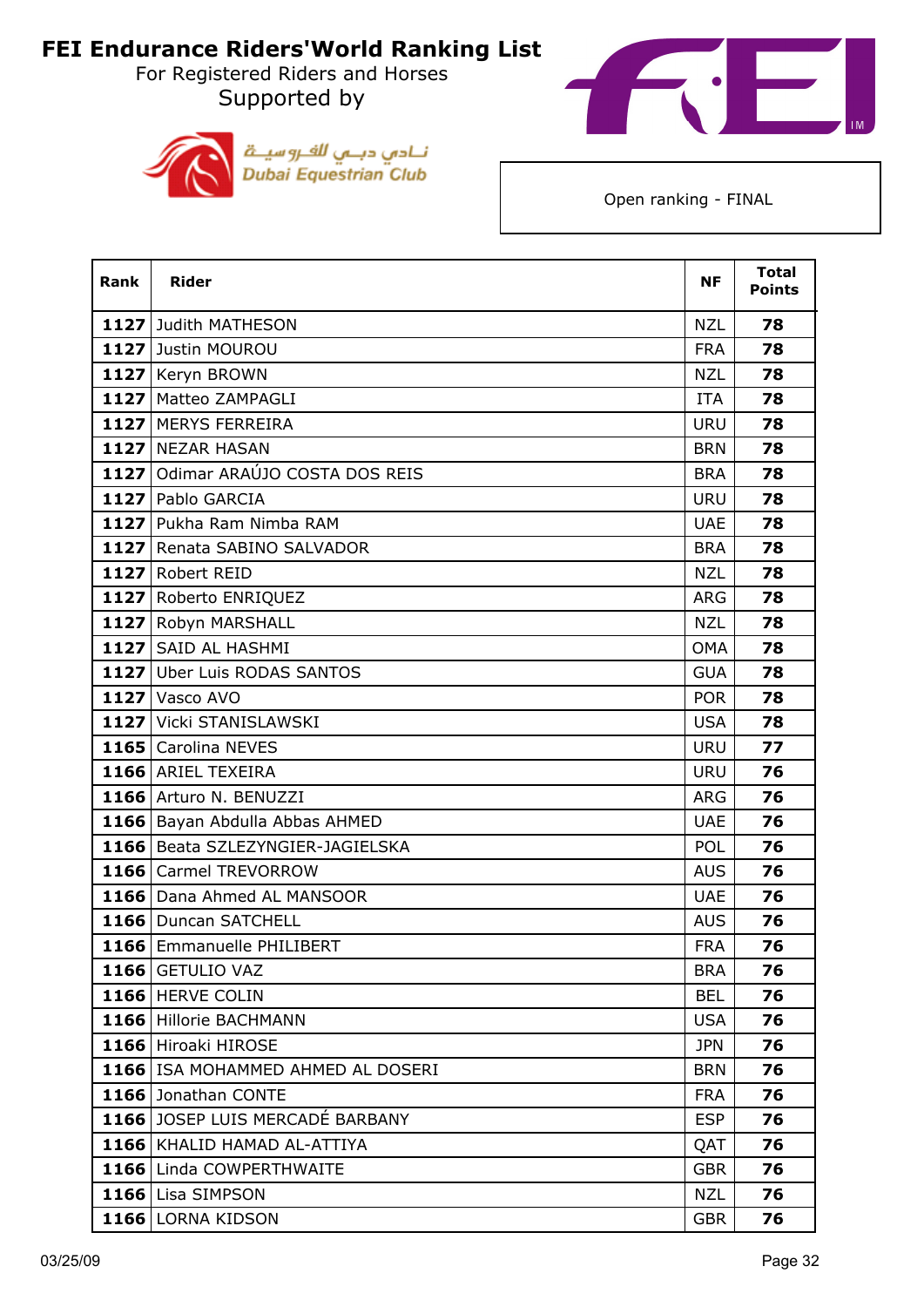For Registered Riders and Horses Supported by





| Rank | <b>Rider</b>                            | <b>NF</b>  | <b>Total</b><br><b>Points</b> |
|------|-----------------------------------------|------------|-------------------------------|
|      | 1166   Manuela SCHÖFFEL-SKOREPA         | <b>GER</b> | 76                            |
|      | 1166   Marcelo NEGRAES DE ABREU PEREIRA | <b>BRA</b> | 76                            |
|      | 1166   Mary Elizabeth BRUWER            | <b>RSA</b> | 76                            |
|      | 1166 Natasha ELLERY                     | <b>AUS</b> | 76                            |
|      | 1166 NICOLÁS GAMBETTA                   | <b>URU</b> | 76                            |
|      | 1166 Nicole MITSCHKE                    | <b>GER</b> | 76                            |
|      | 1166 Paulo Francisco BORGES             | <b>BRA</b> | 76                            |
|      | 1166 Tomas PFLUG                        | <b>CZE</b> | 76                            |
|      | 1166 Wojciech KOT                       | <b>POL</b> | 76                            |
|      | 1194 Abdul Rashid Abdul MALIK           | <b>UAE</b> | 75                            |
|      | 1194   BEATRIJS(BIEKE) BERKMANS         | <b>BEL</b> | 75                            |
|      | 1194 Camilla SMESTAD                    | <b>NOR</b> | 75                            |
|      | 1194 Carlos Salvador CONTI              | <b>ARG</b> | 75                            |
|      | 1194 Cathy BRITS                        | <b>RSA</b> | 75                            |
|      | 1194 Dato Abdullah B. TAIB              | <b>MAS</b> | 75                            |
|      | 1194 DHYANI BERGER                      | <b>NAM</b> | 75                            |
|      | 1194 HAYTHAM SULIMAN FALAHAT            | JOR        | 75                            |
|      | 1194 HENDRIK NELL DE KLERK              | <b>NAM</b> | 75                            |
|      | 1194 JAGO TXINTXURRETA                  | <b>ESP</b> | 75                            |
|      | 1194 Joosep TIKK                        | <b>EST</b> | 75                            |
|      | 1194 Libele NOKAMA                      | <b>RSA</b> | 75                            |
|      | 1194 massimo MORETTI                    | <b>ITA</b> | 75                            |
|      | 1194 Narpat Singh Anop SINGH            | <b>UAE</b> | 75                            |
|      | 1194 NATHAN CORIOU                      | <b>FRA</b> | 75                            |
|      | 1194 THIERRY BADOT                      | <b>BEL</b> | 75                            |
|      | 1210 ABDULLA YOUSEF AL-MALKI            | QAT        | 74                            |
|      | 1210 Ady MCINTOSH                       | <b>AUS</b> | 74                            |
|      | 1210 ALINE SCHROEDER DA COSTA           | <b>BRA</b> | 74                            |
|      | 1210 CHELSEA MILLER                     | <b>AUS</b> | 74                            |
|      | 1210 Denise HILL                        | <b>NZL</b> | 74                            |
|      | 1210 Ebrahim AL JABURY                  | <b>BRN</b> | 74                            |
|      | 1210 ELISABETH JAY                      | <b>FRA</b> | 74                            |
|      | 1210 EULALIA GONZALEZ GUARDIA           | <b>ESP</b> | 74                            |
|      | 1210 Heidi HOFMANN                      | <b>GER</b> | 74                            |
|      | 1210   Hendrick MARITZ                  | <b>RSA</b> | 74                            |
|      | 1210 ISA JASSIM ALGHATAM                | <b>BRN</b> | 74                            |
|      | 1210 Jacob PEDERSEN                     | <b>DEN</b> | 74                            |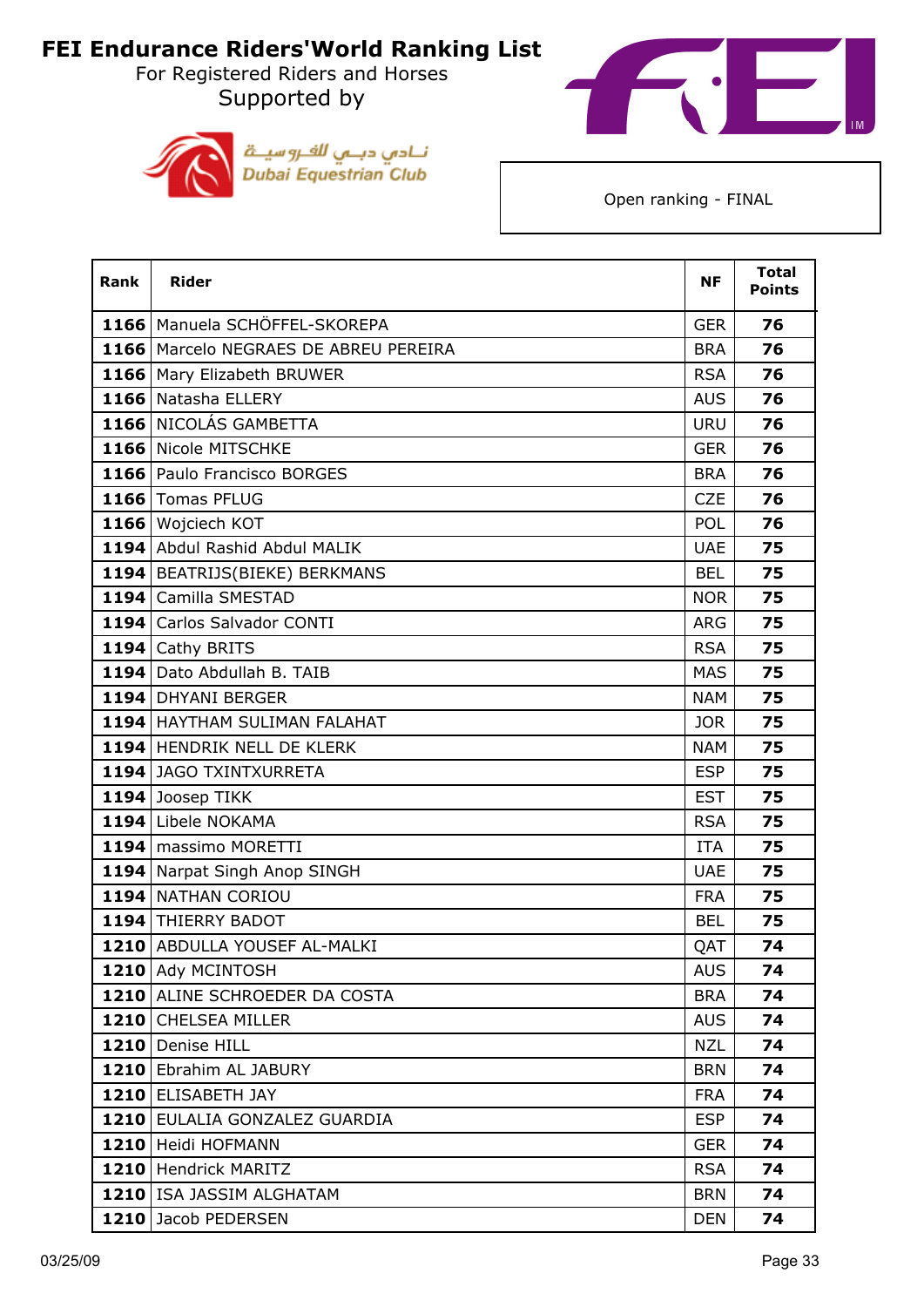For Registered Riders and Horses Supported by





| Rank | <b>Rider</b>                           | <b>NF</b>  | <b>Total</b><br><b>Points</b> |
|------|----------------------------------------|------------|-------------------------------|
|      | 1210 Julia GARCIA GUERRA               | <b>ESP</b> | 74                            |
|      | 1210 kate NUTT                         | <b>GBR</b> | 74                            |
|      | 1210 Nelson PEREZ                      | <b>ARG</b> | 74                            |
|      | 1210 Noriko ENDO                       | <b>JPN</b> | 74                            |
|      | 1210 RENATO SERGIO LYRIO MELLO         | <b>BRA</b> | 74                            |
|      | 1210 SAMANTHA MOWATT                   | <b>GBR</b> | 74                            |
|      | 1210 Sebastian REIGOSA                 | <b>ARG</b> | 74                            |
|      | 1210 STEPHEN GRAY                      | <b>AUS</b> | 74                            |
|      | 1210 Toni BRYANT                       | <b>NZL</b> | 74                            |
|      | 1231 Hugo MOREL                        | <b>ARG</b> | 73                            |
|      | 1232 Abdulla Salem ALMARRI             | <b>KSA</b> | 72                            |
|      | 1232 Abigail TAYLOR                    | <b>GBR</b> | 72                            |
|      | 1232 Adrian BRICKLEY                   | <b>AUS</b> | 72                            |
|      | 1232 Ahmed Rashid AL-KAABI             | QAT        | 72                            |
|      | 1232 Alyson PRICE MOOR                 | <b>RSA</b> | 72                            |
|      | 1232 Ayame SASAKI                      | <b>JPN</b> | 72                            |
|      | 1232 Brigitte STAMM                    | <b>NZL</b> | 72                            |
|      | 1232 Deetlev SCHMITT                   | <b>GER</b> | 72                            |
|      | 1232 EDUARDO XAVIER BARRETO            | <b>BRA</b> | 72                            |
|      | 1232 ESTEBAN ARRIOLA                   | <b>ARG</b> | 72                            |
|      | 1232 Evelyne BOUYE                     | <b>FRA</b> | 72                            |
|      | 1232 Faruk Khan Gaganfar KHAN          | <b>UAE</b> | 72                            |
|      | 1232 Gerard BETTENFELD                 | <b>FRA</b> | 72                            |
|      | 1232 Gianfranco NASSINI                | <b>ITA</b> | 72                            |
|      | 1232 HAMZAH ABDEL AZIZ AL HASANAT      | <b>JOR</b> | 72                            |
|      | 1232 Helen PERRY                       | <b>GBR</b> | 72                            |
|      | 1232 Jacques BOULANGER                 | <b>BEL</b> | 72                            |
|      | 1232 Jacques DAVID                     | <b>FRA</b> | 72                            |
|      | 1232 Jordi FRANCAS BOIX                | <b>ESP</b> | 72                            |
|      | 1232 Julie VAN BREDA                   | <b>RSA</b> | 72                            |
|      | 1232 Julius KEYSER                     | <b>RSA</b> | 72                            |
|      | 1232 LAURA SHORT                       | <b>GBR</b> | 72                            |
|      | 1232 Luanne HOLMSEN                    | <b>USA</b> | 72                            |
|      | 1232 Mohd Hilal Salem Obaid Al BALARTI | <b>UAE</b> | 72                            |
|      | 1232 MUTHLAQ MUHANA                    | <b>BRN</b> | 72                            |
|      | 1232 Néstor CANESSA                    | <b>ARG</b> | 72                            |
|      | 1232 Nicolas DOYON                     | <b>FRA</b> | 72                            |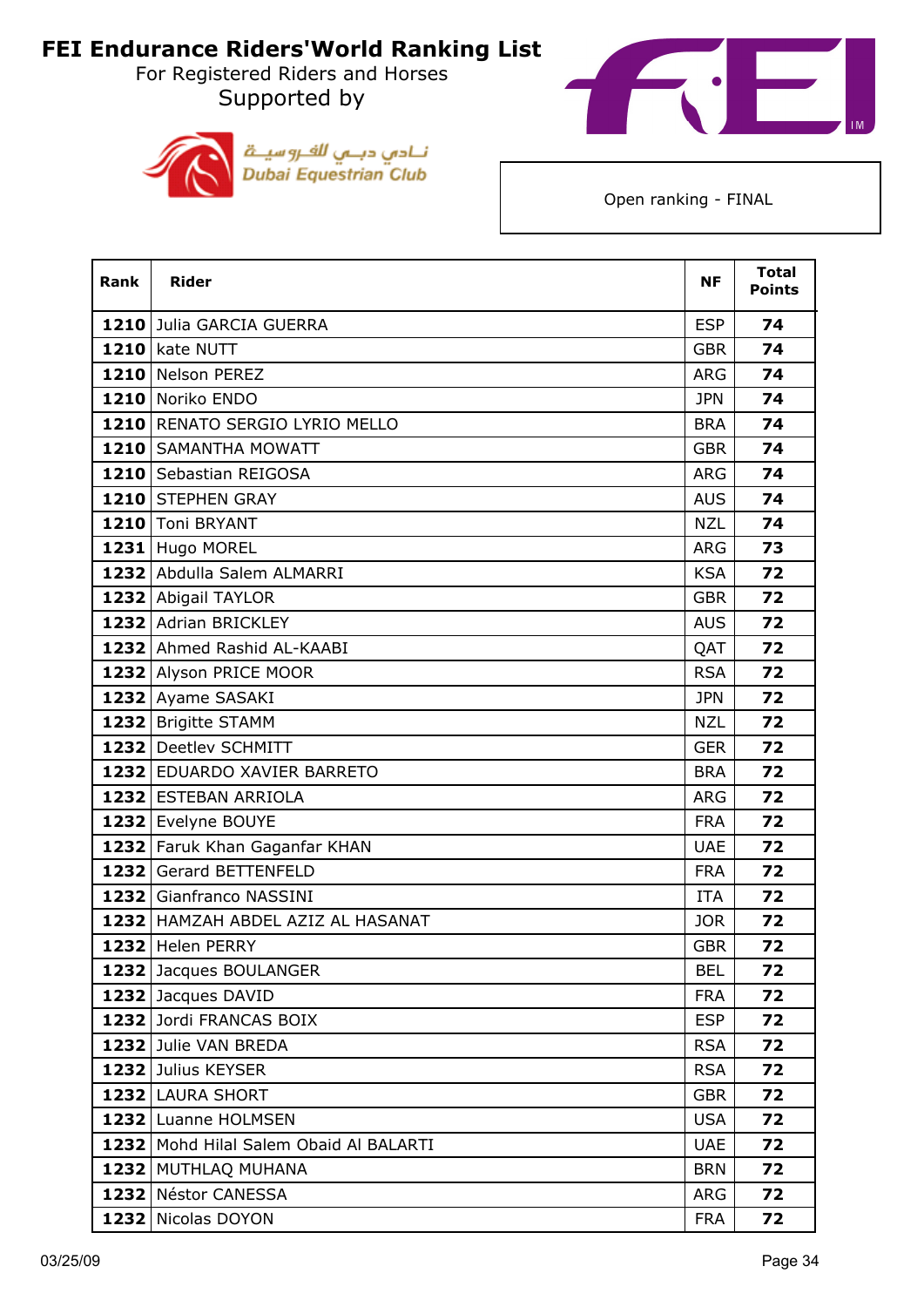For Registered Riders and Horses Supported by





| Rank | <b>Rider</b>                            | ΝF         | <b>Total</b><br><b>Points</b> |
|------|-----------------------------------------|------------|-------------------------------|
|      | 1232 Nicole GALL-SINAST                 | <b>GER</b> | 72                            |
|      | 1232 Orietta SANDRI                     | <b>ITA</b> | 72                            |
|      | 1232 Radu Ion Aurel CIUBUC              | <b>ROU</b> | 72                            |
|      | 1232 RICARDO JAMIL SALIBA               | <b>BRA</b> | 72                            |
|      | 1232 Ross MCCAMISH                      | <b>AUS</b> | 72                            |
|      | 1232 UMESH THAJALI                      | <b>BRN</b> | 72                            |
|      | 1232 Warwick TOFT                       | <b>AUS</b> | 72                            |
|      | 1266 ROBERTO MARTIN PERES VIEYRA        | ARG        | 71                            |
|      | 1267 Adrián CORREA                      | <b>ARG</b> | 70                            |
|      | 1267 ajar KUMAR                         | QAT        | 70                            |
|      | 1267 Anna WILLIAMS                      | <b>GBR</b> | 70                            |
|      | 1267 ANNETTE MASTERSON                  | <b>GBR</b> | 70                            |
|      | 1267 BAQER ALI BAQER ALI                | <b>BRN</b> | 70                            |
| 1267 | <b>Bridget NOTTLE</b>                   | <b>AUS</b> | 70                            |
| 1267 | Carl ADAMSON                            | <b>AUS</b> | 70                            |
|      | 1267 Delphine JOHNSON                   | <b>BRN</b> | 70                            |
|      | 1267 Dominique PLASSARD                 | <b>FRA</b> | 70                            |
|      | 1267 EDGAR GOMEZ                        | <b>URU</b> | 70                            |
|      | 1267 Eva LEONHARTSBERGER                | <b>AUT</b> | 70                            |
|      | 1267 FABRICIO FOLGAR                    | <b>URU</b> | 70                            |
|      | 1267 Francisco FERNANDEZ                | <b>ARG</b> | 70                            |
|      | 1267 Henry O'BRIEN                      | <b>AUS</b> | 70                            |
|      | 1267 Hiromi KITAIKE                     | <b>JPN</b> | 70                            |
|      | 1267 ILIYAS KHAN MUSTAK KHAN            | QAT        | 70                            |
|      | 1267 Jaco BRINK                         | <b>RSA</b> | 70                            |
|      | 1267 Jair DE SOUZA JUSTINO              | <b>BRA</b> | 70                            |
|      | 1267 Johanna STRANG - GINOUVES          | <b>FIN</b> | 70                            |
|      | 1267   MARCOS ANTONIO CAMILO DE CAMARGO | <b>BRA</b> | 70                            |
|      | 1267   Maria Fernanda VILLAR            | <b>UAE</b> | 70                            |
|      | 1267   Marina FONT JORDANA              | <b>ESP</b> | 70                            |
|      | 1267 MARTIN PATIÑO                      | <b>URU</b> | 70                            |
|      | 1267   Melisa HUIJSMAN                  | <b>NED</b> | 70                            |
|      | 1267   MOHAMMED ISMAIL ALI AL BALUSHI   | <b>BRN</b> | 70                            |
|      | 1267 Sandra BISHOP                      | <b>AUS</b> | 70                            |
|      | 1267 SAYAR SINGH P.SINGH                | QAT        | 70                            |
|      | 1267 SHAUN WILLIAM STANDER              | QAT        | 70                            |
|      | <b>1267   SUE BOX</b>                   | <b>GBR</b> | 70                            |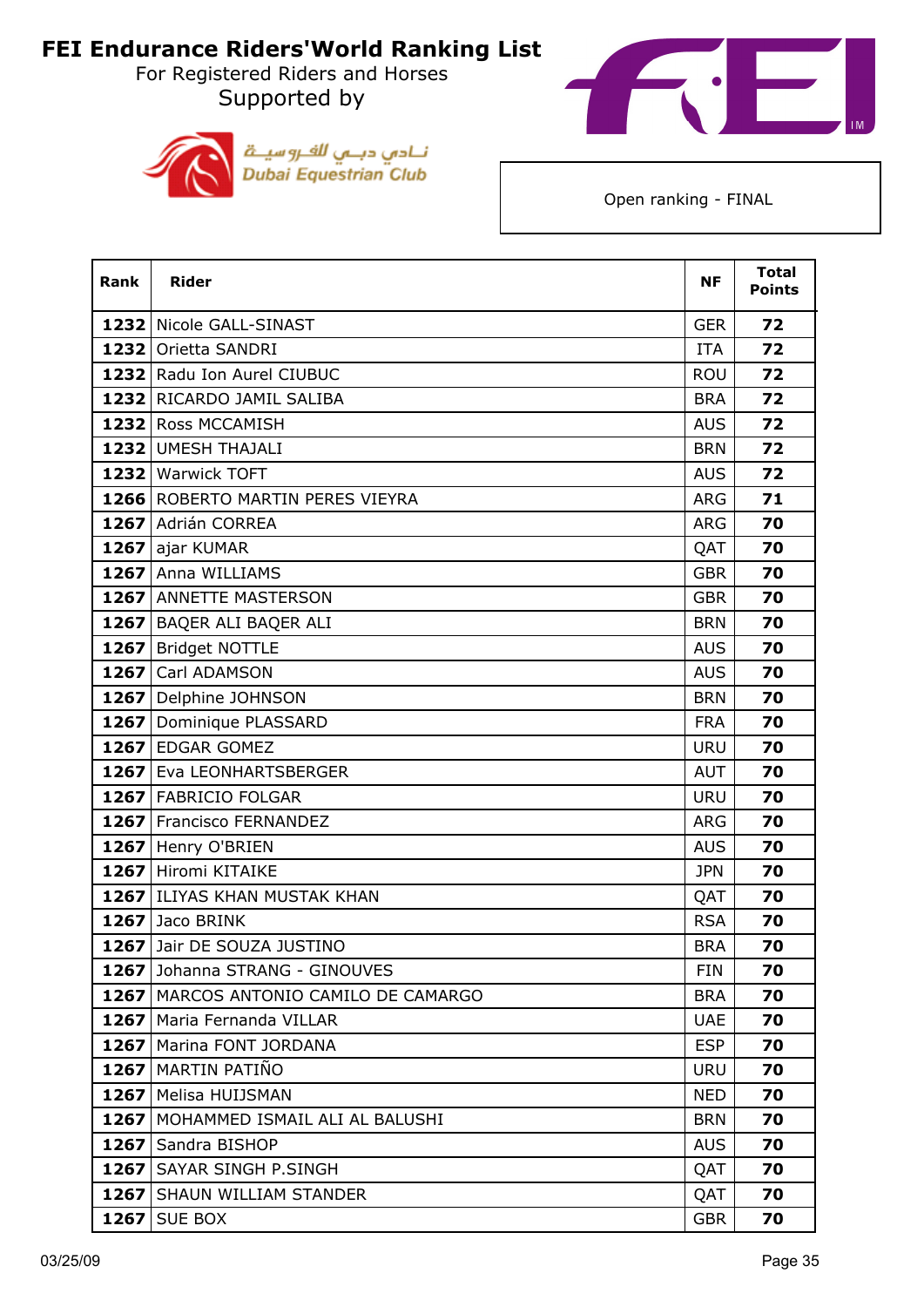For Registered Riders and Horses Supported by





| <b>Rank</b> | <b>Rider</b>                                    | <b>NF</b>  | <b>Total</b><br><b>Points</b> |
|-------------|-------------------------------------------------|------------|-------------------------------|
|             | 1267 Wendy FALLON                               | <b>BEL</b> | 70                            |
|             | 1297 Ali Salman AL SABRI                        | <b>UAE</b> | 69                            |
|             | 1297 Andres PIERNAS                             | <b>ARG</b> | 69                            |
|             | 1297 ATALLAH AL SWALHEN                         | <b>JOR</b> | 69                            |
|             | 1297 Cinzia IACCHELLI                           | <b>ITA</b> | 69                            |
| 1297        | <b>CYNTHIA METTES</b>                           | <b>USA</b> | 69                            |
|             | 1297 Dirk LATEGAN                               | <b>RSA</b> | 69                            |
|             | 1297 Elisa DIEZ RIVERO                          | <b>ESP</b> | 69                            |
| 1297        | Filippo Giacomo CAPECE                          | <b>ITA</b> | 69                            |
|             | 1297 JAFFAR MOHSIN AL ALAWI                     | <b>BRN</b> | 69                            |
|             | 1297 Jean Michel GRA                            | <b>FRA</b> | 69                            |
|             | 1297 Jenny WORSFOLD                             | <b>NZL</b> | 69                            |
|             | 1297 Kevin PRICE-MOOR                           | <b>RSA</b> | 69                            |
|             | 1297 Matteo PAOLUCCI                            | <b>ITA</b> | 69                            |
|             | 1297 Yves PREVEIRAUD                            | <b>FRA</b> | 69                            |
|             | 1311 ACHEL SINGH                                | QAT        | 68                            |
|             | 1311 Adela COUDER SENDRA                        | <b>ESP</b> | 68                            |
|             | 1311 Amily DAW                                  | <b>AUS</b> | 68                            |
|             | 1311 Caroline FITZGERALD                        | <b>AUS</b> | 68                            |
|             | 1311 CRISTINA YEBRA ALTIMIRAS                   | <b>ESP</b> | 68                            |
|             | 1311 Donald SAGAR                               | <b>NZL</b> | 68                            |
|             | 1311 FREDERIC BAUDUIN                           | <b>BEL</b> | 68                            |
|             | 1311 Helen BRAY                                 | <b>NZL</b> | 68                            |
|             | 1311 JUAN MARTIN VINCENT                        | <b>URU</b> | 68                            |
|             | 1311 JULIETA LOMBARDO                           | <b>ARG</b> | 68                            |
|             | 1311 Nicolas VASQUEZ                            | <b>FRA</b> | 68                            |
|             | 1311   Paulo Silas RIBEIRO CRISTÃO              | <b>BRA</b> | 68                            |
|             | 1311 Pieter STREICHER                           | <b>RSA</b> | 68                            |
|             | 1311 RASHID HAMAD Feteas AL-MARRI               | QAT        | 68                            |
|             | 1311 Sarah BURKE                                | <b>AUS</b> | 68                            |
|             | 1311 SEBASTIAN NABAS                            | <b>URU</b> | 68                            |
|             | 1311 Sharyn COULSTON                            | <b>AUS</b> | 68                            |
|             | 1311 Sheikha Shaikha Mohd bin Rashid AL MAKTOUM | <b>UAE</b> | 68                            |
|             | 1311 Valerie BRONNIMANN                         | QAT        | 68                            |
|             | 1330 CELINE ROUX                                | <b>FRA</b> | 67                            |
|             | 1331 Alexandra ROGERS                           | <b>NZL</b> | 66                            |
|             | 1331 Anita LAMSMA                               | <b>NED</b> | 66                            |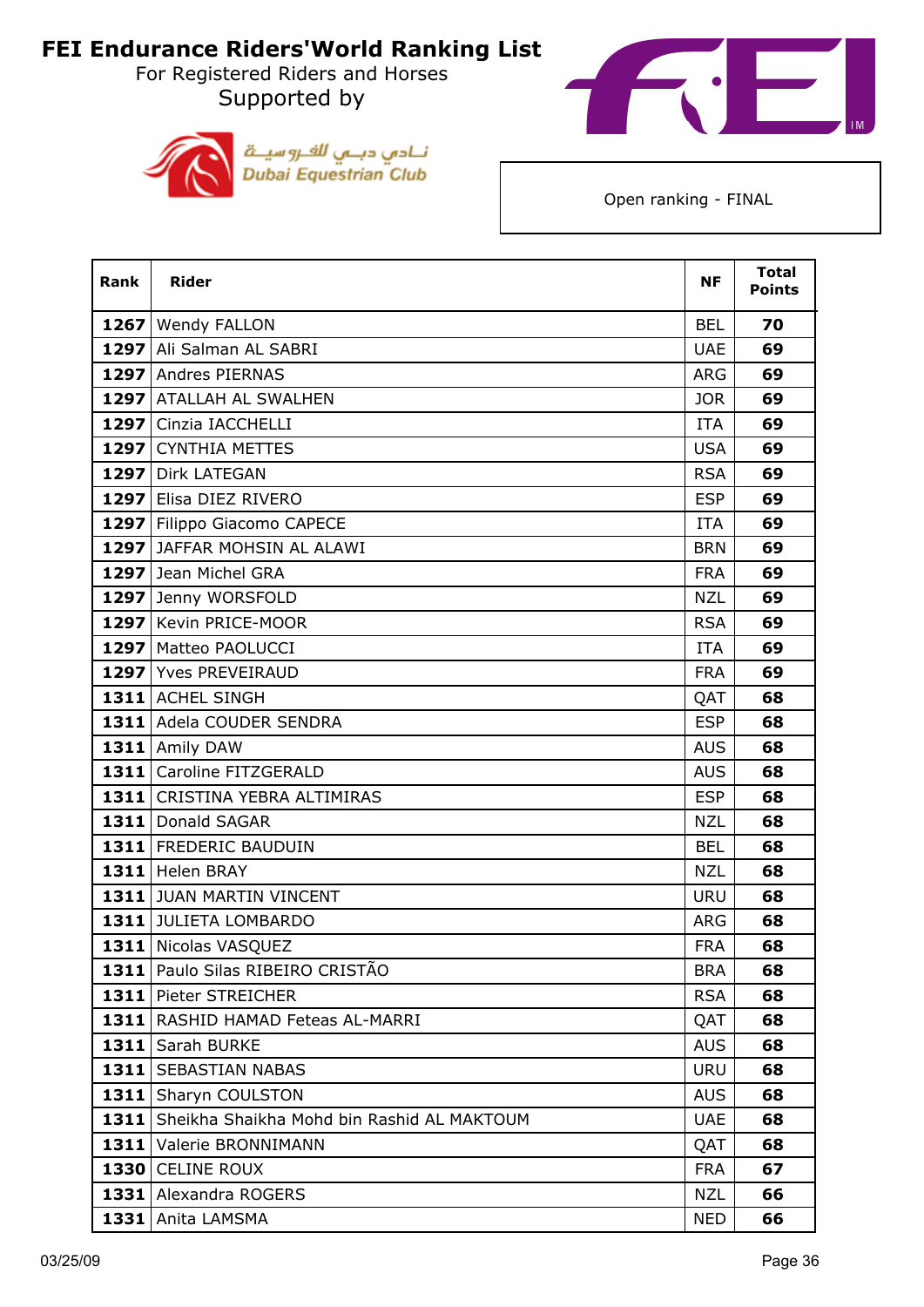For Registered Riders and Horses Supported by





| <b>Rank</b> | <b>Rider</b>                           | <b>NF</b>  | <b>Total</b><br><b>Points</b> |
|-------------|----------------------------------------|------------|-------------------------------|
|             | 1331 Anita LUNT                        | <b>AUS</b> | 66                            |
|             | 1331 Anne BONNOT                       | <b>FRA</b> | 66                            |
|             | 1331 Anne Emmanuel LE BRETON           | <b>FRA</b> | 66                            |
|             | 1331 Antonio NOVIELLO                  | <b>ITA</b> | 66                            |
|             | 1331 ASSIER ILLARRAMENDI SAGARNA       | <b>ESP</b> | 66                            |
| 1331        | Carletto BERTONI                       | <b>ITA</b> | 66                            |
|             | 1331 CLAIRE REIGNEAUD                  | <b>BRN</b> | 66                            |
|             | 1331 Frans KOCK                        | <b>RSA</b> | 66                            |
|             | 1331 Gabriele BRAUN                    | <b>AUT</b> | 66                            |
|             | 1331   HASSAN JAFFAR MULLA ABDULLA     | <b>BRN</b> | 66                            |
|             | 1331 Heather GRAHAM                    | <b>NZL</b> | 66                            |
|             | 1331 Henrique DE CARVALHO BARBOSA      | <b>BRA</b> | 66                            |
|             | 1331 Jeremie OLLIVIER                  | <b>FRA</b> | 66                            |
|             | 1331 Jillian BOURTON                   | <b>AUS</b> | 66                            |
|             | 1331 José Antonio DA SILVA MACHADO     | <b>BRA</b> | 66                            |
|             | 1331 Kevin PRANGLEY                    | <b>NZL</b> | 66                            |
|             | 1331 Leigh Ann PAULEY                  | <b>USA</b> | 66                            |
|             | 1331 Mike BRAGG                        | <b>NZL</b> | 66                            |
|             | 1331 MOHAMMED JABER AL-KHAYAREEN       | QAT        | 66                            |
|             | 1331 Mohd Shabbir KHAN                 | <b>UAE</b> | 66                            |
|             | 1331   Ncamile LUFELA                  | <b>RSA</b> | 66                            |
|             | 1331 PIETRO DI GERONIMO                | <b>BEL</b> | 66                            |
|             | 1331 Sasha LAWS-KING                   | <b>AUS</b> | 66                            |
|             | 1331 Sheikha Asma bint Taleb AL QASIMI | <b>UAE</b> | 66                            |
|             | 1331 Sulke BEHLING                     | <b>GER</b> | 66                            |
|             | 1331 VERONICA KONCKE                   | <b>URU</b> | 66                            |
|             | 1331 Waleed MOHAMMAD MOHAREB           | <b>JOR</b> | 66                            |
|             | 1360 Alexandra TOFT                    | <b>AUS</b> | 64                            |
|             | 1360 ANDREW SCOPES                     | <b>BRN</b> | 64                            |
|             | 1360 Antje-Stephanie DECKER            | <b>GER</b> | 64                            |
|             | 1360 BRUNO SEBBEN                      | <b>URU</b> | 64                            |
|             | 1360 CAMILLE D HUYVETTER               | <b>FRA</b> | 64                            |
|             | 1360 Caroll Ann SMITH VAN BLERK        | <b>FRA</b> | 64                            |
|             | 1360 Christine SHAW                    | <b>NZL</b> | 64                            |
|             | 1360   DALPAT SINGH CHAIN SINGH        | <b>BRN</b> | 64                            |
|             | 1360 Daniel MACHADO                    | ARG        | 64                            |
|             | 1360 ESTER CAÑELLAS ROCA               | <b>ESP</b> | 64                            |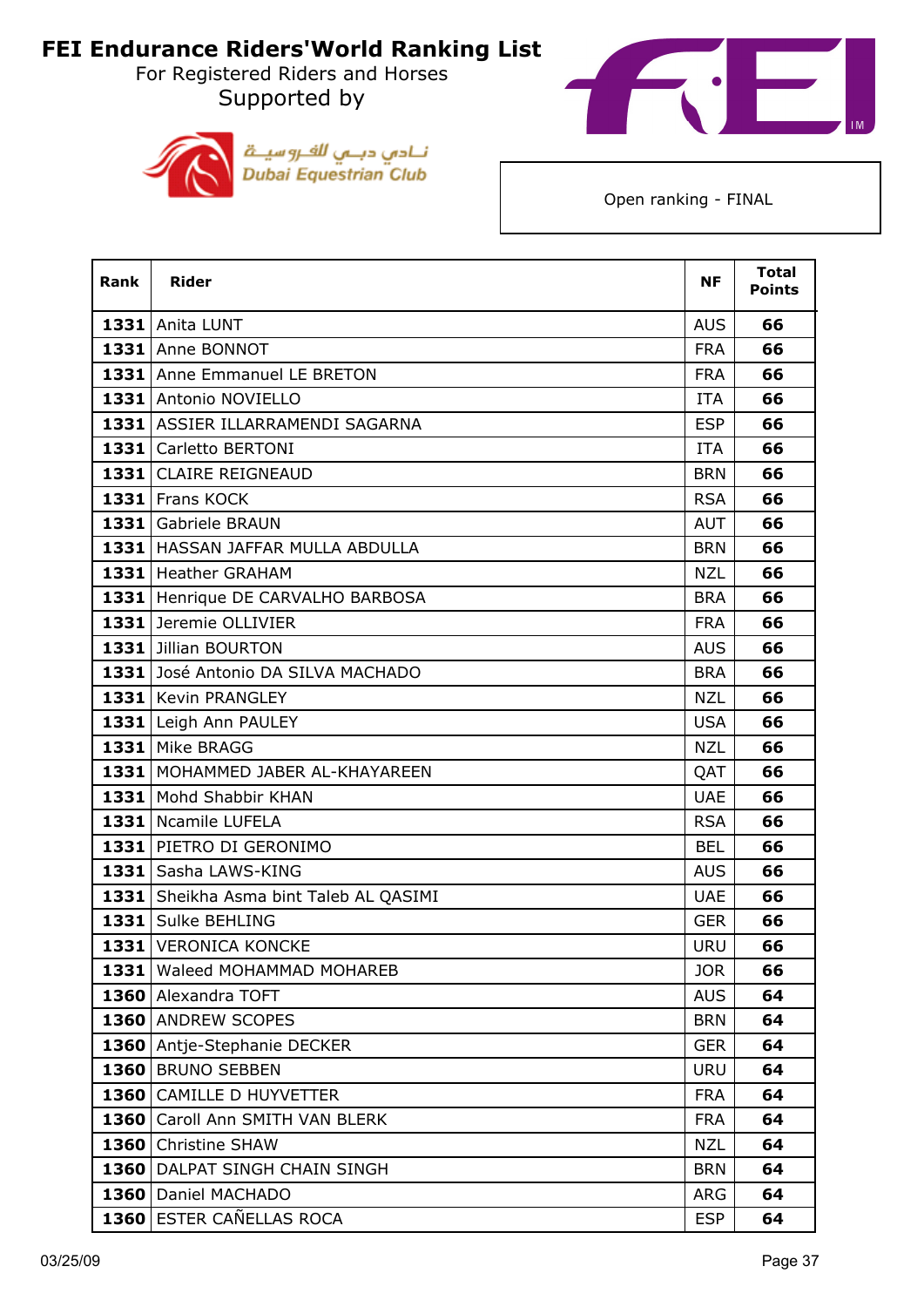For Registered Riders and Horses Supported by





| Rank | <b>Rider</b>                                 | <b>NF</b>  | <b>Total</b><br><b>Points</b> |
|------|----------------------------------------------|------------|-------------------------------|
|      | 1360 FAHAD MOHAMMED AL-HAJRI                 | QAT        | 64                            |
|      | 1360 Helen BAIN                              | <b>NZL</b> | 64                            |
|      | 1360 Jo CHISHOLM                             | <b>GBR</b> | 64                            |
|      | 1360 Joaquín AGUIRRE ALTUNA                  | <b>ARG</b> | 64                            |
|      | 1360 Karin TÖSCH                             | <b>AUT</b> | 64                            |
|      | 1360 Kishor SINGH                            | QAT        | 64                            |
|      | $1360$ Lyn LUCAS                             | <b>AUS</b> | 64                            |
|      | 1360   Marjolein VOS-STURRUS                 | <b>NED</b> | 64                            |
|      | 1360 Melanie SCOTT                           | <b>AUS</b> | 64                            |
|      | 1360 REGINO BENITEZ                          | <b>URU</b> | 64                            |
|      | 1360 Roman GUMHALTER                         | <b>AUT</b> | 64                            |
|      | 1360 Tania HARVEY                            | <b>NZL</b> | 64                            |
|      | 1360 Thiago NASTAS HAIDAR                    | <b>BRA</b> | 64                            |
|      | 1383 Antoinette VAN ZYL                      | <b>RSA</b> | 63                            |
|      | 1383 Kirsten-Jasmin PETERSEN                 | <b>GER</b> | 63                            |
|      | 1383 LIDE ARISTEGUI URKIA                    | <b>ESP</b> | 63                            |
|      | 1383   Mana Khalid Ahmed bin Sulayem SULAYEM | <b>UAE</b> | 63                            |
|      | 1383 Rebecca MILLER                          | <b>AUS</b> | 63                            |
|      | 1383 Stefano MARELLI                         | <b>ITA</b> | 63                            |
|      | 1383 Stephanie HENDRICKSON                   | <b>USA</b> | 63                            |
|      | 1383 VIRGINIE BRANLY                         | <b>FRA</b> | 63                            |
|      | 1391 Arnaud LE JAR                           | <b>FRA</b> | 62                            |
|      | 1391 BRIGID FAIRMAN                          | <b>GBR</b> | 62                            |
|      | 1391 CARLOS AUGUSTO ALVARENGA DE CARVALHO    | <b>BRA</b> | 62                            |
|      | 1391 Carol TOWNSHEND                         | <b>NZL</b> | 62                            |
|      | 1391 Cláudia BAGAROLLI                       | <b>BRA</b> | 62                            |
| 1391 | Dörthe KRUPINSKI-NEGWER                      | <b>GER</b> | 62                            |
|      | 1391 Helen TOFT                              | <b>AUS</b> | 62                            |
| 1391 | Lisa FALK                                    | <b>GER</b> | 62                            |
|      | 1391 LUARA LOUISE WILKIE                     | <b>BRN</b> | 62                            |
|      | 1391 Sayed Mohd Abbas ALAWI                  | <b>UAE</b> | 62                            |
| 1391 | SH. MARIAM BINT AHMED MOHAMMED AL KHALIFA    | <b>BRN</b> | 62                            |
| 1391 | Sissi KÄHKÖNEN                               | <b>FIN</b> | 62                            |
|      | 1391 Vaughan SOUTH                           | <b>AUS</b> | 62                            |
|      | 1404 Alessia BONOTTO                         | <b>ITA</b> | 60                            |
|      | 1404 ALI ABDULLA BUSAFAR                     | <b>BRN</b> | 60                            |
|      | 1404 Ali SUBHI ABED ABU RABI'E               | <b>JOR</b> | 60                            |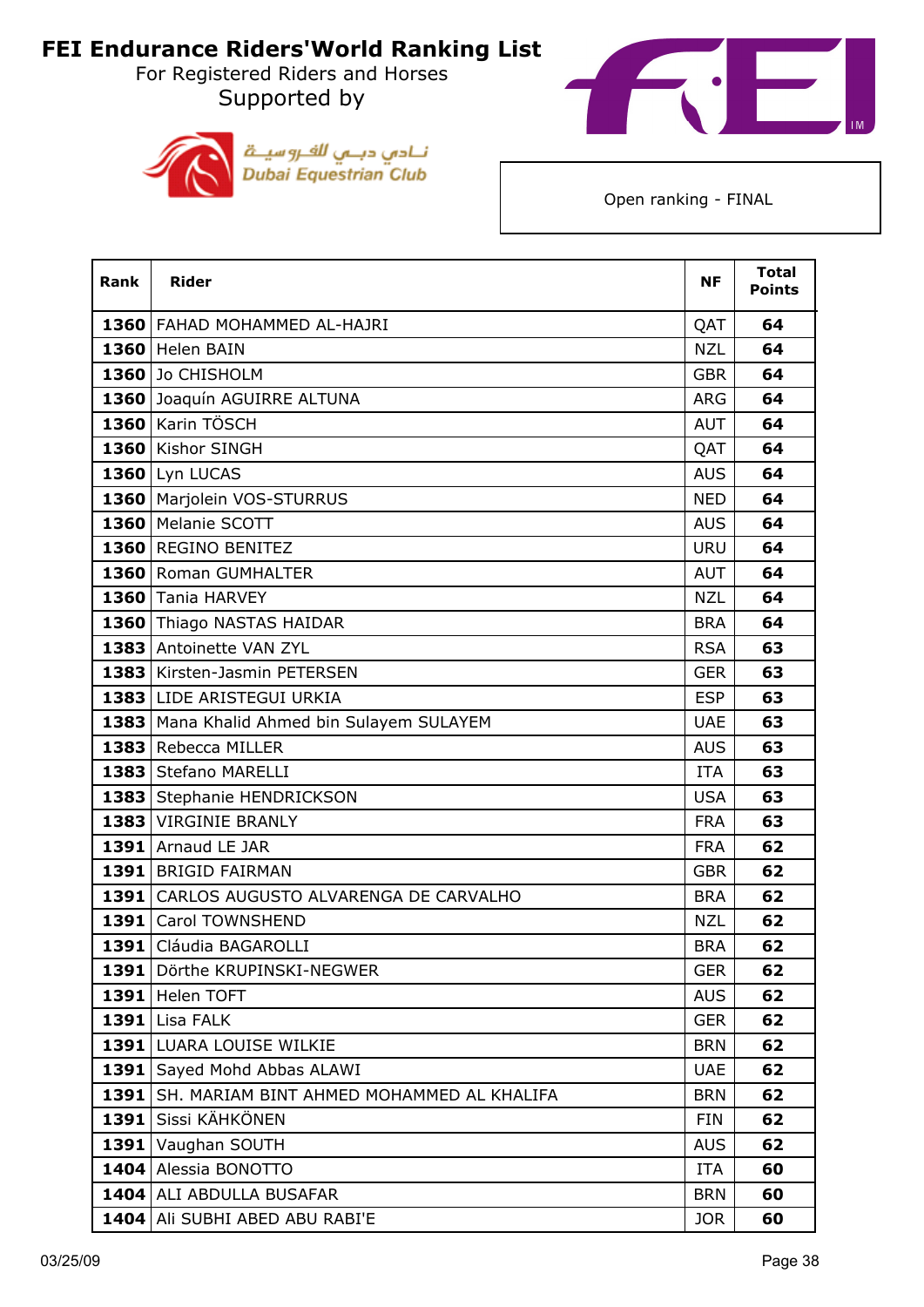For Registered Riders and Horses Supported by





| <b>Rank</b> | <b>Rider</b>                             | <b>NF</b>  | <b>Total</b><br><b>Points</b> |
|-------------|------------------------------------------|------------|-------------------------------|
|             | 1404 Azrin ZUHDI                         | <b>MAS</b> | 60                            |
|             | 1404 Daniela KÜBBELER                    | <b>GER</b> | 60                            |
|             | 1404 FABRICIO ÁLVARES BAGAROLLI          | <b>BRA</b> | 60                            |
|             | 1404 Fahad Mohammed AL HAJRI             | QAT        | 60                            |
|             | 1404 Hernán CÚNEO                        | <b>ARG</b> | 60                            |
|             | 1404 Jan BAMBURY                         | <b>NZL</b> | 60                            |
|             | 1404 Jean Marie BIGET                    | <b>FRA</b> | 60                            |
|             | 1404 Jeanette HARVEY                     | <b>RSA</b> | 60                            |
|             | 1404 Juan Carlos RUIZ DE VILLA FERNANDEZ | <b>ESP</b> | 60                            |
|             | 1404 Kailash Chand Panna RAM             | <b>UAE</b> | 60                            |
|             | 1404 Linda DIX                           | <b>AUS</b> | 60                            |
|             | 1404   marion GAUTHIER FOICHAT           | <b>ITA</b> | 60                            |
|             | 1404   Martina KIMMICH                   | <b>GER</b> | 60                            |
|             | 1404   MAURICIO HERNANDEZ                | <b>URU</b> | 60                            |
|             | 1404 MUHAMMED RIAZ KHAN                  | <b>BRN</b> | 60                            |
|             | 1404 Nikki MALCOLM                       | <b>GBR</b> | 60                            |
|             | 1404 Sh Saqr bin Faisal AL QASIMI        | <b>UAE</b> | 60                            |
|             | 1404 Tami-Maree PARNELL                  | <b>AUS</b> | 60                            |
|             | 1404 TANYA MANSER                        | <b>GBR</b> | 60                            |
|             | 1404 VALERIE VIELMAS                     | <b>FRA</b> | 60                            |
|             | 1404 VESH RAJ BISHWAKARMA                | QAT        | 60                            |
|             | 1404 Willem GOOSEN                       | <b>RSA</b> | 60                            |
|             | 1429 Joan BRAY                           | QAT        | 58                            |
|             | 1429 Carlota DUPAS                       | <b>FRA</b> | 58                            |
|             | 1429 Douglas VAN NIEKERK                 | <b>RSA</b> | 58                            |
|             | 1429 Gabriel BALBUENA                    | <b>ARG</b> | 58                            |
|             | 1429 Gerard ROMAN                        | <b>FRA</b> | 58                            |
|             | 1429 Isabelle VAZQUEZ                    | <b>FRA</b> | 58                            |
|             | 1429 JASSEM ALI S AL-KAABI               | QAT        | 58                            |
|             | 1429 Jeanette FRANCIS                    | <b>NZL</b> | 58                            |
|             | 1429 JOAQUÍN GAMBETTA                    | <b>URU</b> | 58                            |
|             | 1429 louise MCCORMACK                    | <b>AUS</b> | 58                            |
|             | 1429   Mandy KRAMBO                      | <b>GER</b> | 58                            |
|             | 1429   Michael HOLZWARTH                 | <b>GER</b> | 58                            |
|             | <b>1429</b> Mike GILL                    | <b>AUS</b> | 58                            |
|             | 1429 Rachael CLARIDGE                    | <b>GBR</b> | 58                            |
|             | 1429 Renato SALVADOR                     | <b>BRA</b> | 58                            |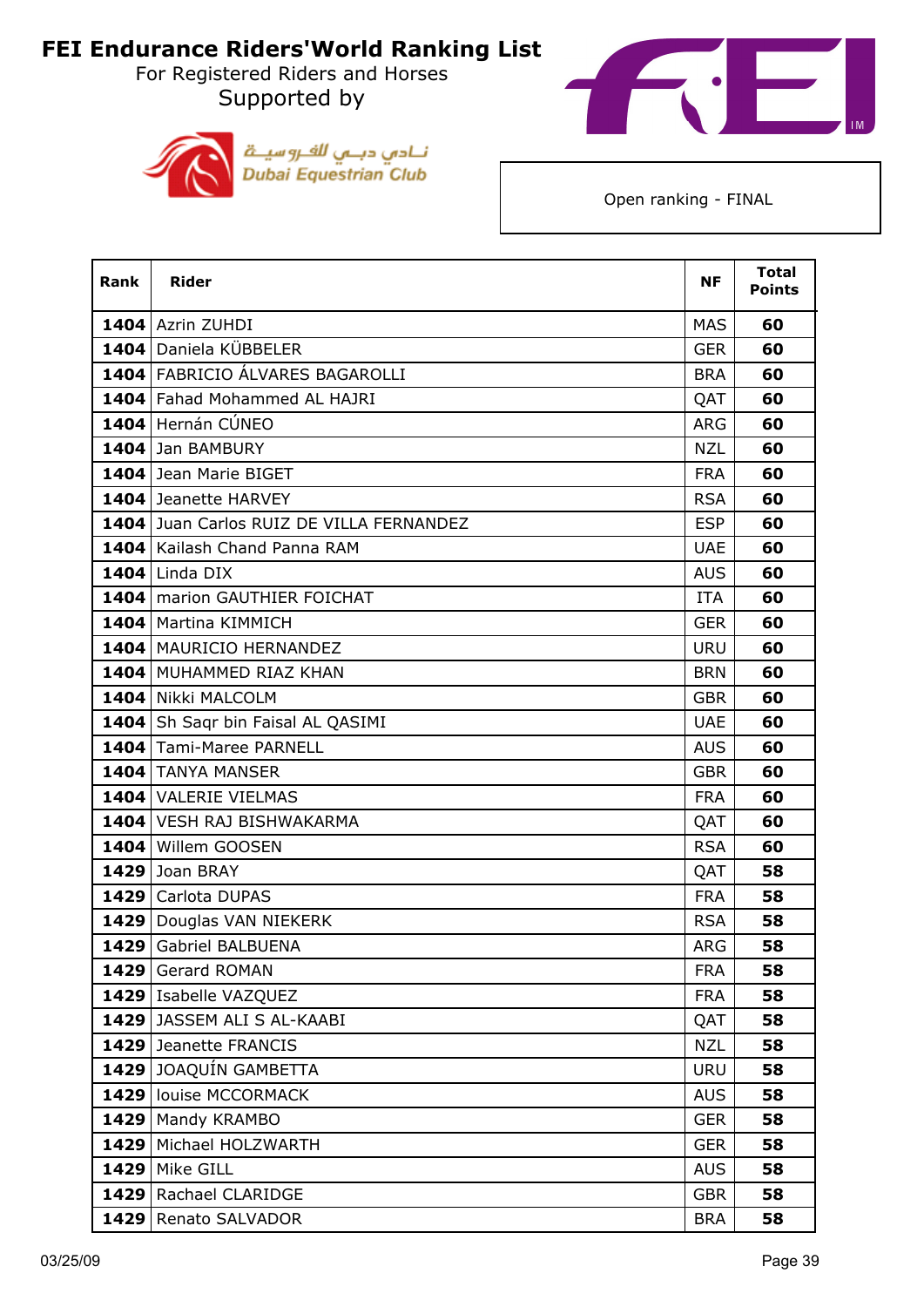For Registered Riders and Horses Supported by





| <b>Rank</b> | <b>Rider</b>                         | <b>NF</b>  | <b>Total</b><br><b>Points</b> |
|-------------|--------------------------------------|------------|-------------------------------|
|             | 1429 Stephanie BLATZ                 | <b>FRA</b> | 58                            |
|             | 1445 Abdul Kader ABDUL SATTAR        | <b>UAE</b> | 57                            |
|             | 1445   MIGUEL GASTAMBIDE             | <b>URU</b> | 57                            |
|             | 1445 Corlize KIRSTEIN                | <b>RSA</b> | 57                            |
|             | 1445   FLORENTINO PEREIRA SUAREZ     | <b>ESP</b> | 57                            |
|             | 1445 Ghanim Sultan Ahmed bin SULAYEM | <b>UAE</b> | 57                            |
|             | 1445 liris BEGHER                    | <b>ITA</b> | 57                            |
|             | 1445 Ludivine BONNOT                 | <b>FRA</b> | 57                            |
|             | 1452 ADRIAN RODRIGUEZ                | <b>URU</b> | 56                            |
|             | 1452 Alan LINDSAY                    | <b>AUS</b> | 56                            |
|             | 1452 Alejandro ALVAREZ               | <b>ARG</b> | 56                            |
|             | 1452 Claude Flavie DERIAZ            | <b>FRA</b> | 56                            |
|             | 1452 DIEGO SANCHEZ BAEZA             | <b>URU</b> | 56                            |
|             | 1452 Fatima MANUBENS VERGARA         | <b>ESP</b> | 56                            |
|             | 1452 Jeanne MARAIS                   | <b>RSA</b> | 56                            |
|             | 1452   Mathilde HOMMEY               | <b>FRA</b> | 56                            |
|             | 1452 Nicola BOHN                     | <b>GER</b> | 56                            |
|             | 1452 Roberto MANZONI                 | <b>ITA</b> | 56                            |
|             | 1462 NATALIA FALBO                   | <b>ARG</b> | 55                            |
|             | 1463 Abdul Rahman Saleh AL MARZOOQI  | <b>UAE</b> | 54                            |
|             | 1463 ABDULLA ISA YAHYA JAFIN         | <b>BRN</b> | 54                            |
|             | 1463 Adriano PATRIA                  | <b>ITA</b> | 54                            |
|             | 1463 CARLOS PEREZ                    | <b>URU</b> | 54                            |
|             | 1463   Didier CHEVILLARD             | <b>FRA</b> | 54                            |
|             | 1463 Fabian ALVAREZ                  | <b>ARG</b> | 54                            |
|             | 1463 Florence FABRE                  | <b>FRA</b> | 54                            |
|             | 1463 Humyan bint Khalid AL MERAIKHI  | <b>UAE</b> | 54                            |
|             | 1463 Iona ROSSELY                    | IRL        | 54                            |
|             | 1463 Jane MCLAUGHLIN                 | <b>AUS</b> | 54                            |
|             | 1463 KHALID ABDULLAH RASHID ALRUBKHI | QAT        | 54                            |
|             | 1463 Khldoon MOHD AL SAYED           | <b>JOR</b> | 54                            |
|             | 1463 Montserrat CASAS CANALES        | <b>ESP</b> | 54                            |
| 1463        | Morgane Annick SCHAMBOURG            | <b>UAE</b> | 54                            |
|             | 1463 Remo BLASI                      | ITA        | 54                            |
|             | 1463 Ricardo MOLMENTI                | <b>ARG</b> | 54                            |
|             | 1463 Sofia GARCIA                    | <b>URU</b> | 54                            |
|             | 1463 Stefaans TSHOBENG               | <b>RSA</b> | 54                            |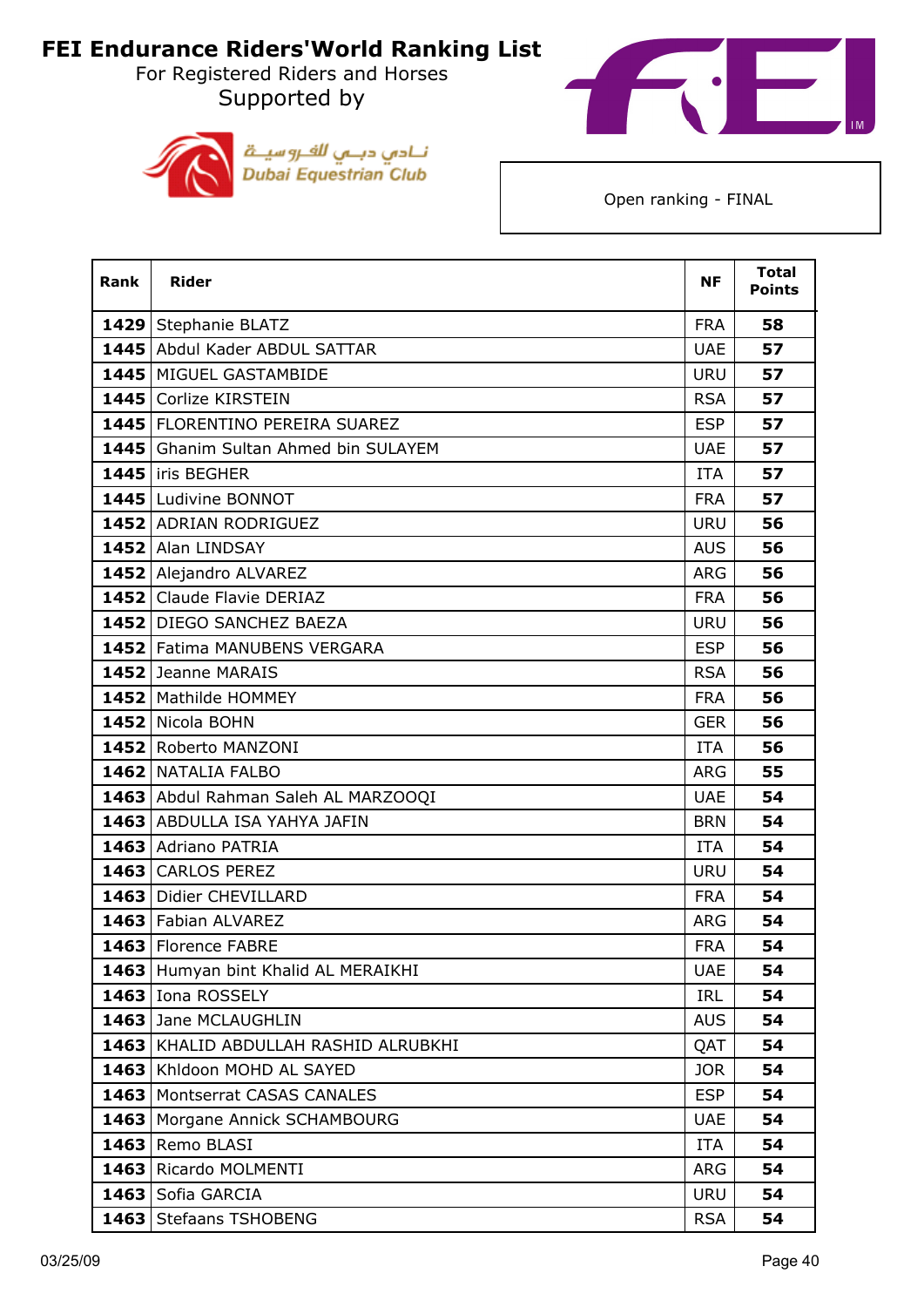For Registered Riders and Horses Supported by





| Rank | <b>Rider</b>                    | <b>NF</b>  | <b>Total</b><br><b>Points</b> |
|------|---------------------------------|------------|-------------------------------|
|      | 1463 Stefanie BONETSMÜLLER      | <b>GER</b> | 54                            |
|      | 1463 Taieri HORE                | <b>NZL</b> | 54                            |
|      | 1463 TARNIA KITTEL              | <b>AUS</b> | 54                            |
|      | 1463 Zoe GARDNER                | <b>AUS</b> | 54                            |
|      | 1485 Abdulaziz KHALIFA          | <b>BRN</b> | 52                            |
|      | 1485   BARKAT ALI MUSALMAN      | QAT        | 52                            |
|      | 1485 Bernard GILLES             | <b>FRA</b> | 52                            |
|      | 1485 Borbála MALETICS           | <b>HUN</b> | 52                            |
|      | 1485   Diane KEENAN             | <b>NZL</b> | 52                            |
|      | 1485 EMILY UWINS                | <b>GBR</b> | 52                            |
|      | 1485 Guillaume VANDEKERCKHOVE   | <b>FRA</b> | 52                            |
|      | 1485 JEAN LUC LAMORINIERE       | <b>FRA</b> | 52                            |
|      | 1485 Lani PIENAAR               | <b>RSA</b> | 52                            |
|      | 1485 Lisa DAVENPORT             | <b>NZL</b> | 52                            |
|      | 1485   MAGDALENA MIGUENS        | <b>ARG</b> | 52                            |
|      | 1485 Michael WEST               | <b>NZL</b> | 52                            |
|      | 1485 MONIR UDDIN HUSON ALI      | QAT        | 52                            |
|      | 1485 Sara ZURITA CASAS          | <b>ESP</b> | 52                            |
|      | 1499 Anais MAZIERE              | <b>FRA</b> | 51                            |
|      | 1499 Andrea PANZERA             | <b>ITA</b> | 51                            |
| 1499 | Carlos Enrique Lopez MORALES    | <b>UAE</b> | 51                            |
|      | 1499   Dhanna Thana RAM         | <b>UAE</b> | 51                            |
|      | 1499 João MEXIA DE ALMEIDA      | <b>POR</b> | 51                            |
|      | 1499 Louw KRUGER                | <b>RSA</b> | 51                            |
|      | 1499   MOHAMMAD SULIMAN FALAHAT | <b>JOR</b> | 51                            |
|      | 1499 Mohd Nabab KHAN            | <b>UAE</b> | 51                            |
| 1499 | Muhanad Ali Khalfan AL ABDULLA  | <b>UAE</b> | 51                            |
|      | 1499 Sylvie HERARD              | <b>FRA</b> | 51                            |
|      | 1509 DENIS SILVERA              | <b>URU</b> | 50                            |
|      | 1509 Esperanza OLALLA PRIETO    | <b>ESP</b> | 50                            |
|      | 1509 Fatima GISMONDI            | <b>ARG</b> | 50                            |
|      | 1509 ISA ABDULRASOOL AHMED      | <b>BRN</b> | 50                            |
|      | 1509 Katalin VARGA              | <b>HUN</b> | 50                            |
|      | 1509   MELANIE BERTHET          | <b>FRA</b> | 50                            |
|      | 1509 Nicola SCHEURLE            | <b>GER</b> | 50                            |
|      | 1509 Nicola ROBINSON            | <b>AUS</b> | 50                            |
|      | 1509 PARAS RAM MOOLA RAM        | QAT        | 50                            |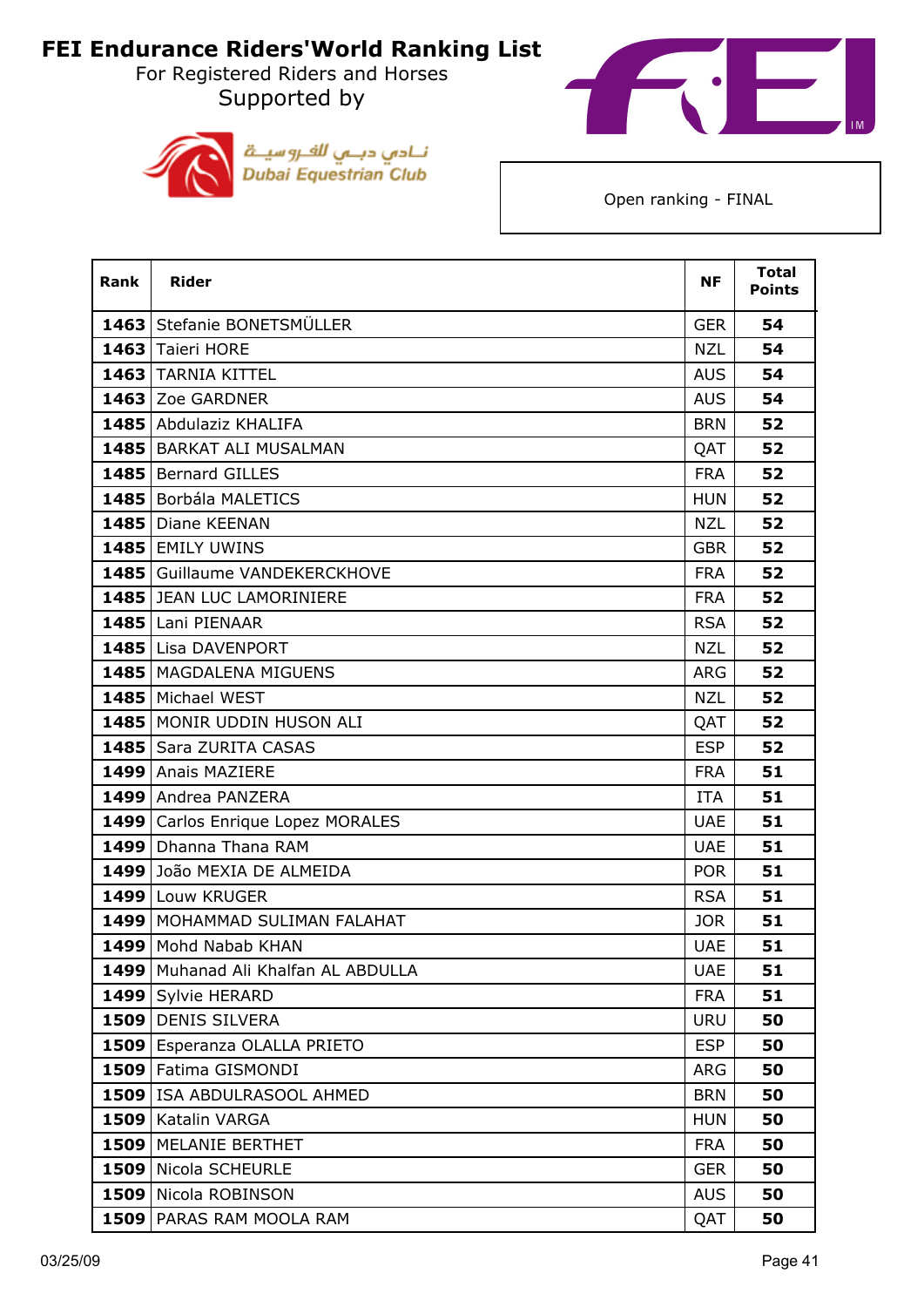For Registered Riders and Horses Supported by





| <b>Rank</b> | <b>Rider</b>                         | <b>NF</b>  | <b>Total</b><br><b>Points</b> |
|-------------|--------------------------------------|------------|-------------------------------|
|             | 1509 Raewyn WEST                     | <b>NZL</b> | 50                            |
|             | 1509 ROSARIO VAN GELDEREN            | <b>ARG</b> | 50                            |
|             | 1509 Shannon HOWE                    | <b>AUS</b> | 50                            |
|             | 1509 SUE MEADOWS                     | <b>GBR</b> | 50                            |
|             | 1509 Tina MOORE                      | <b>NZL</b> | 50                            |
|             | 1523 Amanda POWELL                   | <b>AUS</b> | 48                            |
|             | 1523 Amjad Ali Kasam KHAN            | <b>UAE</b> | 48                            |
|             | 1523 Aurelien CERLATI                | <b>FRA</b> | 48                            |
|             | 1523 Carlos ZIMERMANN                | <b>URU</b> | 48                            |
|             | 1523 DIANNE LUKE                     | <b>GBR</b> | 48                            |
|             | 1523 Gaewyn CHURCHILL                | <b>NZL</b> | 48                            |
|             | 1523 HUTHAIFA JASSIM AL-HAMMADI      | QAT        | 48                            |
|             | 1523 Isam Said Salim AL RAWAS        | <b>UAE</b> | 48                            |
|             | 1523 Jean Pierre DELFOSSE            | <b>FRA</b> | 48                            |
|             | <b>1523 Juan MIÑO</b>                | <b>ARG</b> | 48                            |
|             | 1523   MAHMOUD MASHALEH              | <b>JOR</b> | 48                            |
|             | 1523 Marine LAMOUREUX                | <b>FRA</b> | 48                            |
|             | 1523   MOHAMMED ABDULKAREEM AL-EMADI | QAT        | 48                            |
|             | 1523 PETRUS MURONDE                  | <b>NAM</b> | 48                            |
|             | 1523 Rasheed Ali Yunus ALI           | <b>UAE</b> | 48                            |
|             | 1523 Ronnye SCHIARETTI               | ITA        | 48                            |
|             | 1523 SAMI AL BULUSHI                 | <b>OMA</b> | 48                            |
|             | 1523 Sarah ELIAS                     | <b>AUS</b> | 48                            |
|             | 1523 Tatiana CHAS DE SERRA           | <b>ARG</b> | 48                            |
|             | 1542 ABDULLA ADNAN AL ROWAIE         | <b>BRN</b> | 46                            |
|             | 1542 CARLOS SANTOS                   | <b>URU</b> | 46                            |
|             | 1542 Evelyne ROSSETTI                | <b>FRA</b> | 46                            |
|             | 1542 KHIV SINGH                      | QAT        | 46                            |
|             | 1542 LISA FRANKS                     | <b>GBR</b> | 46                            |
|             | 1542 Louisa MUIR BROWN               | <b>NZL</b> | 46                            |
|             | 1542 MARIE ANGE ALBERTINI            | <b>FRA</b> | 46                            |
|             | 1542 MAURICI ERRA SOLER              | <b>ESP</b> | 46                            |
|             | 1542 Stephane CHAZEL                 | <b>FRA</b> | 46                            |
|             | 1551 Devi Singh INDA                 | <b>UAE</b> | 45                            |
|             | 1551 Jivraj SINGH                    | <b>UAE</b> | 45                            |
|             | 1551 Johann Cornel JORDAAN           | <b>RSA</b> | 45                            |
| 1551        | Manohar Singh Idan SINGH             | <b>UAE</b> | 45                            |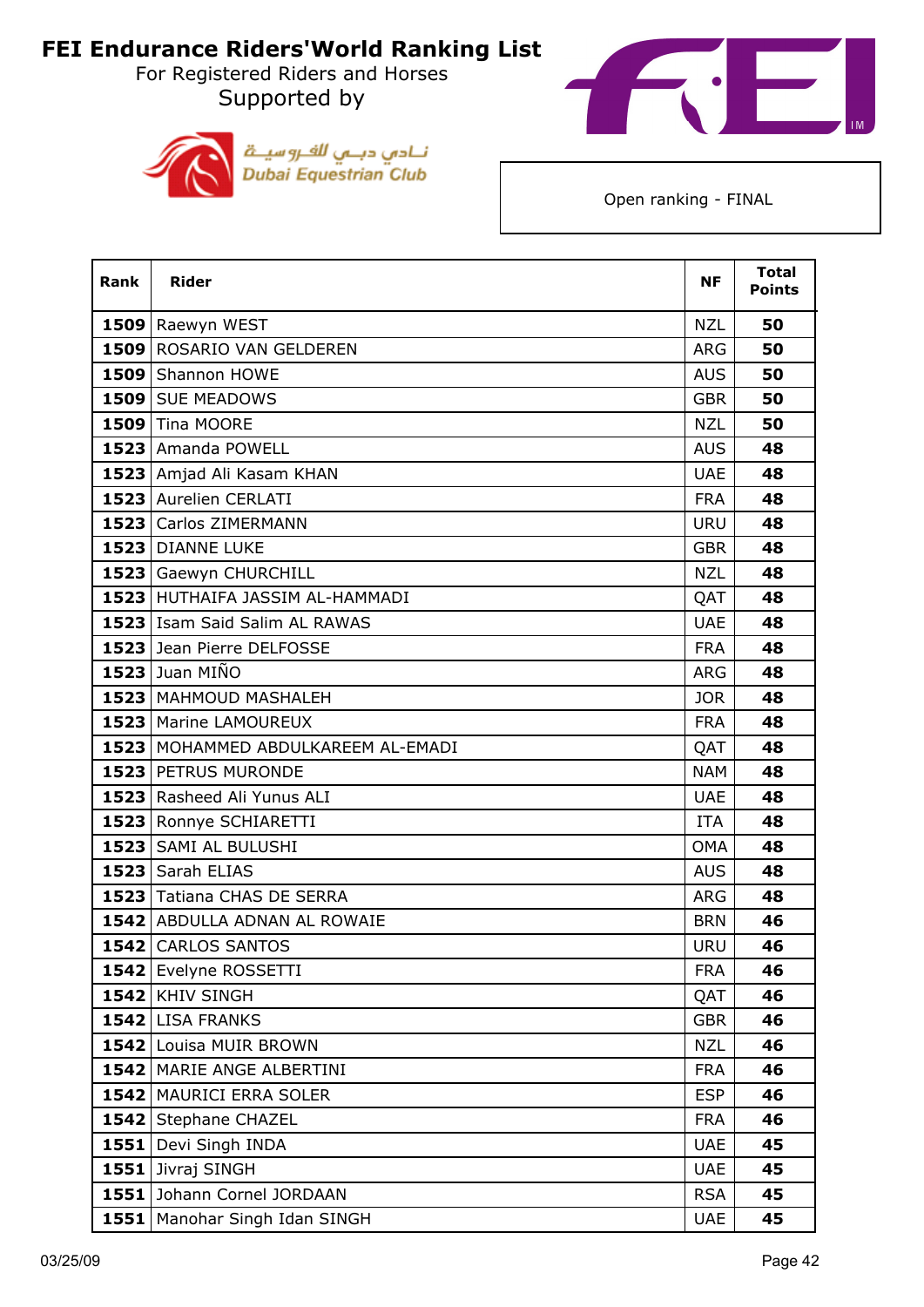For Registered Riders and Horses Supported by





| Rank | <b>Rider</b>                        | ΝF         | <b>Total</b><br><b>Points</b> |
|------|-------------------------------------|------------|-------------------------------|
|      | 1551 MISMEH AL BALAWNEH             | <b>JOR</b> | 45                            |
|      | 1556 AHMED JAMAL MOHAMMED AL TIMIMI | <b>BRN</b> | 44                            |
|      | 1556 EBRAHIM ALI BUBESHAIT          | <b>BRN</b> | 44                            |
|      | 1556 FLORIAN GREGET                 | <b>FRA</b> | 44                            |
|      | <b>1556</b> Martine CAMPAGNET       | <b>FRA</b> | 44                            |
|      | 1556 MOHANNED NUR OMAR              | QAT        | 44                            |
|      | 1556 Sebastian KOTTWITZ             | <b>GER</b> | 44                            |
|      | 1562 AHMED SALIM MOHAMED AL HAMDANI | <b>OMA</b> | 42                            |
|      | 1562 ALBERT FRANQUESA GUITERES      | <b>ESP</b> | 42                            |
|      | 1562 Andernir ALBERDIEV             | <b>RUS</b> | 42                            |
|      | 1562 AUGUST BEUKES                  | <b>NAM</b> | 42                            |
|      | 1562 BASEM MOHAMMAD ALI AL MASRI    | <b>JOR</b> | 42                            |
|      | 1562 Marine FLORES                  | <b>FRA</b> | 42                            |
|      | 1562 Nina LISSARRAGUE               | <b>FRA</b> | 42                            |
|      | 1562 Piku Ali KHAN                  | <b>UAE</b> | 42                            |
|      | 1562 SALMAN BAQER SALMAN AL NAJJAR  | <b>BRN</b> | 42                            |
|      | 1562 Subhash Chander SHIV NARAYAN   | <b>UAE</b> | 42                            |
|      | 1572 MARINA MONTES NIÑO             | ARG        | 41                            |
|      | 1573 ABDULLA YOUSEF JASSIM MUSAMEH  | <b>BRN</b> | 40                            |
|      | 1573 Agustín PERULL                 | <b>ARG</b> | 40                            |
|      | 1573 Andrea ENK                     | <b>AUT</b> | 40                            |
|      | 1573 Angela DOEL                    | <b>NZL</b> | 40                            |
|      | 1573 Antonio ALVES DE ALMEIDA       | <b>BRA</b> | 40                            |
|      | 1573 CHRISTINE FIRMIN DIDOT         | <b>ARG</b> | 40                            |
|      | 1573 Claudia BRETTHAUER             | <b>GER</b> | 40                            |
|      | 1573 Colleen HEWSON                 | <b>NZL</b> | 40                            |
|      | 1573 Erwin MÜLLER                   | <b>GER</b> | 40                            |
|      | 1573 GRACIELA CARBONEL              | <b>URU</b> | 40                            |
|      | 1573   Kerstin MICHELMANN           | <b>GER</b> | 40                            |
|      | 1573 MACARENA DE SOTO               | <b>URU</b> | 40                            |
|      | 1573 Marcelo DISTÉFANO              | <b>ARG</b> | 40                            |
|      | 1573   MAURICIO GAITAN GOMEZ        | <b>COL</b> | 40                            |
|      | 1573   MONTSERRAT MORERA CAMPRUBI   | <b>ESP</b> | 40                            |
|      | 1573 SHARON PAYN                    | <b>ITA</b> | 40                            |
| 1573 | Sonja BOBSIN                        | <b>SUI</b> | 40                            |
|      | 1573 YOOTTHACHAI TUMMARIT           | <b>THA</b> | 40                            |
|      | 1573 Yoshio NAKAZAWA                | <b>JPN</b> | 40                            |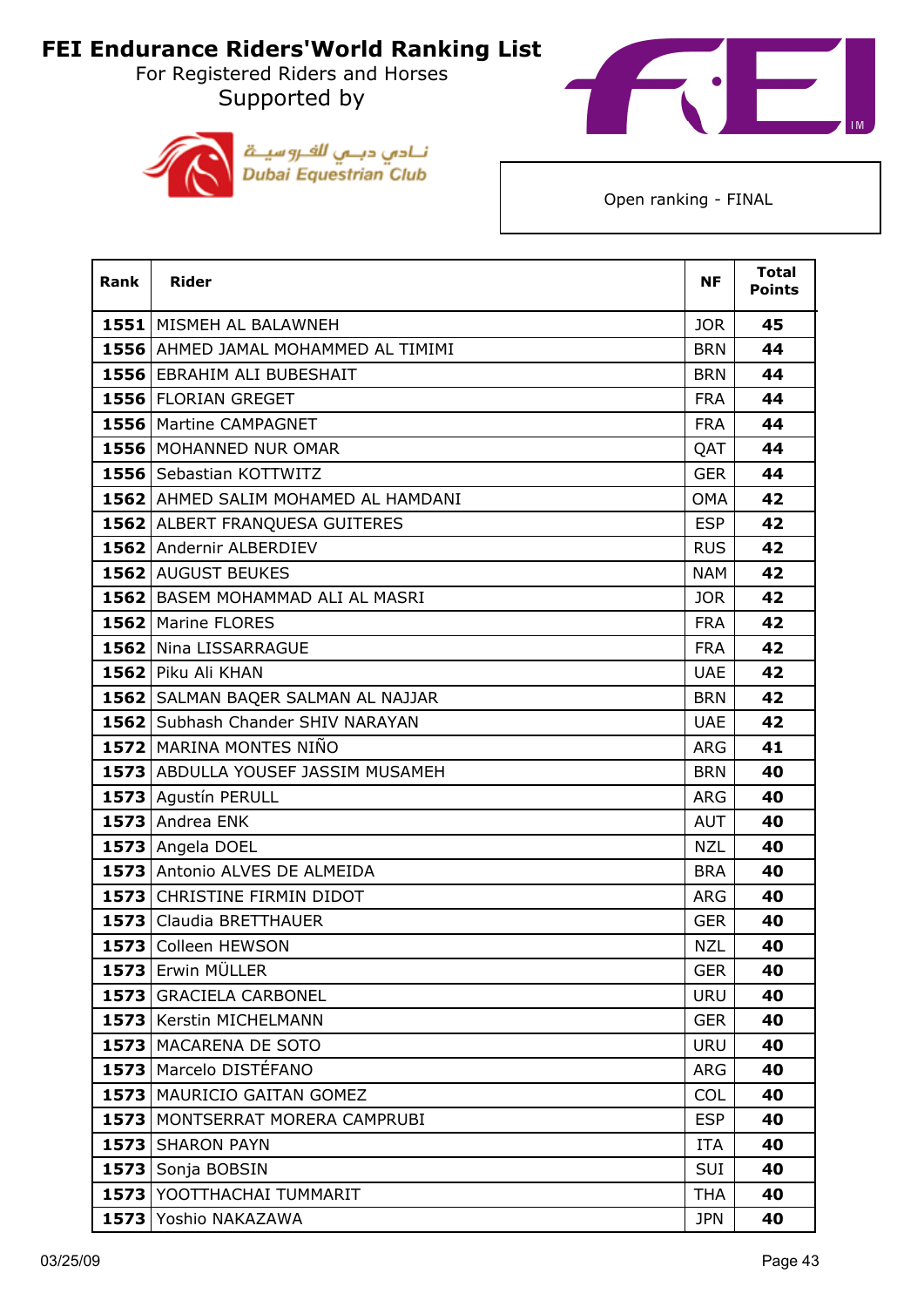For Registered Riders and Horses Supported by





| <b>Rank</b> | <b>Rider</b>                         | <b>NF</b>  | <b>Total</b><br><b>Points</b> |
|-------------|--------------------------------------|------------|-------------------------------|
|             | 1592 Coralie DELAUNAY                | <b>UAE</b> | 39                            |
|             | 1592 CORI DINIZ COSTA JUNIOR         | <b>BRA</b> | 39                            |
|             | 1592 Franz BRÜCK                     | <b>GER</b> | 39                            |
|             | 1592 HUSAM MISLEM FAYYAD             | <b>JOR</b> | 39                            |
|             | 1592 Judith BOOMAN                   | <b>NED</b> | 39                            |
|             | 1592 Jürgen GRADWOHL                 | <b>AUT</b> | 39                            |
|             | 1592 Katharina KORN                  | <b>GER</b> | 39                            |
|             | 1592 Marlene EKSTEEN                 | <b>RSA</b> | 39                            |
|             | 1592 Mohd Saleh Abdullah AL QASIMI   | <b>UAE</b> | 39                            |
|             | 1592 Trix HOSSMANN                   | <b>SUI</b> | 39                            |
|             | 1592 Wasim Akram ALI                 | <b>UAE</b> | 39                            |
|             | 1592 WILLIAM LABRADOR GOMEZ          | <b>COL</b> | 39                            |
|             | 1604 Cecilia CARANCI                 | <b>ARG</b> | 38                            |
|             | 1604 CESAR TASIAS TORRAS             | <b>ESP</b> | 38                            |
|             | 1604 Franziska GÖBEL                 | <b>GER</b> | 38                            |
|             | 1604 HUSSAIN MOHAMED ARIF AL NAYEF   | <b>BRN</b> | 38                            |
|             | 1604 Ivan AUTET CASAS                | <b>ESP</b> | 38                            |
|             | 1604 Jennifer HEARN                  | NZL        | 38                            |
|             | 1604 Judith STEINER                  | <b>AUT</b> | 38                            |
|             | 1604 Karine MABILON                  | <b>FRA</b> | 38                            |
|             | 1604   MARIE AMANDINE RAYNARD DOUTEY | <b>FRA</b> | 38                            |
|             | 1604   MAURICIO PEDRAZA ROCHA        | <b>COL</b> | 38                            |
|             | 1604 NICOLAS MACHADO                 | <b>URU</b> | 38                            |
|             | 1604 Stefan SPATH                    | <b>GER</b> | 38                            |
|             | 1604 Suzanne VAN RIJSWIJK            | <b>NED</b> | 38                            |
|             | 1604 Ursula DAMERAU                  | <b>GER</b> | 38                            |
|             | 1618 Beate DEGEN                     | <b>GER</b> | 37                            |
|             | 1618 Jonas SAMPAIO RATTI             | <b>BRA</b> | 37                            |
|             | 1618 JOSE GENARO ACEVEDO OSSA        | COL        | 37                            |
|             | 1618 Paulo BRANCO                    | <b>POR</b> | 37                            |
|             | 1618 Stephanie HALL                  | <b>NZL</b> | 37                            |
|             | 1618 Wendy FOWLER                    | <b>NZL</b> | 37                            |
|             | 1624 Aidaan Singh Kishore SINGH      | <b>UAE</b> | 36                            |
|             | 1624 Amélie GUINAMARD                | <b>FRA</b> | 36                            |
|             | 1624 Corinna HÄRTER                  | <b>GER</b> | 36                            |
|             | 1624 Daniel VASQUEZ                  | <b>COL</b> | 36                            |
|             | 1624 ELIAS SEQUEIRA                  | <b>URU</b> | 36                            |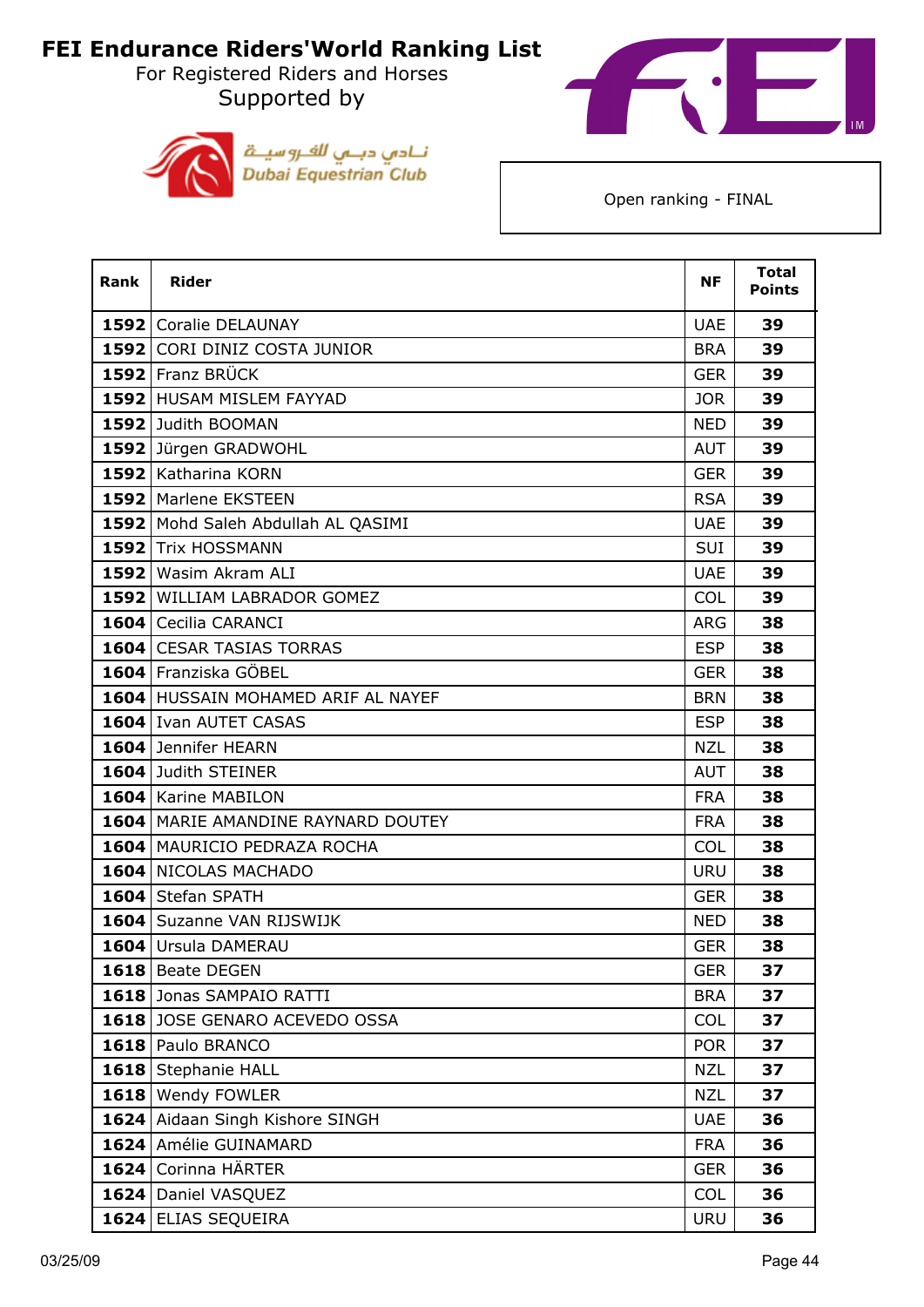For Registered Riders and Horses Supported by





| <b>Rank</b> | <b>Rider</b>                           | <b>NF</b>  | <b>Total</b><br><b>Points</b> |
|-------------|----------------------------------------|------------|-------------------------------|
|             | 1624 Juliana María NUÑEZ               | <b>ARG</b> | 36                            |
|             | 1624 Karan Singh Rajput SINGH          | <b>UAE</b> | 36                            |
|             | 1624 Keith MCLEOD                      | <b>NZL</b> | 36                            |
|             | 1624 Lia REHDER TOLEDO                 | <b>BRA</b> | 36                            |
|             | 1624 Mohammad ABED ALHAMEED AL BARMAKI | <b>JOR</b> | 36                            |
|             | 1624 Nellie TROMP                      | <b>RSA</b> | 36                            |
|             | 1624 Nicolas METZ                      | <b>FRA</b> | 36                            |
|             | 1624 Petra WURM                        | <b>GER</b> | 36                            |
|             | 1624 Sabrina HILI                      | <b>FRA</b> | 36                            |
|             | 1624 Tayef Ateeq Sabt Al FALAHI        | <b>UAE</b> | 36                            |
|             | 1639 Aimee CROWLEY                     | <b>NZL</b> | 35                            |
|             | 1639 Christian RUIZ DIAZ               | <b>ARG</b> | 35                            |
|             | 1639 GABRIEL OBEID                     | <b>ARG</b> | 35                            |
|             | 1639 HUGO CARDOZO                      | <b>URU</b> | 35                            |
|             | 1639   MARCELO TORRES                  | <b>URU</b> | 35                            |
|             | 1639   MATEO BRUNO                     | <b>ARG</b> | 35                            |
|             | 1639 Ulrike VON WARDENBURG             | <b>GER</b> | 35                            |
|             | 1639 VALÉRIA C. LABATE VASCONCELLOS    | <b>BRA</b> | 35                            |
|             | 1647 Alexandra FREY                    | <b>SUI</b> | 34                            |
|             | 1647 Daniela FRICKE                    | <b>GER</b> | 34                            |
|             | 1647 DIEGO VAN WASSENHOVE              | <b>URU</b> | 34                            |
|             | 1647 IVET PI MASNOU                    | <b>ESP</b> | 34                            |
|             | 1647 Marc COMAS MOLIST                 | <b>ESP</b> | 34                            |
|             | 1647   Marta KAMPMANN                  | <b>GER</b> | 34                            |
|             | 1647 Roberto MORENO                    | <b>ARG</b> | 34                            |
|             | 1647 Sofia BURGUES                     | <b>ARG</b> | 34                            |
|             | 1655 Alexandre MONBRUN                 | <b>FRA</b> | 33                            |
|             | 1655 Anas ABDEL MINEM AL FAR           | <b>JOR</b> | 33                            |
|             | 1655 Andries MOGAPE                    | <b>BOT</b> | 33                            |
|             | 1655 Aslam Khan Asgar KHAN             | <b>UAE</b> | 33                            |
|             | 1655 Franziska ERXLEBEN                | <b>GER</b> | 33                            |
|             | 1655 Michel LEQUARRE                   | <b>BEL</b> | 33                            |
|             | 1655   Mohan Singh Kan SINGH           | <b>UAE</b> | 33                            |
|             | 1662 Alejandra GALLART                 | ARG        | 32                            |
|             | 1662 Andrea HASSEL                     | <b>GER</b> | 32                            |
|             | 1662 ANTONIO ARRABAL CASASA            | <b>ESP</b> | 32                            |
|             | 1662 Elke KAUTZMANN                    | <b>GER</b> | 32                            |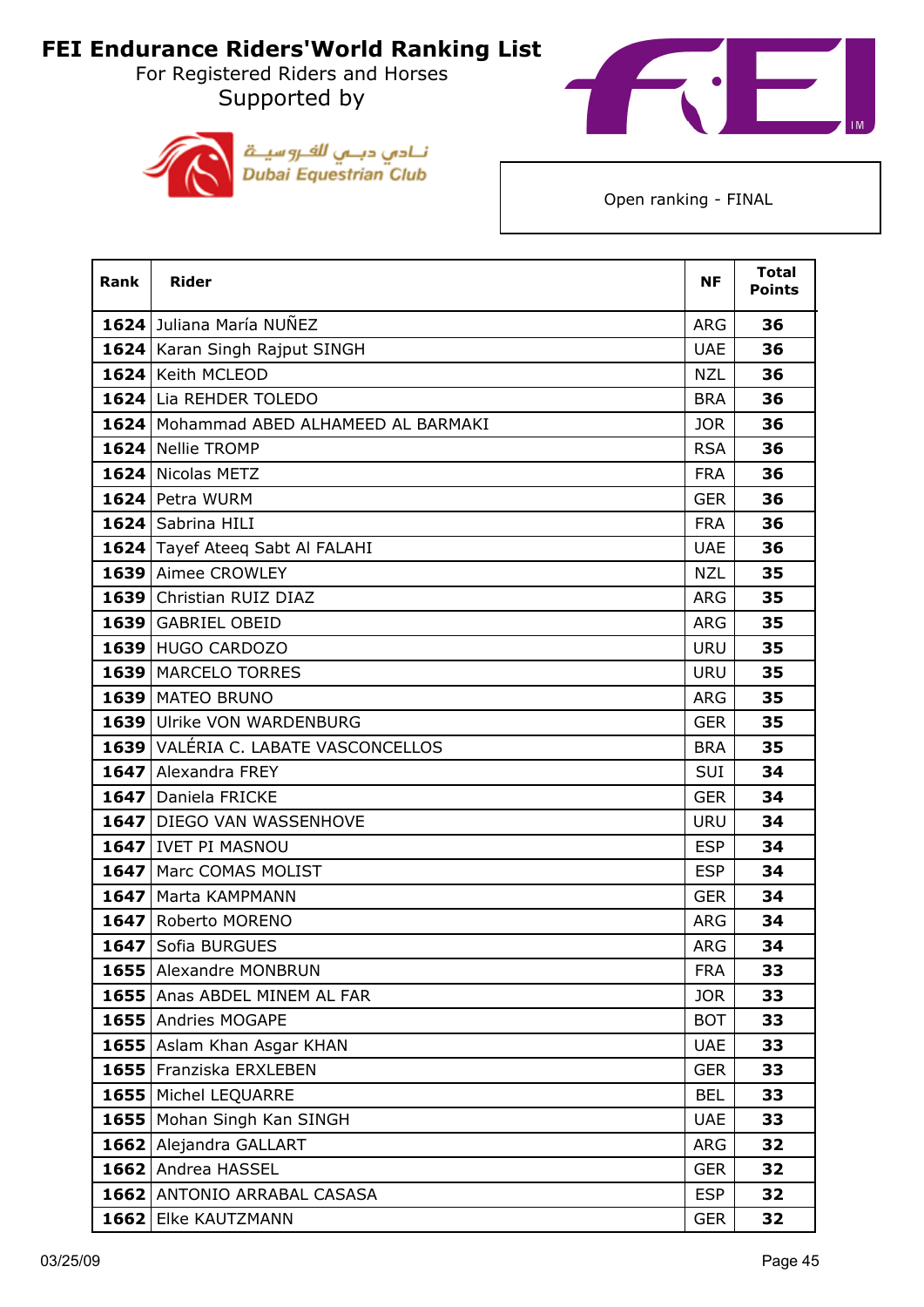For Registered Riders and Horses Supported by





| <b>Rank</b> | <b>Rider</b>                        | <b>NF</b>  | <b>Total</b><br><b>Points</b> |
|-------------|-------------------------------------|------------|-------------------------------|
|             | 1662   Margarita ANTUNOVIC          | <b>ARG</b> | 32                            |
|             | 1662 Miguel MEIRELES                | <b>URU</b> | 32                            |
|             | 1662 RODRIGO PERES VIEYRA           | ARG        | 32                            |
|             | 1662 STEFFY DELCOURT                | <b>BEL</b> | 32                            |
|             | 1662 XAVIER DULCET VALLS            | <b>ESP</b> | 32                            |
|             | 1671 CARLOS RODRIGUEZ               | <b>URU</b> | 31                            |
|             | 1672 Fernando PAIZ LARRAVE          | <b>GUA</b> | 30                            |
|             | 1672 Jairo RODRIGUEZ BERENGUER      | <b>ESP</b> | 30                            |
|             | 1672 HEBER RODRIGUEZ                | <b>URU</b> | 30                            |
|             | 1672 LUIS EDUARDO FERNANDEZ LANGE   | <b>ARG</b> | 30                            |
|             | 1672 Mitsuko MASUI                  | <b>JPN</b> | 30                            |
|             | 1672 Mohd Ali Mohd AL MARZOUQI      | <b>UAE</b> | 30                            |
|             | 1672 Oscar PRIETO                   | <b>URU</b> | 30                            |
|             | 1672 Reni VAN DER MERWE             | <b>NAM</b> | 30                            |
|             | 1672 RICARDO SHIMOHIRAO             | <b>BRA</b> | 30                            |
|             | 1672 Richard PIO OLIVERA            | <b>ESP</b> | 30                            |
|             | 1672 SONIA LE HECHO                 | <b>ESP</b> | 30                            |
|             | 1683 Eduardo Braulio RIOS           | <b>ARG</b> | 29                            |
|             | 1684 GUSTAVO GARCIA                 | <b>URU</b> | 28                            |
|             | 1684 Josefina NICHOLSON             | <b>ARG</b> | 28                            |
|             | 1684 LUIS MIGUEL MARTINEZ           | <b>URU</b> | 28                            |
|             | 1684 OLAIA ARISTEGI GURIDI          | <b>ESP</b> | 28                            |
|             | 1684 ROBERTO SENA                   | <b>URU</b> | 28                            |
|             | 1689 HUGO MUNDO                     | <b>URU</b> | 27                            |
|             | 1689 Sandra TEGETHOFF               | <b>NAM</b> | 27                            |
|             | 1691 Ashleigh LORD                  | <b>RSA</b> | 26                            |
| 1691        | Debbie DOLLBERG                     | <b>ARG</b> | 26                            |
|             | 1691 Emilio CARO                    | <b>ARG</b> | 26                            |
|             | 1694 MARIA GONZALEZ                 | <b>URU</b> | 25                            |
|             | 1695 AGUSTIN ESPINOSA MADROÑAL      | <b>ESP</b> | 24                            |
|             | 1695 Ali Pasha Jehangir Pasha PASHA | <b>UAE</b> | 24                            |
|             | 1695 Andrea GANTZER                 | <b>ARG</b> | 24                            |
|             | 1695 Christophe NOGUEIRA            | <b>FRA</b> | 24                            |
|             | 1695 Elaz Ghali ABDEL RAHMAN        | <b>UAE</b> | 24                            |
|             | 1695 JAVIER LASARTE                 | <b>URU</b> | 24                            |
|             | 1695 KARINA PUJADAS                 | <b>URU</b> | 24                            |
|             | 1695   MIGUEL ANGEL MUÑOZ           | ARG        | 24                            |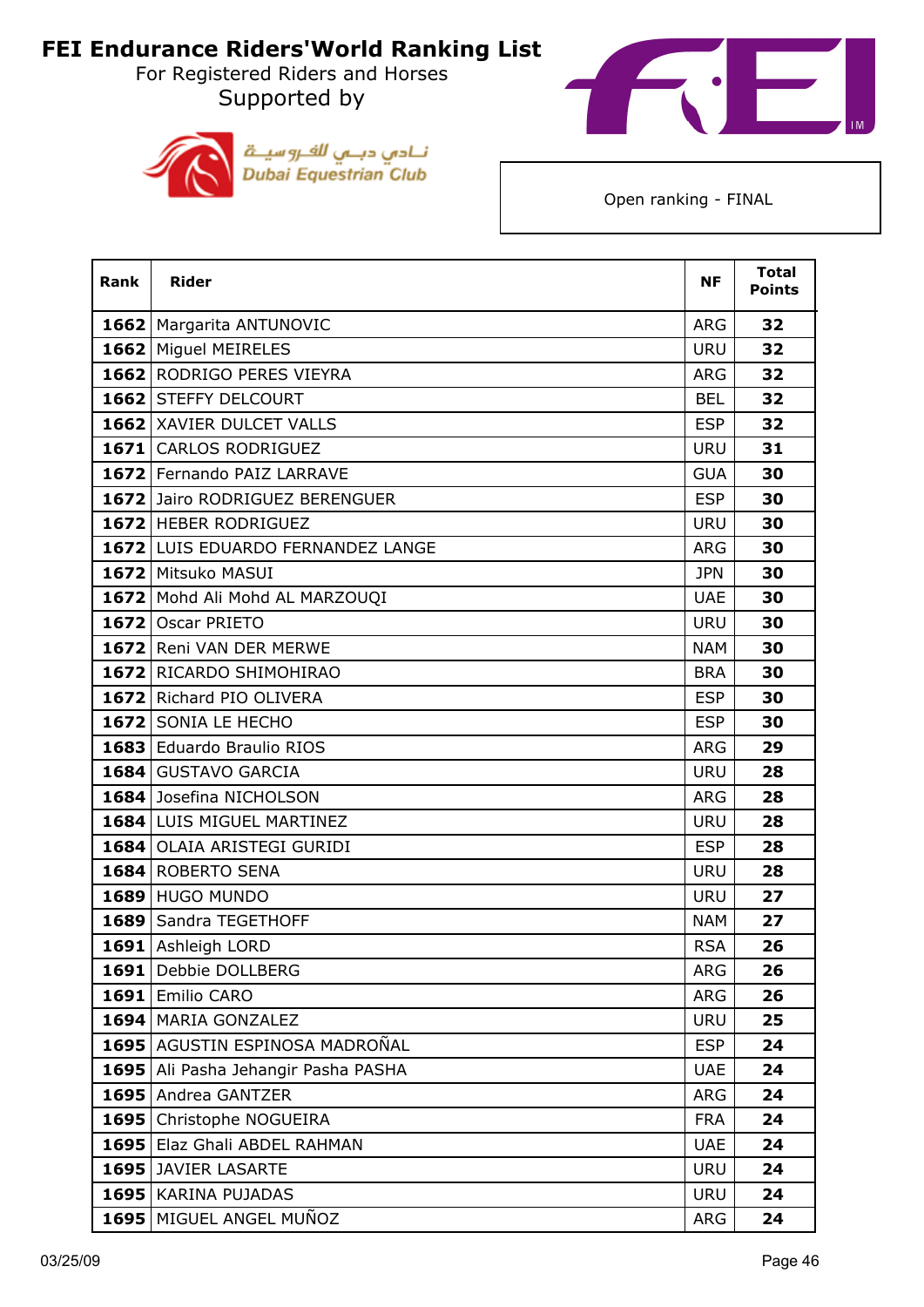For Registered Riders and Horses Supported by





| <b>Rank</b> | <b>Rider</b>                          | <b>NF</b>  | <b>Total</b><br><b>Points</b> |
|-------------|---------------------------------------|------------|-------------------------------|
|             | 1695 Ralf DÜRLER                      | SUI        | 24                            |
|             | 1704 MARIO TORRILLA                   | <b>ARG</b> | 23                            |
|             | 1704 WINSTON GALLO                    | <b>URU</b> | 23                            |
|             | 1706 Claudio LINARES                  | <b>ARG</b> | 22                            |
|             | 1706 LEANDRO GONZALEZ MEZARD          | <b>ARG</b> | 22                            |
|             | 1708 Aijaz Alam Mozahirul HAQUE       | <b>UAE</b> | 21                            |
|             | 1708 ANGELICA ANA LAWRENCE            | <b>ARG</b> | 21                            |
|             | 1708 DAVID JNR BOTHA                  | <b>NAM</b> | 21                            |
|             | 1708 DIEGO PELLIART                   | <b>URU</b> | 21                            |
|             | 1708 Hassan Abdulla Rashed AL HEYAHEI | <b>UAE</b> | 21                            |
|             | 1708 Udaya Das Rabi DAS               | <b>UAE</b> | 21                            |
|             | 1714 Anna Maria YEBRA ALTAMIRA        | <b>ESP</b> | 20                            |
|             | 1714 FERNANDO BLANCO                  | <b>ARG</b> | 20                            |
|             | 1714 Santiago FORNIELES               | <b>ARG</b> | 20                            |
|             | 1714 Simon BELLOT                     | <b>FRA</b> | 20                            |
|             | 1718 EMIRO RODRIGUEZ                  | <b>URU</b> | 19                            |
|             | 1718 JUAN ZORREGUIETA                 | <b>ARG</b> | 19                            |
|             | 1718 Rubén VERA                       | <b>ARG</b> | 19                            |
|             | 1718 XAVIER AYALA                     | <b>ECU</b> | 19                            |
|             | 1722 Antonio SAUCEDO                  | <b>ARG</b> | 18                            |
|             | 1722 Jamila AHMED                     | <b>UAE</b> | 18                            |
|             | 1722 JOSE ISMAEL GANACHIPPI MARTINEZ  | <b>URU</b> | 18                            |
|             | 1722 Luis MORALES                     | <b>URU</b> | 18                            |
|             | 1722 Rebecca Jane PINDER              | <b>UAE</b> | 18                            |
|             | 1722 Thomas SHARP                     | <b>BOT</b> | 18                            |
|             | 1728 JORGE SANCHEZ                    | ARG        | 17                            |
|             | 1729   Magali DUHAYON                 | <b>FRA</b> | 16                            |
| 1730        | Fahad Abdullah Mubarak AL BALOUSHI    | <b>UAE</b> | 15                            |
|             | 1730   Maria Eugenia SPAGNUOLO REY    | <b>ARG</b> | 15                            |
|             | 1730 Simon ZAPATA                     | <b>FRA</b> | 15                            |
|             | 1730 Suhail Saeed Abdulla AL GHUFLI   | <b>UAE</b> | 15                            |
|             | 1734 Carlos MORANDO                   | ARG        | 14                            |
|             | 1734 Leonardo GIBSON                  | <b>ARG</b> | 14                            |
|             | 1736 CLARA MARIA LALOR                | <b>ARG</b> | 13                            |
|             | 1737 JOAN BOIXADER                    | <b>ESP</b> | 12                            |
|             | 1737   Mansour IBRAHIM AHMED          | <b>UAE</b> | 12                            |
| 1737        | Samir KAZZI                           | <b>UAE</b> | 12                            |